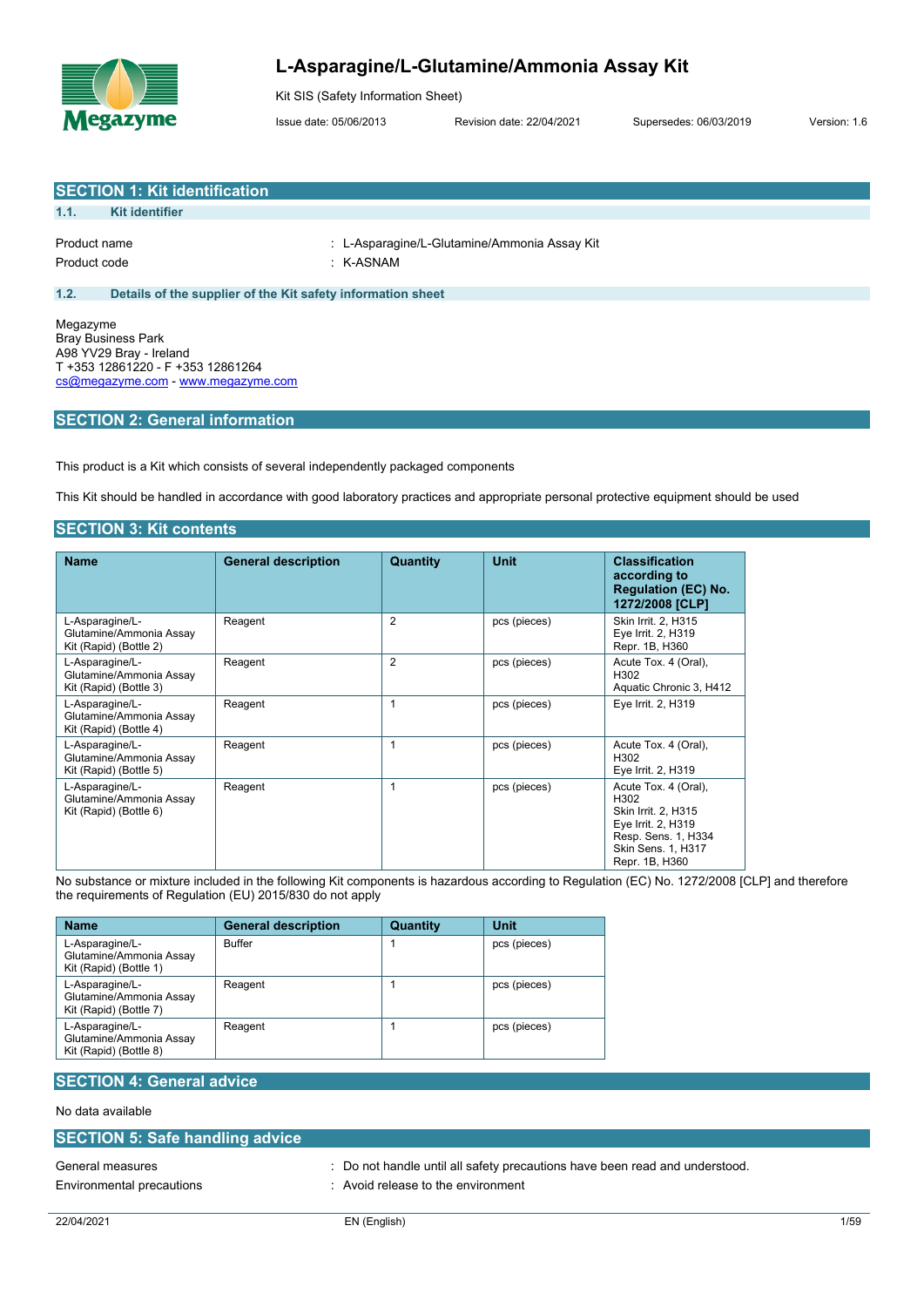# **L-Asparagine/L-Glutamine/Ammonia Assay Kit**

Kit SIS (Safety Information Sheet)

| Storage conditions                                                                                                                                                                              | : Store in a well-ventilated place. Keep cool.<br>Store in a well-ventilated place.<br>Keep cool.                                                                                                                                   |
|-------------------------------------------------------------------------------------------------------------------------------------------------------------------------------------------------|-------------------------------------------------------------------------------------------------------------------------------------------------------------------------------------------------------------------------------------|
| Precautions for safe handling                                                                                                                                                                   | Ensure good ventilation of the work station<br>Wear personal protective equipment                                                                                                                                                   |
| <b>SECTION 6: First aid measures</b>                                                                                                                                                            |                                                                                                                                                                                                                                     |
| First-aid measures after eye contact<br>First-aid measures after ingestion<br>First-aid measures after inhalation<br>First-aid measures after skin contact<br>Other medical advice or treatment | : Rinse eyes with water as a precaution<br>: Call a poison center or a doctor if you feel unwell<br>: Remove person to fresh air and keep comfortable for breathing.<br>: Wash skin with plenty of water<br>: Treat symptomatically |
| <b>SECTION 7: Fire fighting measures</b>                                                                                                                                                        |                                                                                                                                                                                                                                     |
| Protection during firefighting                                                                                                                                                                  | : Do not attempt to take action without suitable protective equipment<br>Self-contained breathing apparatus<br>Complete protective clothing                                                                                         |
| Hazardous decomposition products in case of<br>fire                                                                                                                                             | : Toxic fumes may be released                                                                                                                                                                                                       |
| <b>SECTION 8: Other information</b>                                                                                                                                                             |                                                                                                                                                                                                                                     |

No data available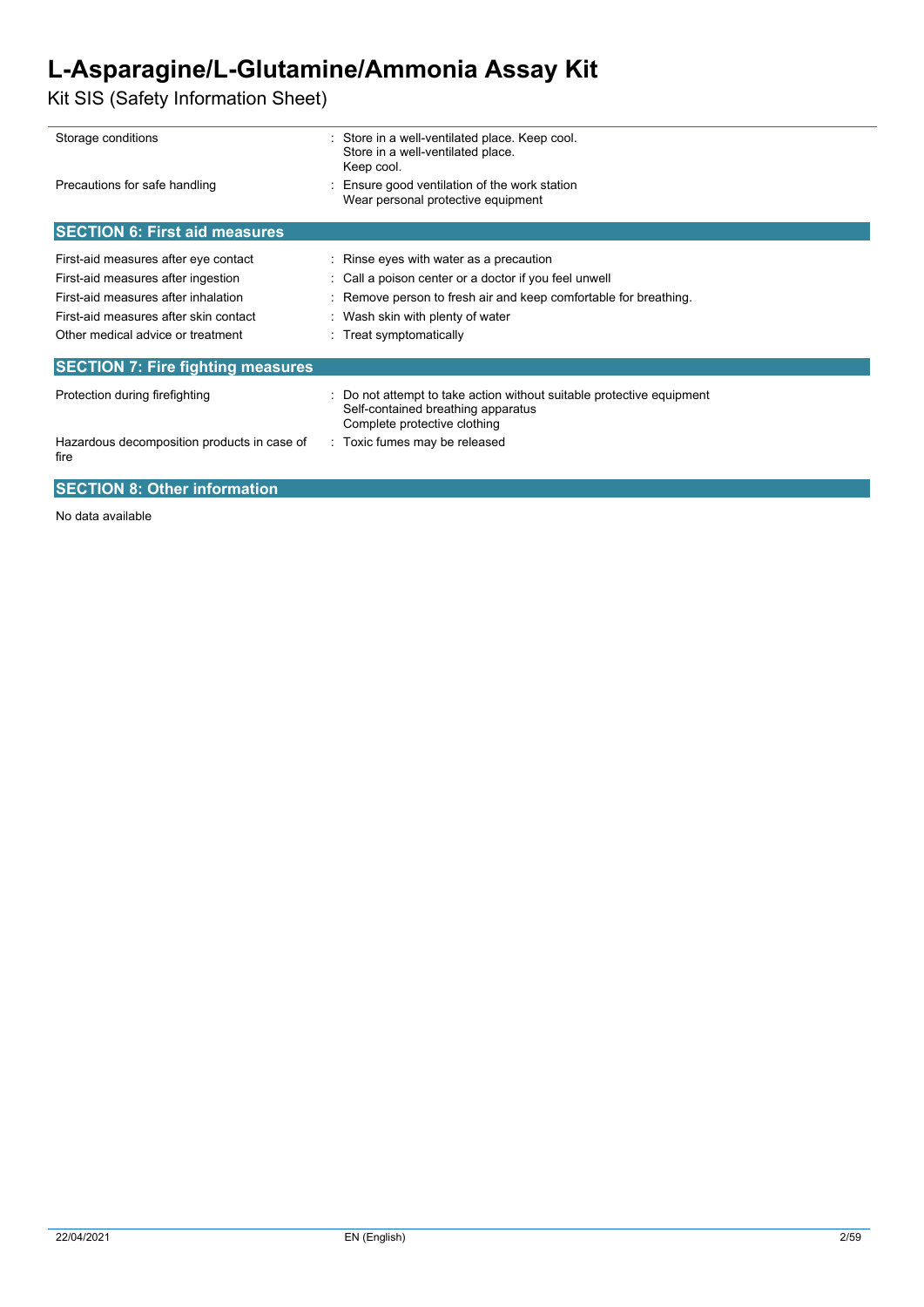

Safety Data Sheet

according to Regulation (EU) 2015/830 Issue date: 05/06/2013 Revision date: 19/01/2018 Supersedes version of: 03/03/2017 Version: 1.3

### **SECTION 1: Identification of the substance/mixture and of the company/undertaking**

#### **1.1. Product identifier**

Product form : Mixture

Product name : L-Asparagine/L-Glutamine/Ammonia Assay Kit (Rapid) (Bottle 8)

Product code : K-ASNAM (Bottle 8)

#### **1.2. Relevant identified uses of the substance or mixture and uses advised against**

#### **1.2.1. Relevant identified uses**

Industrial/Professional use spec : For professional use only Use of the substance/mixture in the substance/mixture in the substance of the substance in the substance of the substance of the substance of the substance of the substance of the substance of the substance of the substanc

#### **1.2.2. Uses advised against**

No additional information available

#### **1.3. Details of the supplier of the safety data sheet**

Megazyme Bray Business Park A98 YV29 Bray - Ireland T +353 12861220 - F +353 12861264 [cs@megazyme.com](mailto:cs@megazyme.com) - <www.megazyme.com>

#### **1.4. Emergency telephone number**

Emergency number : +353 12861220 [9 am to 5 pm GMT - Monday to Friday]

#### **SECTION 2: Hazards identification**

**2.1. Classification of the substance or mixture**

#### **Classification according to Regulation (EC) No. 1272/2008 [CLP]**

Not classified

#### **Adverse physicochemical, human health and environmental effects**

To our knowledge, this product does not present any particular risk, provided it is handled in accordance with good occupational hygiene and safety practice.

#### **2.2. Label elements**

#### **Labelling according to Regulation (EC) No. 1272/2008 [CLP]**

No labelling applicable

Labelling according to: exemption for inner packaging where the contents do not exceed 10ml No labelling required

#### **2.3. Other hazards**

No additional information available

### **SECTION 3: Composition/information on ingredients**

#### **3.1. Substances**

Not applicable

#### **3.2. Mixtures**

This mixture does not contain any substances to be mentioned according to the criteria of section 3.2 of REACH Annex II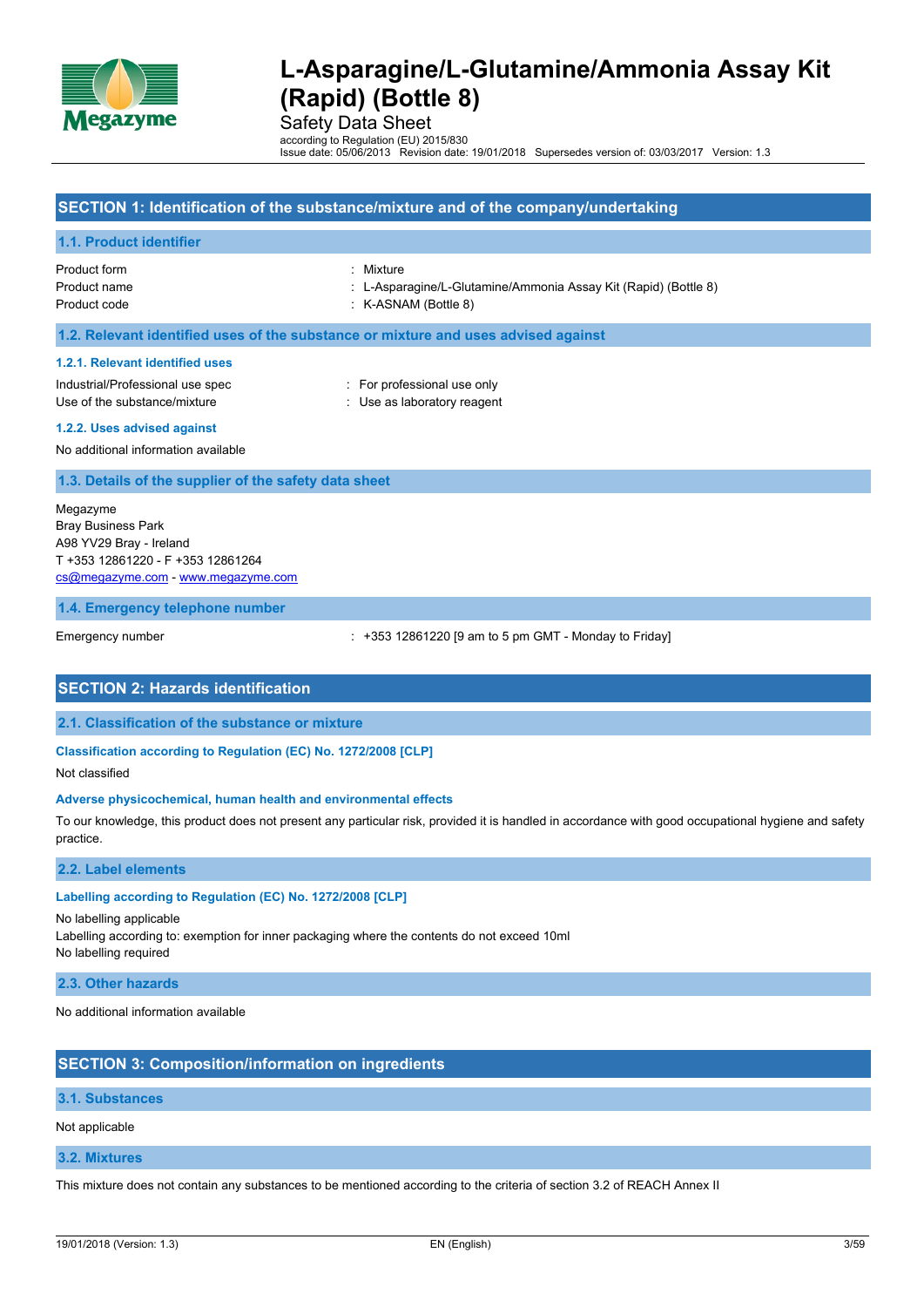# Safety Data Sheet

according to Regulation (EU) 2015/830

| <b>SECTION 4: First aid measures</b>                                                                                                                       |                                                                                                                                                                                                             |  |  |  |  |
|------------------------------------------------------------------------------------------------------------------------------------------------------------|-------------------------------------------------------------------------------------------------------------------------------------------------------------------------------------------------------------|--|--|--|--|
| 4.1. Description of first aid measures                                                                                                                     |                                                                                                                                                                                                             |  |  |  |  |
| First-aid measures after inhalation<br>First-aid measures after skin contact<br>First-aid measures after eye contact<br>First-aid measures after ingestion | : Remove person to fresh air and keep comfortable for breathing.<br>: Wash skin with plenty of water.<br>: Rinse eyes with water as a precaution.<br>: Call a poison center or a doctor if you feel unwell. |  |  |  |  |
| 4.2. Most important symptoms and effects, both acute and delayed                                                                                           |                                                                                                                                                                                                             |  |  |  |  |
| No additional information available                                                                                                                        |                                                                                                                                                                                                             |  |  |  |  |
| 4.3. Indication of any immediate medical attention and special treatment needed                                                                            |                                                                                                                                                                                                             |  |  |  |  |
| Treat symptomatically.                                                                                                                                     |                                                                                                                                                                                                             |  |  |  |  |

| <b>SECTION 5: Firefighting measures</b>                                            |                                                                                                                                             |  |  |  |  |
|------------------------------------------------------------------------------------|---------------------------------------------------------------------------------------------------------------------------------------------|--|--|--|--|
| 5.1. Extinguishing media                                                           |                                                                                                                                             |  |  |  |  |
| Suitable extinguishing media                                                       | Water spray. Dry powder. Foam.<br>÷                                                                                                         |  |  |  |  |
| 5.2. Special hazards arising from the substance or mixture                         |                                                                                                                                             |  |  |  |  |
| Hazardous decomposition products in case of fire<br>: Toxic fumes may be released. |                                                                                                                                             |  |  |  |  |
| 5.3. Advice for firefighters                                                       |                                                                                                                                             |  |  |  |  |
| Protection during firefighting                                                     | : Do not attempt to take action without suitable protective equipment. Self-contained<br>breathing apparatus. Complete protective clothing. |  |  |  |  |

| <b>SECTION 6: Accidental release measures</b>                            |                                                                                                                                                              |  |  |  |
|--------------------------------------------------------------------------|--------------------------------------------------------------------------------------------------------------------------------------------------------------|--|--|--|
| 6.1. Personal precautions, protective equipment and emergency procedures |                                                                                                                                                              |  |  |  |
| 6.1.1. For non-emergency personnel                                       |                                                                                                                                                              |  |  |  |
| Emergency procedures                                                     | : Ventilate spillage area.                                                                                                                                   |  |  |  |
| 6.1.2. For emergency responders                                          |                                                                                                                                                              |  |  |  |
| Protective equipment                                                     | Do not attempt to take action without suitable protective equipment. For further information<br>refer to section 8: "Exposure controls/personal protection". |  |  |  |
| <b>6.2. Environmental precautions</b>                                    |                                                                                                                                                              |  |  |  |
| Avoid release to the environment.                                        |                                                                                                                                                              |  |  |  |
| 6.3. Methods and material for containment and cleaning up                |                                                                                                                                                              |  |  |  |
| Methods for cleaning up<br>Other information                             | Mechanically recover the product.<br>Dispose of materials or solid residues at an authorized site.                                                           |  |  |  |
| 6.4. Reference to other sections                                         |                                                                                                                                                              |  |  |  |

For further information refer to section 13.

| <b>SECTION 7: Handling and storage</b>            |                                                                                                                                                                                              |  |  |  |  |
|---------------------------------------------------|----------------------------------------------------------------------------------------------------------------------------------------------------------------------------------------------|--|--|--|--|
| 7.1. Precautions for safe handling                |                                                                                                                                                                                              |  |  |  |  |
| Precautions for safe handling<br>Hygiene measures | : Ensure good ventilation of the work station. Wear personal protective equipment.<br>: Do not eat, drink or smoke when using this product. Always wash hands after handling the<br>product. |  |  |  |  |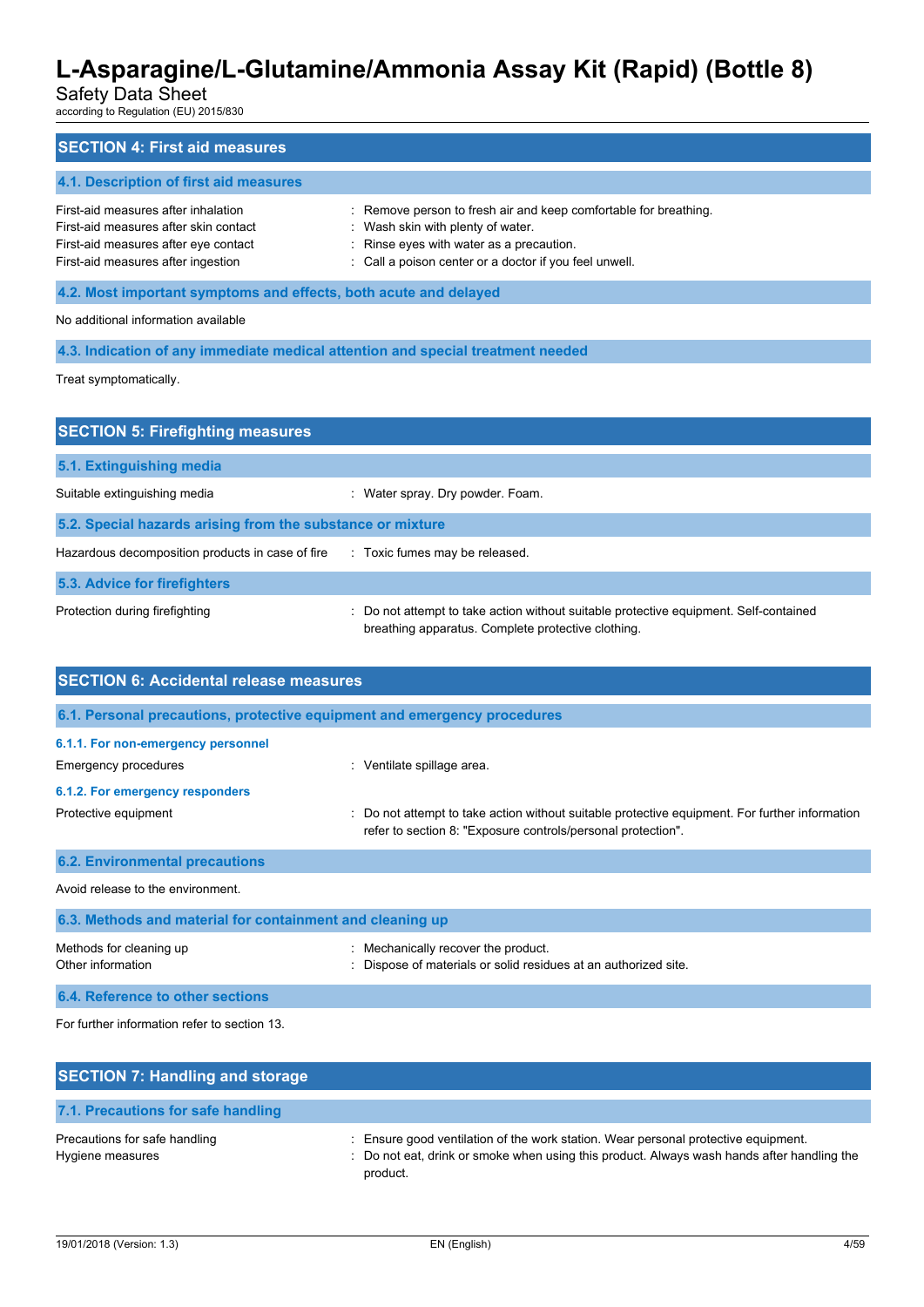Safety Data Sheet

according to Regulation (EU) 2015/830

|  |  |  |  |  |  | 7.2. Conditions for safe storage, including any incompatibilities |  |
|--|--|--|--|--|--|-------------------------------------------------------------------|--|
|--|--|--|--|--|--|-------------------------------------------------------------------|--|

Storage conditions **Storage conditions** : Store in a well-ventilated place. Keep cool.

**7.3. Specific end use(s)**

No additional information available

### **SECTION 8: Exposure controls/personal protection**

**8.1. Control parameters**

No additional information available

**8.2. Exposure controls**

#### **Appropriate engineering controls:**

Ensure good ventilation of the work station.

| Hand protection:         |                      |                       |                |                    |                 |  |
|--------------------------|----------------------|-----------------------|----------------|--------------------|-----------------|--|
| <b>Protective gloves</b> |                      |                       |                |                    |                 |  |
| Type                     | Material             | Permeation            | Thickness (mm) | <b>Penetration</b> | <b>Standard</b> |  |
| Disposable gloves        | Nitrile rubber (NBR) | $3$ ( $> 60$ minutes) |                | 2 (< 1.5)          | EN 374-2        |  |

| <b>Eye protection:</b> |      |                          |                 |  |  |
|------------------------|------|--------------------------|-----------------|--|--|
| Safety glasses         |      |                          |                 |  |  |
| Type                   | Use  | <b>Characteristics</b>   | <b>Standard</b> |  |  |
| Safety glasses         | Dust | With side shields, clear | EN 166          |  |  |

| Skin and body protection:         |                 |
|-----------------------------------|-----------------|
| Wear suitable protective clothing |                 |
| Type                              | <b>Standard</b> |
| Lab coat                          |                 |

| <b>Respiratory protection:</b>                                           |                    |                                       |                |
|--------------------------------------------------------------------------|--------------------|---------------------------------------|----------------|
| In case of insufficient ventilation, wear suitable respiratory equipment |                    |                                       |                |
| <b>Device</b>                                                            | <b>Filter type</b> | <b>Condition</b>                      | Standard       |
| Dust mask                                                                | Type P1            | <b>Protection for Solid particles</b> | EN 143, EN 149 |

**Personal protective equipment symbol(s):**



**Environmental exposure controls:** Avoid release to the environment.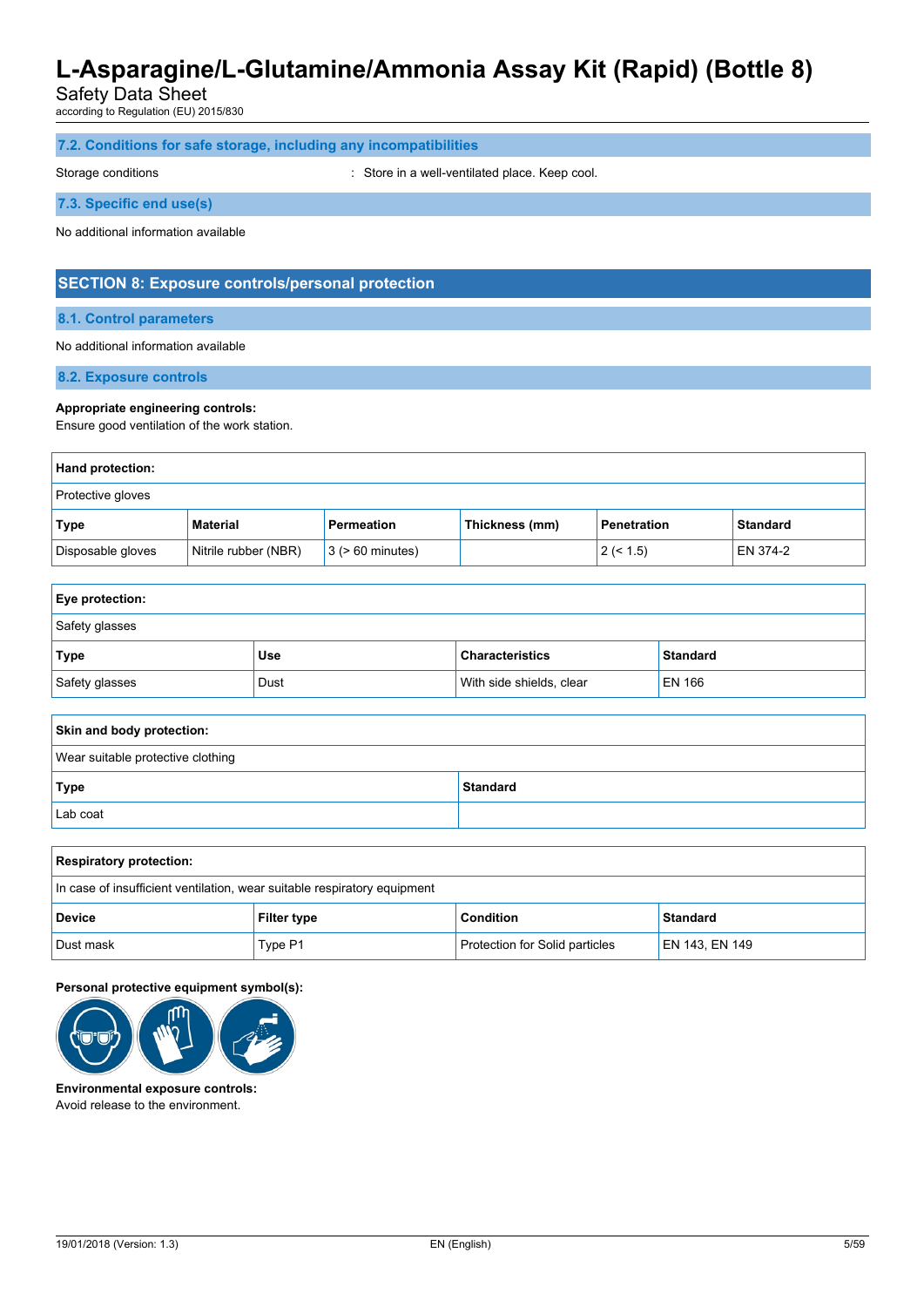Safety Data Sheet according to Regulation (EU) 2015/830

# **SECTION 9: Physical and chemical properties**

#### **9.1. Information on basic physical and chemical properties**

| Physical state                                  | Solid                        |
|-------------------------------------------------|------------------------------|
| Colour                                          | No data available on colour. |
| Odour                                           | None                         |
| Odour threshold                                 | No data available            |
| рH                                              | No data available            |
| Relative evaporation rate (butylacetate=1)      | No data available            |
| Melting point                                   | No data available            |
| Freezing point                                  | Not applicable               |
| Boiling point                                   | : No data available          |
| Flash point                                     | Not applicable               |
| Auto-ignition temperature                       | Not applicable               |
| Decomposition temperature                       | No data available            |
| Flammability (solid, gas)                       | Non flammable.               |
| Vapour pressure                                 | No data available            |
| Relative vapour density at 20 °C                | No data available            |
| Relative density                                | Not applicable               |
| Solubility                                      | Soluble in water.            |
| Partition coefficient n-octanol/water (Log Pow) | No data available            |
| Viscosity, kinematic                            | No data available            |
| Viscosity, dynamic                              | No data available            |
| <b>Explosive properties</b>                     | No data available            |
| Oxidising properties                            | No data available            |
| <b>Explosive limits</b>                         | Not applicable               |
|                                                 |                              |

#### **9.2. Other information**

No additional information available

### **SECTION 10: Stability and reactivity**

#### **10.1. Reactivity**

The product is non-reactive under normal conditions of use, storage and transport.

#### **10.2. Chemical stability**

Stable under normal conditions.

**10.3. Possibility of hazardous reactions**

No dangerous reactions known under normal conditions of use.

**10.4. Conditions to avoid**

None under recommended storage and handling conditions (see section 7).

**10.5. Incompatible materials**

No additional information available

**10.6. Hazardous decomposition products**

Under normal conditions of storage and use, hazardous decomposition products should not be produced.

| <b>SECTION 11: Toxicological information</b> |                  |  |  |
|----------------------------------------------|------------------|--|--|
| 11.1. Information on toxicological effects   |                  |  |  |
| Acute toxicity (oral)                        | : Not classified |  |  |
| Acute toxicity (dermal)                      | : Not classified |  |  |
| Acute toxicity (inhalation)                  | Not classified   |  |  |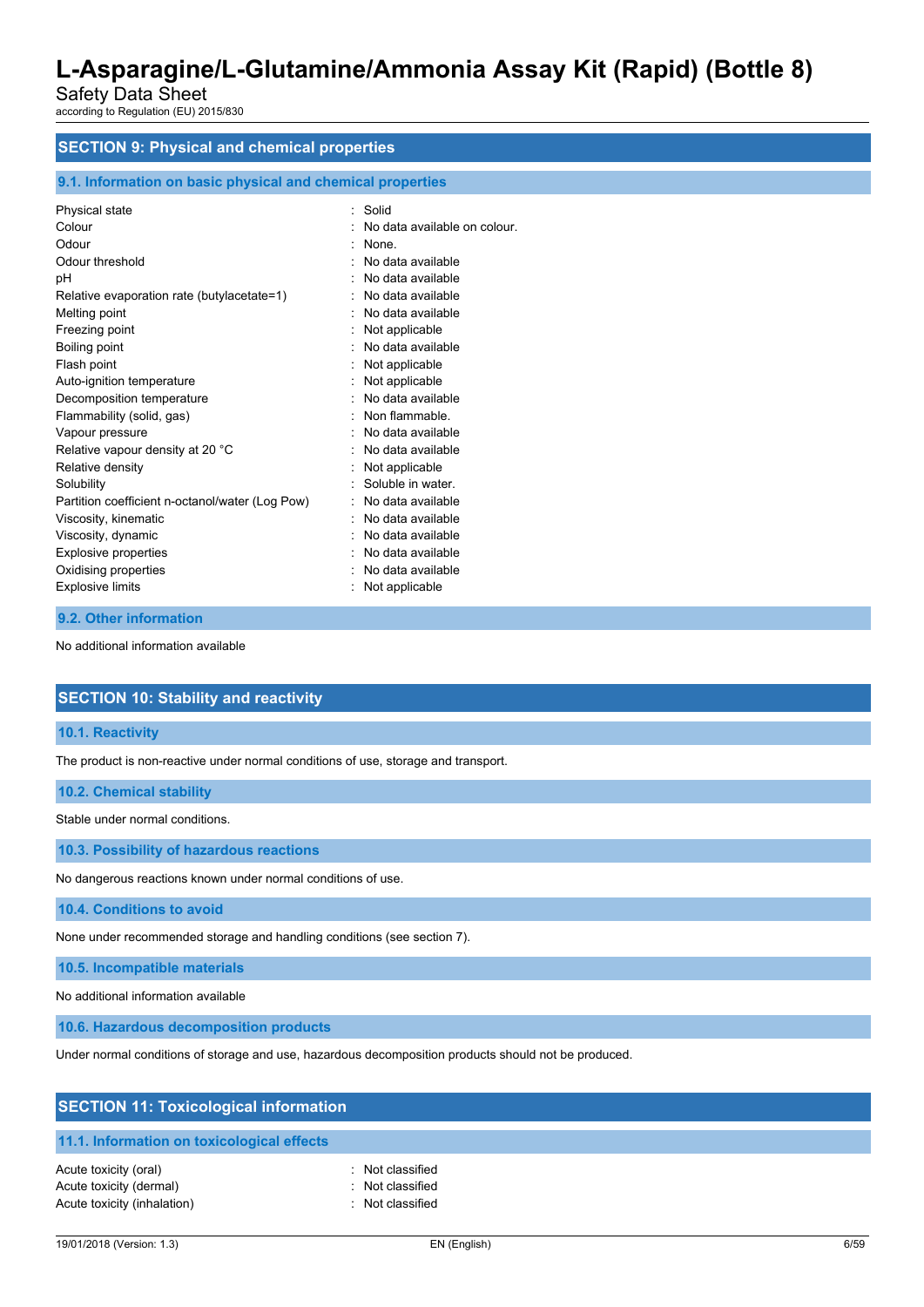Safety Data Sheet

according to Regulation (EU) 2015/830

| Skin corrosion/irritation         | · Not classified |
|-----------------------------------|------------------|
| Serious eye damage/irritation     | Not classified   |
| Respiratory or skin sensitisation | Not classified   |
| Germ cell mutagenicity            | Not classified   |
| Carcinogenicity                   | Not classified   |
|                                   |                  |
| Reproductive toxicity             | Not classified   |
|                                   |                  |
| STOT-single exposure              | : Not classified |
|                                   |                  |
| STOT-repeated exposure            | Not classified   |
|                                   |                  |
| Aspiration hazard                 | Not classified   |
|                                   |                  |

| <b>SECTION 12: Ecological information</b>                                                                                                        |                                                                                                                                                                    |
|--------------------------------------------------------------------------------------------------------------------------------------------------|--------------------------------------------------------------------------------------------------------------------------------------------------------------------|
| 12.1. Toxicity                                                                                                                                   |                                                                                                                                                                    |
| Ecology - general<br>Hazardous to the aquatic environment, short-term<br>(acute)<br>Hazardous to the aquatic environment, long-term<br>(chronic) | : The product is not considered harmful to aquatic organisms nor to cause long-term adverse<br>effects in the environment.<br>: Not classified<br>: Not classified |
| 12.2. Persistence and degradability                                                                                                              |                                                                                                                                                                    |
| No additional information available                                                                                                              |                                                                                                                                                                    |
| 12.3. Bioaccumulative potential                                                                                                                  |                                                                                                                                                                    |
| No additional information available                                                                                                              |                                                                                                                                                                    |
| 12.4. Mobility in soil                                                                                                                           |                                                                                                                                                                    |
| No additional information available                                                                                                              |                                                                                                                                                                    |
| 12.5. Results of PBT and vPvB assessment                                                                                                         |                                                                                                                                                                    |
| No additional information available                                                                                                              |                                                                                                                                                                    |
| 12.6. Other adverse effects                                                                                                                      |                                                                                                                                                                    |
| No additional information available                                                                                                              |                                                                                                                                                                    |
| <b>SECTION 13: Disposal considerations</b>                                                                                                       |                                                                                                                                                                    |
| 13.1. Waste treatment methods                                                                                                                    |                                                                                                                                                                    |

Waste treatment methods : Dispose of contents/container in accordance with licensed collector's sorting instructions.

| <b>IATA</b>    |
|----------------|
|                |
| Not applicable |
|                |
| Not applicable |
|                |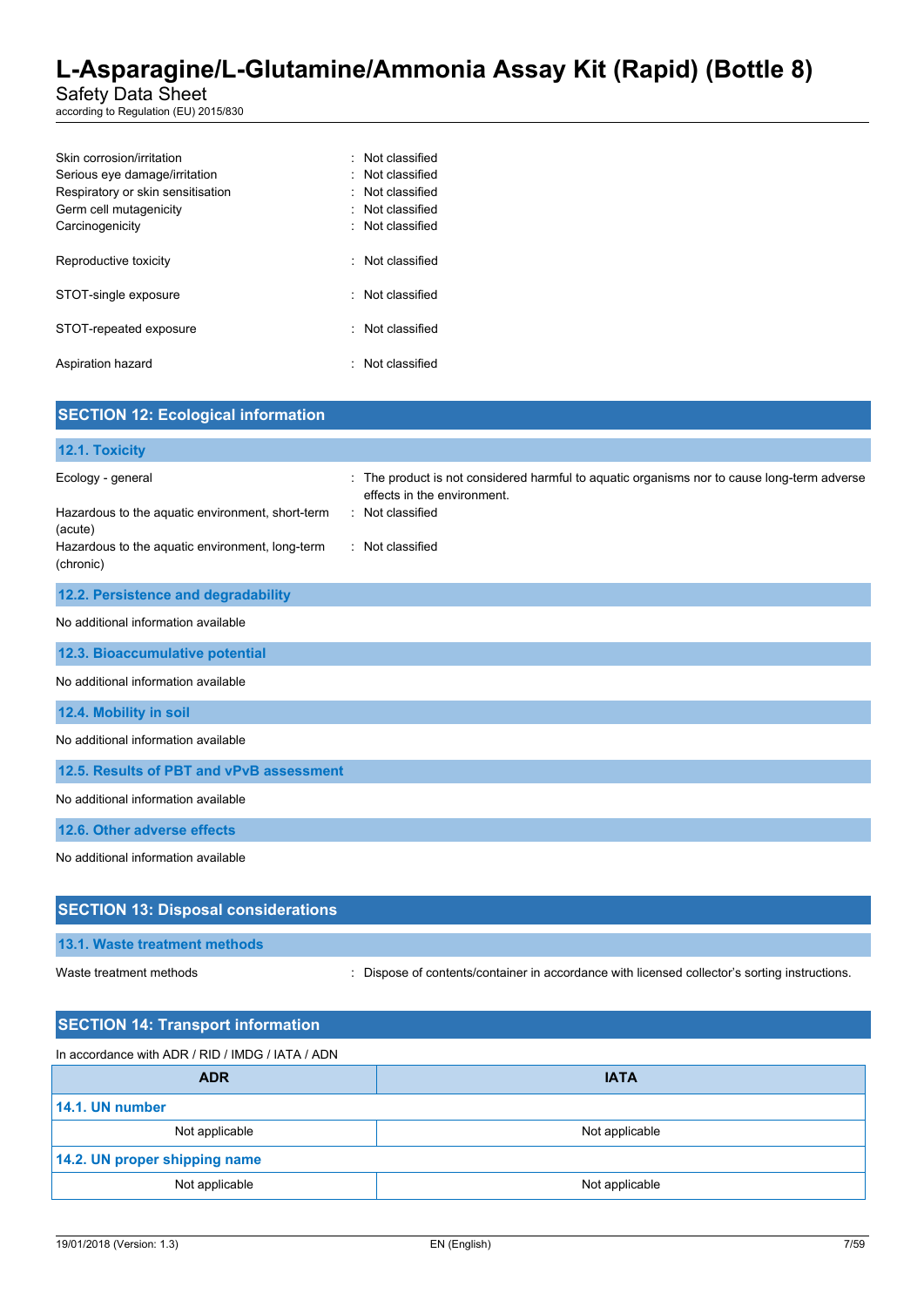### Safety Data Sheet

according to Regulation (EU) 2015/830

| 14.3. Transport hazard class(es)       |                |
|----------------------------------------|----------------|
| Not applicable                         | Not applicable |
| 14.4. Packing group                    |                |
| Not applicable                         | Not applicable |
| <b>14.5. Environmental hazards</b>     |                |
| Not applicable                         | Not applicable |
| No supplementary information available |                |

### **Overland transport**

Not applicable

**Air transport**

Not applicable

**14.7. Transport in bulk according to Annex II of Marpol and the IBC Code**

#### Not applicable

### **SECTION 15: Regulatory information**

**15.1. Safety, health and environmental regulations/legislation specific for the substance or mixture**

#### **15.1.1. EU-Regulations**

Contains no REACH substances with Annex XVII restrictions

Contains no substance on the REACH candidate list

Contains no REACH Annex XIV substances

Contains no substance subject to Regulation (EU) No 649/2012 of the European Parliament and of the Council of 4 July 2012 concerning the export and import of hazardous chemicals.

Contains no substance subject to Regulation (EU) No 2019/1021 of the European Parliament and of the Council of 20 June 2019 on persistent organic pollutants

#### **15.1.2. National regulations**

No additional information available

**15.2. Chemical safety assessment**

No chemical safety assessment has been carried out

#### **SECTION 16: Other information**

#### No additional information available

SDS EU (REACH Annex II)

This information is based on our current knowledge and is intended to describe the product for the purposes of health, safety and environmental requirements only. It should not therefore be construed as guaranteeing any specific property of the product.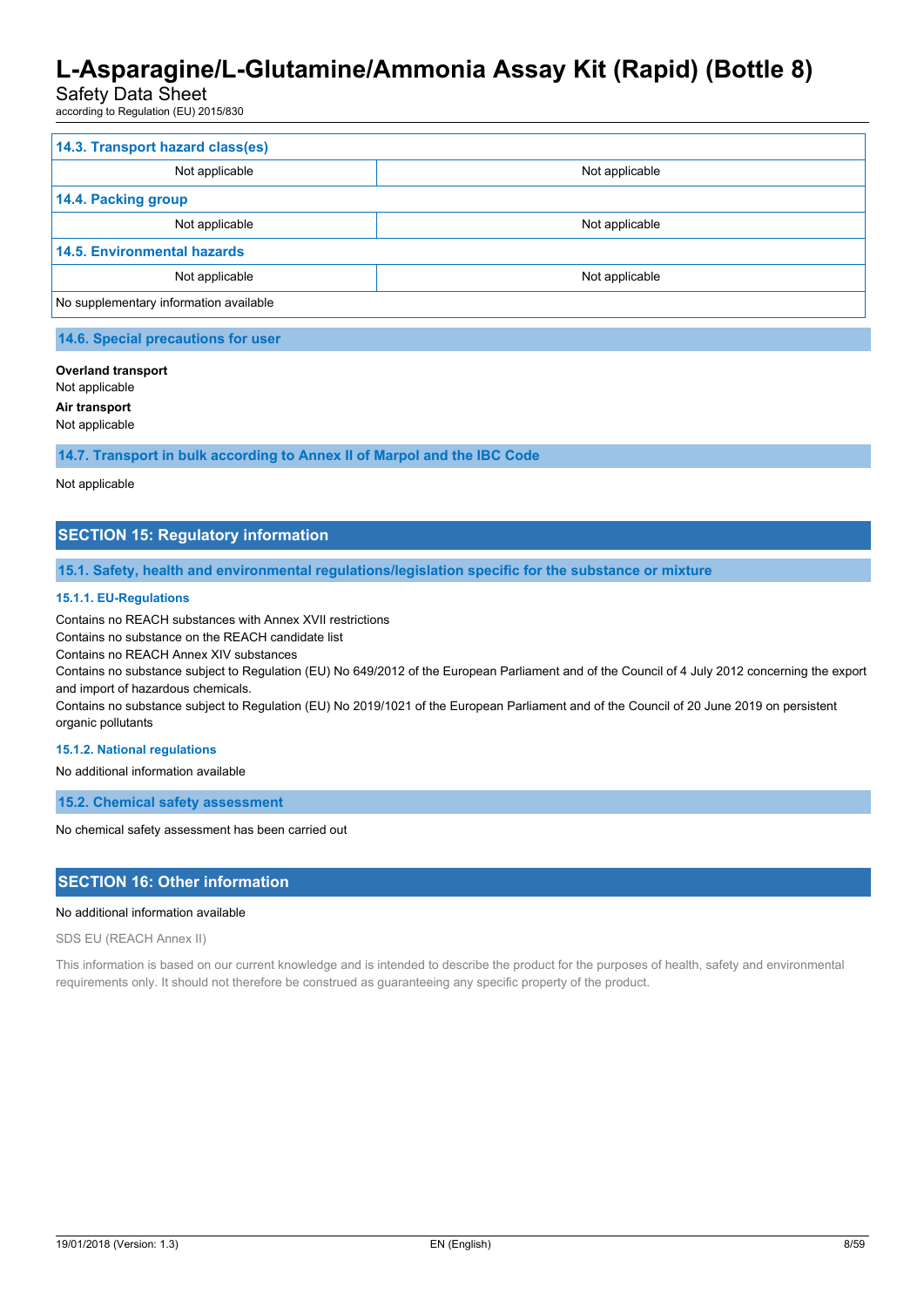

Safety Data Sheet

according to Regulation (EU) 2015/830 Issue date: 05/06/2013 Revision date: 19/01/2018 Supersedes version of: 03/03/2017 Version: 1.3

### **SECTION 1: Identification of the substance/mixture and of the company/undertaking**

#### **1.1. Product identifier**

Product form : Mixture

Product name : L-Asparagine/L-Glutamine/Ammonia Assay Kit (Rapid) (Bottle 7)

Product code : K-ASNAM (Bottle 7)

**1.2. Relevant identified uses of the substance or mixture and uses advised against**

#### **1.2.1. Relevant identified uses**

Industrial/Professional use spec : For professional use only Use of the substance/mixture in the substance/mixture in the substance of the substance in the substance of the substance of the substance of the substance of the substance of the substance of the substance of the substanc

**1.2.2. Uses advised against**

No additional information available

#### **1.3. Details of the supplier of the safety data sheet**

Megazyme Bray Business Park A98 YV29 Bray - Ireland T +353 12861220 - F +353 12861264 [cs@megazyme.com](mailto:cs@megazyme.com) - <www.megazyme.com>

#### **1.4. Emergency telephone number**

Emergency number : +353 12861220 [9 am to 5 pm GMT - Monday to Friday]

### **SECTION 2: Hazards identification**

**2.1. Classification of the substance or mixture**

**Classification according to Regulation (EC) No. 1272/2008 [CLP]**

Not classified

#### **Adverse physicochemical, human health and environmental effects**

To our knowledge, this product does not present any particular risk, provided it is handled in accordance with good occupational hygiene and safety practice.

#### **2.2. Label elements**

#### **Labelling according to Regulation (EC) No. 1272/2008 [CLP]**

EUH-statements : EUH032 - Contact with acids liberates very toxic gas.

Labelling according to: exemption for inner packaging where the contents do not exceed 10ml No labelling required

#### **2.3. Other hazards**

No additional information available

### **SECTION 3: Composition/information on ingredients**

#### **3.1. Substances**

Not applicable

#### **3.2. Mixtures**

This mixture does not contain any substances to be mentioned according to the criteria of section 3.2 of REACH Annex II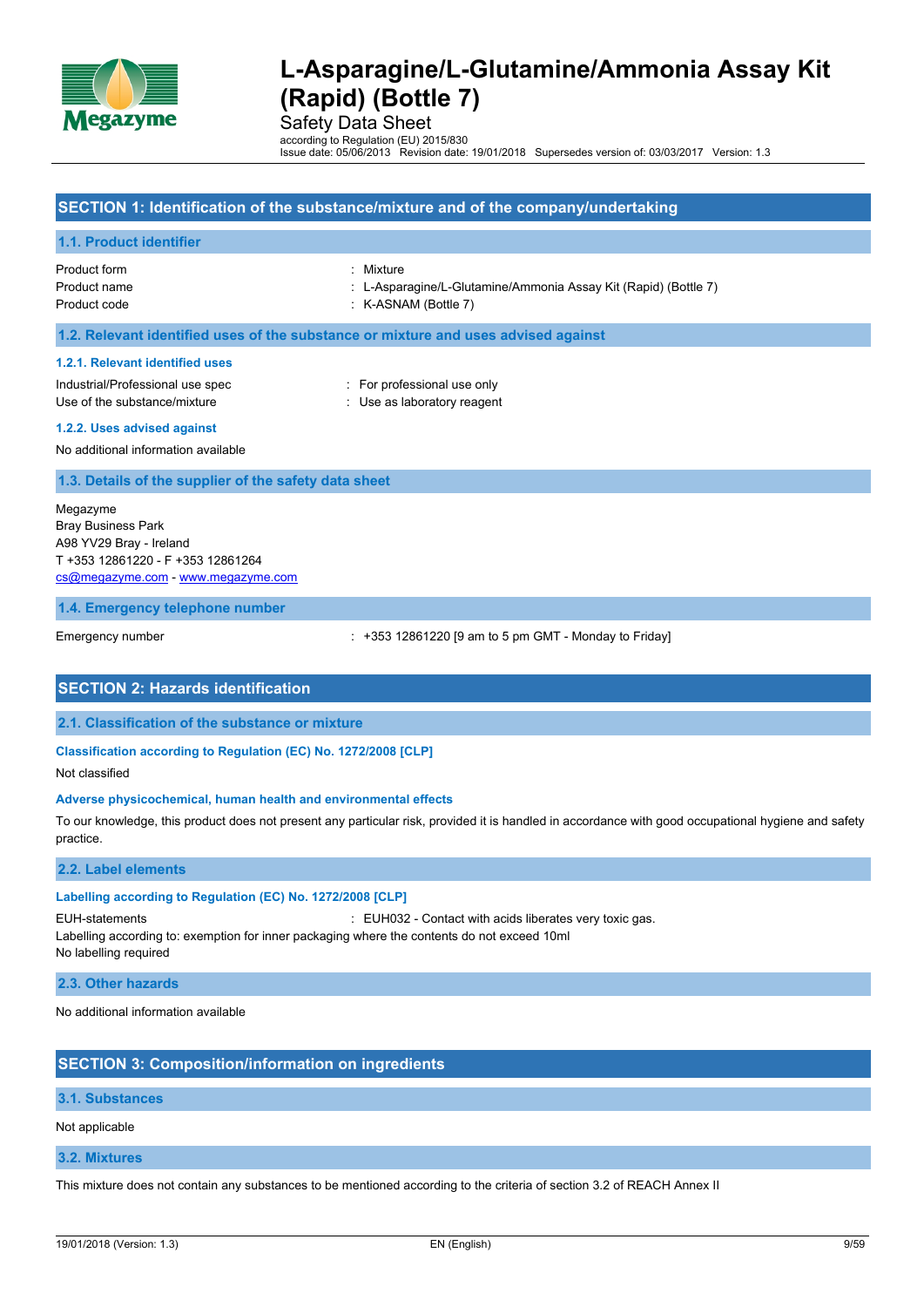# Safety Data Sheet

according to Regulation (EU) 2015/830

| <b>SECTION 4: First aid measures</b>                                                                                                                       |                                                                                                                                                                                                             |  |
|------------------------------------------------------------------------------------------------------------------------------------------------------------|-------------------------------------------------------------------------------------------------------------------------------------------------------------------------------------------------------------|--|
| 4.1. Description of first aid measures                                                                                                                     |                                                                                                                                                                                                             |  |
| First-aid measures after inhalation<br>First-aid measures after skin contact<br>First-aid measures after eye contact<br>First-aid measures after ingestion | : Remove person to fresh air and keep comfortable for breathing.<br>: Wash skin with plenty of water.<br>: Rinse eyes with water as a precaution.<br>: Call a poison center or a doctor if you feel unwell. |  |
| 4.2. Most important symptoms and effects, both acute and delayed                                                                                           |                                                                                                                                                                                                             |  |
| No additional information available                                                                                                                        |                                                                                                                                                                                                             |  |
| 4.3. Indication of any immediate medical attention and special treatment needed                                                                            |                                                                                                                                                                                                             |  |
| Treat symptomatically.                                                                                                                                     |                                                                                                                                                                                                             |  |
|                                                                                                                                                            |                                                                                                                                                                                                             |  |
| <b>SECTION 5: Firefighting measures</b>                                                                                                                    |                                                                                                                                                                                                             |  |

| 5.1. Extinguishing media                                   |                                                                                                                                             |
|------------------------------------------------------------|---------------------------------------------------------------------------------------------------------------------------------------------|
| Suitable extinguishing media                               | Water spray. Dry powder. Foam. Carbon dioxide.                                                                                              |
| 5.2. Special hazards arising from the substance or mixture |                                                                                                                                             |
| Hazardous decomposition products in case of fire           | : Toxic fumes may be released.                                                                                                              |
| 5.3. Advice for firefighters                               |                                                                                                                                             |
| Protection during firefighting                             | : Do not attempt to take action without suitable protective equipment. Self-contained<br>breathing apparatus. Complete protective clothing. |

| <b>SECTION 6: Accidental release measures</b>                            |                                                                                                                                                              |  |  |
|--------------------------------------------------------------------------|--------------------------------------------------------------------------------------------------------------------------------------------------------------|--|--|
| 6.1. Personal precautions, protective equipment and emergency procedures |                                                                                                                                                              |  |  |
| 6.1.1. For non-emergency personnel                                       |                                                                                                                                                              |  |  |
| Emergency procedures                                                     | : Ventilate spillage area.                                                                                                                                   |  |  |
| 6.1.2. For emergency responders                                          |                                                                                                                                                              |  |  |
| Protective equipment                                                     | Do not attempt to take action without suitable protective equipment. For further information<br>refer to section 8: "Exposure controls/personal protection". |  |  |
| <b>6.2. Environmental precautions</b>                                    |                                                                                                                                                              |  |  |
| Avoid release to the environment.                                        |                                                                                                                                                              |  |  |
| 6.3. Methods and material for containment and cleaning up                |                                                                                                                                                              |  |  |
| Methods for cleaning up<br>Other information                             | Take up liquid spill into absorbent material.<br>Dispose of materials or solid residues at an authorized site.                                               |  |  |

**6.4. Reference to other sections**

For further information refer to section 13.

| <b>SECTION 7: Handling and storage</b>            |                                                                                                                                                                                              |
|---------------------------------------------------|----------------------------------------------------------------------------------------------------------------------------------------------------------------------------------------------|
| 7.1. Precautions for safe handling                |                                                                                                                                                                                              |
| Precautions for safe handling<br>Hygiene measures | : Ensure good ventilation of the work station. Wear personal protective equipment.<br>: Do not eat, drink or smoke when using this product. Always wash hands after handling the<br>product. |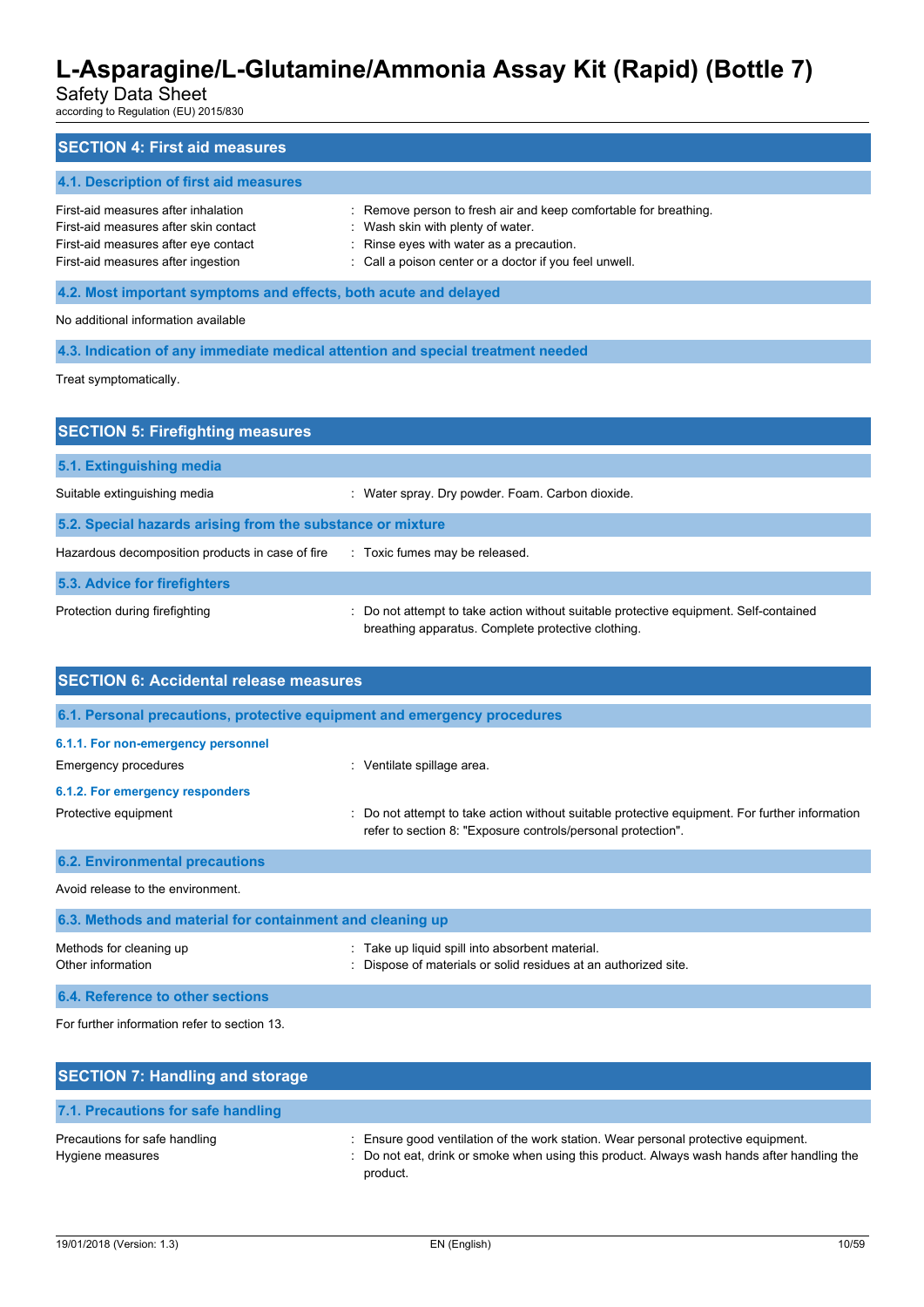Safety Data Sheet

according to Regulation (EU) 2015/830

| 7.2. Conditions for safe storage, including any incompatibilities |  |
|-------------------------------------------------------------------|--|
|-------------------------------------------------------------------|--|

Storage conditions **Storage conditions** : Store in a well-ventilated place. Keep cool.

**7.3. Specific end use(s)**

No additional information available

### **SECTION 8: Exposure controls/personal protection**

**8.1. Control parameters**

No additional information available

**8.2. Exposure controls**

#### **Appropriate engineering controls:**

Ensure good ventilation of the work station.

| <b>Hand protection:</b> |                      |                       |                |                    |                 |
|-------------------------|----------------------|-----------------------|----------------|--------------------|-----------------|
| Protective gloves       |                      |                       |                |                    |                 |
| Type                    | Material             | Permeation            | Thickness (mm) | <b>Penetration</b> | <b>Standard</b> |
| Disposable gloves       | Nitrile rubber (NBR) | $3$ ( $> 60$ minutes) |                | 2 (< 1.5)          | EN 374-2        |

| <b>Eye protection:</b> |         |                          |                 |
|------------------------|---------|--------------------------|-----------------|
| Safety glasses         |         |                          |                 |
| Type                   | Use     | <b>Characteristics</b>   | <b>Standard</b> |
| Safety glasses         | Droplet | With side shields, clear | EN 166          |

| Skin and body protection:         |                 |
|-----------------------------------|-----------------|
| Wear suitable protective clothing |                 |
| Type                              | <b>Standard</b> |
| Lab coat                          |                 |

| <b>Respiratory protection:</b>                                           |                    |                                 |                 |
|--------------------------------------------------------------------------|--------------------|---------------------------------|-----------------|
| In case of insufficient ventilation, wear suitable respiratory equipment |                    |                                 |                 |
| <b>Device</b>                                                            | <b>Filter type</b> | Condition                       | <b>Standard</b> |
| Dust mask                                                                | Type P1            | Protection for Liquid particles | EN 143, EN 149  |

#### **Personal protective equipment symbol(s):**



**Environmental exposure controls:** Avoid release to the environment.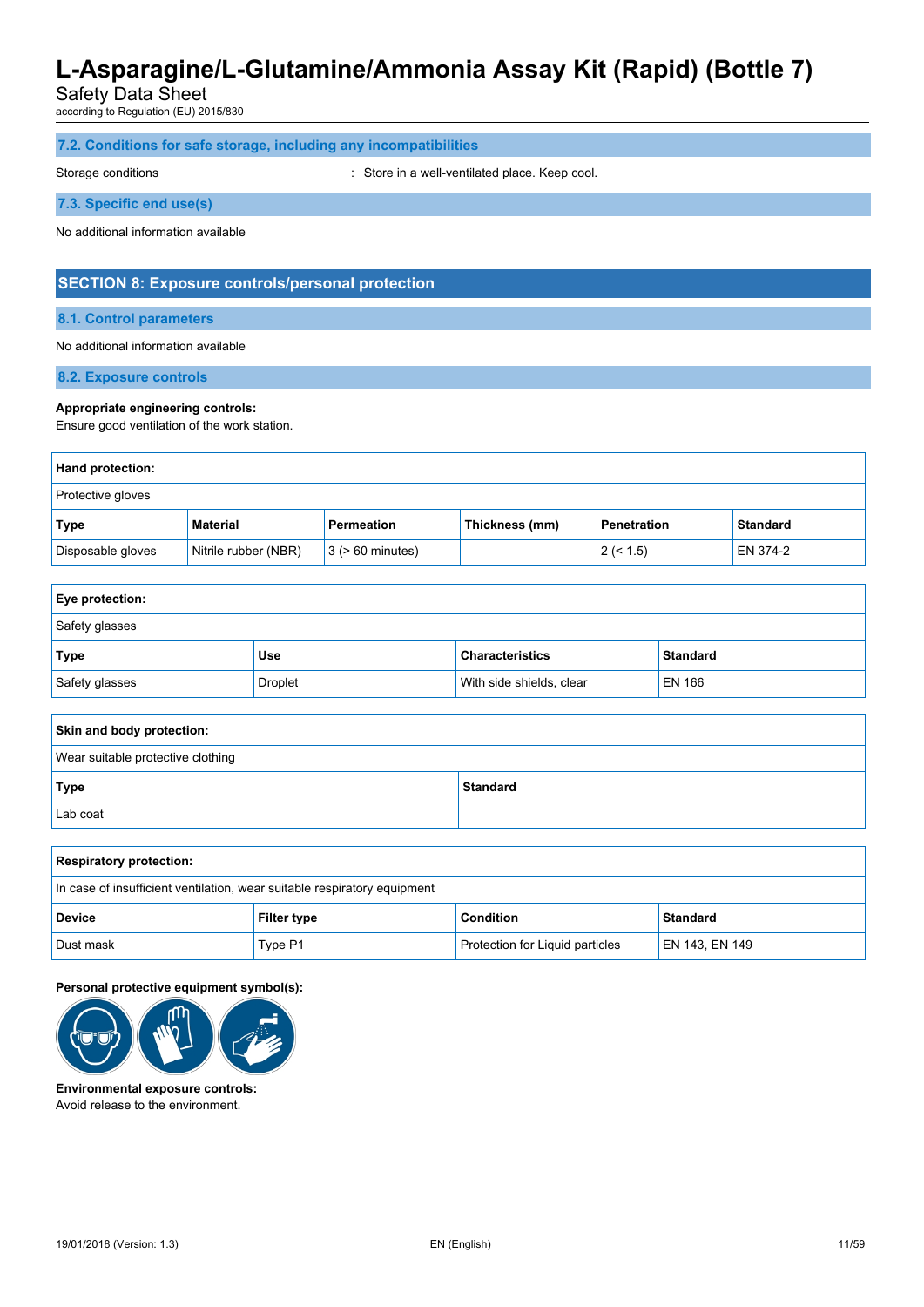Safety Data Sheet according to Regulation (EU) 2015/830

# **SECTION 9: Physical and chemical properties**

#### **9.1. Information on basic physical and chemical properties**

| Physical state                                  | Liquid                       |
|-------------------------------------------------|------------------------------|
| Colour                                          | No data available on colour. |
| Odour                                           | None.                        |
| Odour threshold                                 | No data available            |
| рH                                              | No data available            |
| Relative evaporation rate (butylacetate=1)      | No data available            |
| Melting point                                   | Not applicable               |
| Freezing point                                  | No data available            |
| Boiling point                                   | No data available            |
| Flash point                                     | No data available            |
| Auto-ignition temperature                       | No data available            |
| Decomposition temperature                       | No data available            |
| Flammability (solid, gas)                       | Not applicable               |
| Vapour pressure                                 | No data available            |
| Relative vapour density at 20 °C                | No data available            |
| Relative density                                | No data available            |
| Solubility                                      | Soluble in water.            |
| Partition coefficient n-octanol/water (Log Pow) | No data available            |
| Viscosity, kinematic                            | No data available            |
| Viscosity, dynamic                              | No data available            |
| <b>Explosive properties</b>                     | No data available            |
| Oxidising properties                            | No data available            |
| <b>Explosive limits</b>                         |                              |
|                                                 |                              |

#### **9.2. Other information**

No additional information available

### **SECTION 10: Stability and reactivity**

**10.1. Reactivity**

The product is non-reactive under normal conditions of use, storage and transport.

#### **10.2. Chemical stability**

Stable under normal conditions.

**10.3. Possibility of hazardous reactions**

Contact with acids liberates very toxic gas.

**10.4. Conditions to avoid**

None under recommended storage and handling conditions (see section 7).

**10.5. Incompatible materials**

Acids.

**10.6. Hazardous decomposition products**

Under normal conditions of storage and use, hazardous decomposition products should not be produced.

| <b>SECTION 11: Toxicological information</b> |                  |  |  |
|----------------------------------------------|------------------|--|--|
| 11.1. Information on toxicological effects   |                  |  |  |
| Acute toxicity (oral)                        | : Not classified |  |  |
| Acute toxicity (dermal)                      | : Not classified |  |  |
| Acute toxicity (inhalation)                  | : Not classified |  |  |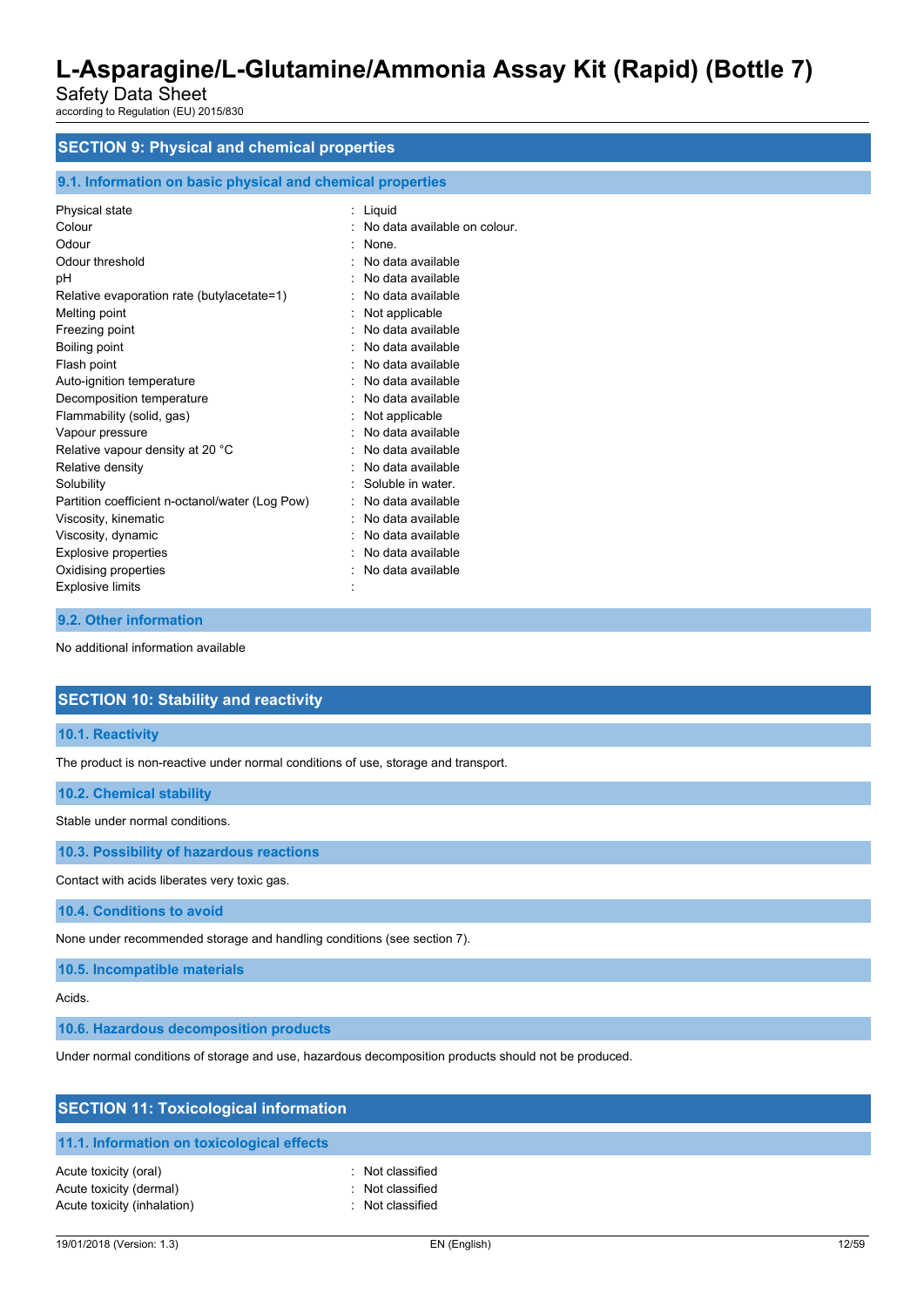Safety Data Sheet

according to Regulation (EU) 2015/830

| Skin corrosion/irritation         | · Not classified |
|-----------------------------------|------------------|
| Serious eye damage/irritation     | Not classified   |
| Respiratory or skin sensitisation | Not classified   |
| Germ cell mutagenicity            | : Not classified |
| Carcinogenicity                   | Not classified   |
|                                   |                  |
| Reproductive toxicity             | Not classified   |
|                                   |                  |
| STOT-single exposure              | : Not classified |
|                                   |                  |
| STOT-repeated exposure            | Not classified   |
|                                   |                  |
| Aspiration hazard                 | Not classified   |
|                                   |                  |

| <b>SECTION 12: Ecological information</b>                                                                                                        |                                                                                                                                                                  |
|--------------------------------------------------------------------------------------------------------------------------------------------------|------------------------------------------------------------------------------------------------------------------------------------------------------------------|
| 12.1. Toxicity                                                                                                                                   |                                                                                                                                                                  |
| Ecology - general<br>Hazardous to the aquatic environment, short-term<br>(acute)<br>Hazardous to the aquatic environment, long-term<br>(chronic) | The product is not considered harmful to aquatic organisms nor to cause long-term adverse<br>effects in the environment.<br>: Not classified<br>: Not classified |
| 12.2. Persistence and degradability                                                                                                              |                                                                                                                                                                  |
| No additional information available                                                                                                              |                                                                                                                                                                  |
| 12.3. Bioaccumulative potential                                                                                                                  |                                                                                                                                                                  |
| No additional information available                                                                                                              |                                                                                                                                                                  |
| 12.4. Mobility in soil                                                                                                                           |                                                                                                                                                                  |
| No additional information available                                                                                                              |                                                                                                                                                                  |
| 12.5. Results of PBT and vPvB assessment                                                                                                         |                                                                                                                                                                  |
| No additional information available                                                                                                              |                                                                                                                                                                  |
| 12.6. Other adverse effects                                                                                                                      |                                                                                                                                                                  |
| No additional information available                                                                                                              |                                                                                                                                                                  |
| <b>SECTION 13: Disposal considerations</b>                                                                                                       |                                                                                                                                                                  |
| 13.1. Waste treatment methods                                                                                                                    |                                                                                                                                                                  |

Waste treatment methods : Dispose of contents/container in accordance with licensed collector's sorting instructions.

| <b>SECTION 14: Transport information</b>         |                |
|--------------------------------------------------|----------------|
| In accordance with ADR / RID / IMDG / IATA / ADN |                |
| <b>ADR</b>                                       | <b>IATA</b>    |
| 14.1. UN number                                  |                |
| Not applicable                                   | Not applicable |
| 14.2. UN proper shipping name                    |                |
| Not applicable                                   | Not applicable |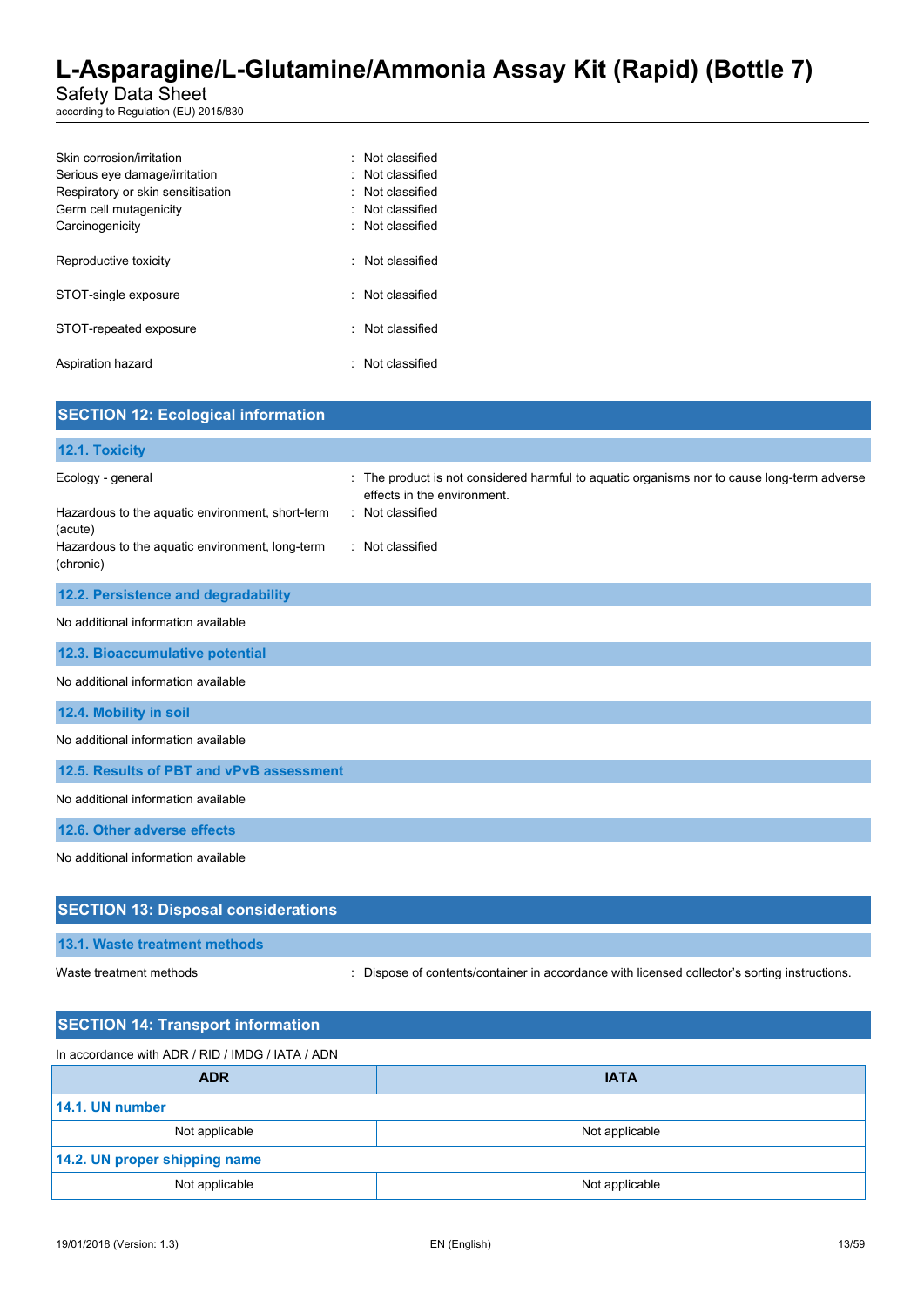### Safety Data Sheet

according to Regulation (EU) 2015/830

| 14.3. Transport hazard class(es)       |                |
|----------------------------------------|----------------|
| Not applicable                         | Not applicable |
| 14.4. Packing group                    |                |
| Not applicable                         | Not applicable |
| <b>14.5. Environmental hazards</b>     |                |
| Not applicable                         | Not applicable |
| No supplementary information available |                |

#### **Overland transport**

Not applicable

**Air transport**

Not applicable

**14.7. Transport in bulk according to Annex II of Marpol and the IBC Code**

#### Not applicable

### **SECTION 15: Regulatory information**

**15.1. Safety, health and environmental regulations/legislation specific for the substance or mixture**

#### **15.1.1. EU-Regulations**

Contains no REACH substances with Annex XVII restrictions

Contains no substance on the REACH candidate list

Contains no REACH Annex XIV substances

Contains no substance subject to Regulation (EU) No 649/2012 of the European Parliament and of the Council of 4 July 2012 concerning the export and import of hazardous chemicals.

Contains no substance subject to Regulation (EU) No 2019/1021 of the European Parliament and of the Council of 20 June 2019 on persistent organic pollutants

#### **15.1.2. National regulations**

No additional information available

**15.2. Chemical safety assessment**

No chemical safety assessment has been carried out

### **SECTION 16: Other information**

| Full text of H- and EUH-statements: |                                              |
|-------------------------------------|----------------------------------------------|
| <b>EUH032</b>                       | Contact with acids liberates very toxic gas. |
|                                     |                                              |

SDS EU (REACH Annex II)

This information is based on our current knowledge and is intended to describe the product for the purposes of health, safety and environmental requirements only. It should not therefore be construed as guaranteeing any specific property of the product.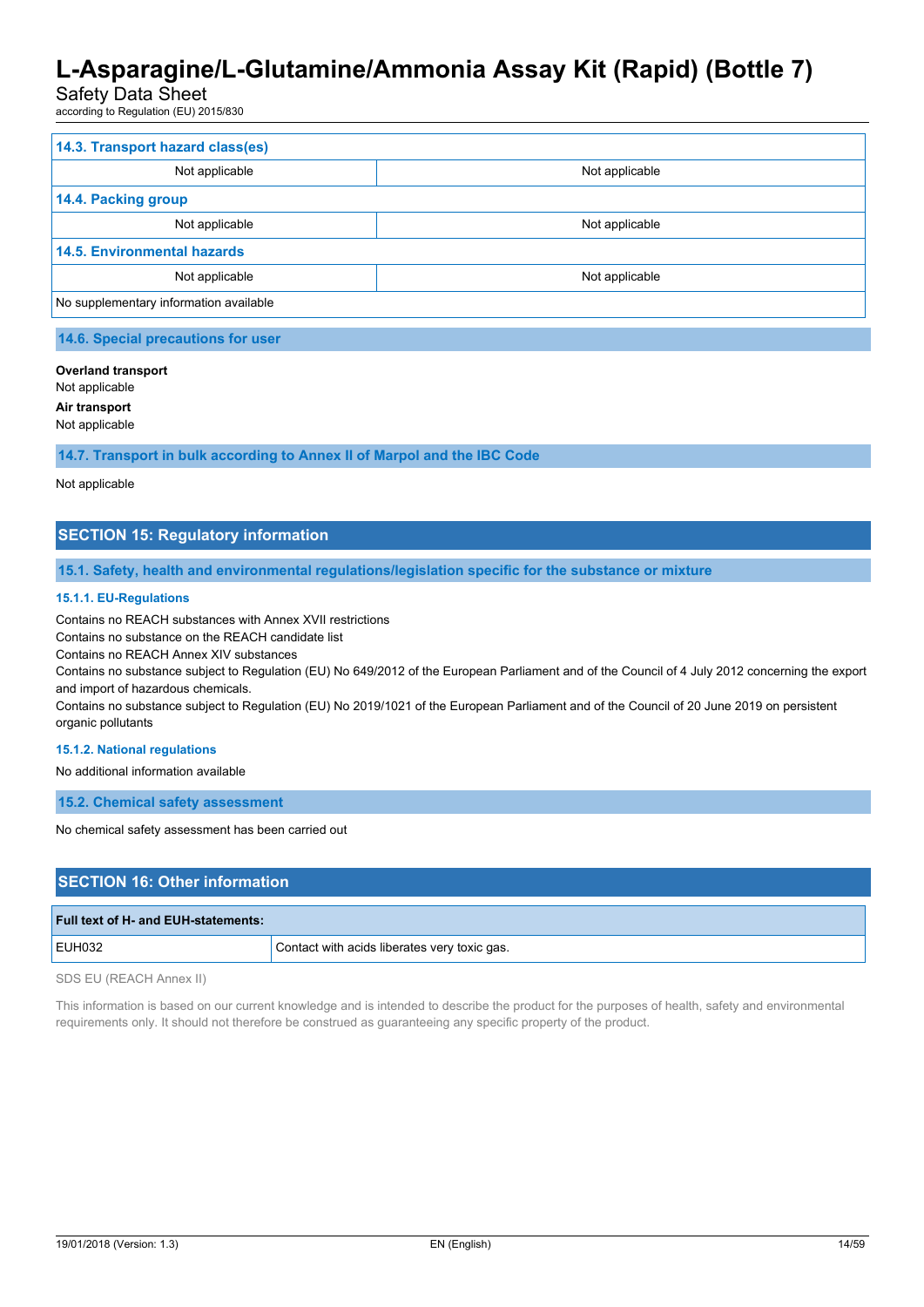

Safety Data Sheet

according to Regulation (EU) 2015/830 Issue date: 05/06/2013 Revision date: 20/04/2021 Supersedes version of: 19/01/2018 Version: 1.4

#### **SECTION 1: Identification of the substance/mixture and of the company/undertaking**

#### **1.1. Product identifier**

Product form : Mixture : Mixture : Mixture : Mixture : Mixture : Mixture : Mixture : Mixture : Mixture : Mixture : Mixture : Mixture : Mixture : Mixture : Mixture : Mixture : Mixture : Mixture : Mixture : Mixture : Mixture Product code : K-ASNAM (Bottle 6)

Product name : L-Asparagine/L-Glutamine/Ammonia Assay Kit (Rapid) (Bottle 6)

**1.2. Relevant identified uses of the substance or mixture and uses advised against**

#### **1.2.1. Relevant identified uses**

Industrial/Professional use spec : For professional use only Use of the substance/mixture in the substance/mixture in the substance of the substance in the substance of the substance of the substance of the substance of the substance of the substance of the substance of the substanc

**1.2.2. Uses advised against**

No additional information available

#### **1.3. Details of the supplier of the safety data sheet**

Megazyme Bray Business Park A98 YV29 Bray - Ireland T +353 12861220 - F +353 12861264 [cs@megazyme.com](mailto:cs@megazyme.com) - <www.megazyme.com>

#### **1.4. Emergency telephone number**

Emergency number : +353 12861220 [9 am to 5 pm GMT - Monday to Friday]

| <b>SECTION 2: Hazards identification</b>                        |      |  |
|-----------------------------------------------------------------|------|--|
|                                                                 |      |  |
| 2.1. Classification of the substance or mixture                 |      |  |
| Classification according to Regulation (EC) No. 1272/2008 [CLP] |      |  |
| Acute toxicity (oral), Category 4                               | H302 |  |
| Skin corrosion/irritation, Category 2                           | H315 |  |
| Serious eye damage/eye irritation, Category 2                   | H319 |  |
| Respiratory sensitisation, Category 1                           | H334 |  |
| Skin sensitisation, Category 1                                  | H317 |  |
| Reproductive toxicity, Category 1B                              | H360 |  |
| Full text of H statements : see section 16                      |      |  |

#### **Adverse physicochemical, human health and environmental effects**

May damage fertility or the unborn child. Harmful if swallowed. Causes skin irritation. May cause an allergic skin reaction. Causes serious eye irritation. May cause allergy or asthma symptoms or breathing difficulties if inhaled.

#### **2.2. Label elements**

| Labelling according to Regulation (EC) No. 1272/2008 [CLP] |                                          |  |
|------------------------------------------------------------|------------------------------------------|--|
| Hazard pictograms (CLP)                                    | $\cdot$<br>$\cdot$                       |  |
|                                                            | GHS07<br>GHS08                           |  |
| Signal word (CLP)                                          | Danger<br>÷.                             |  |
| Contains                                                   | Asparaginase; lithium sulfate; imidazole |  |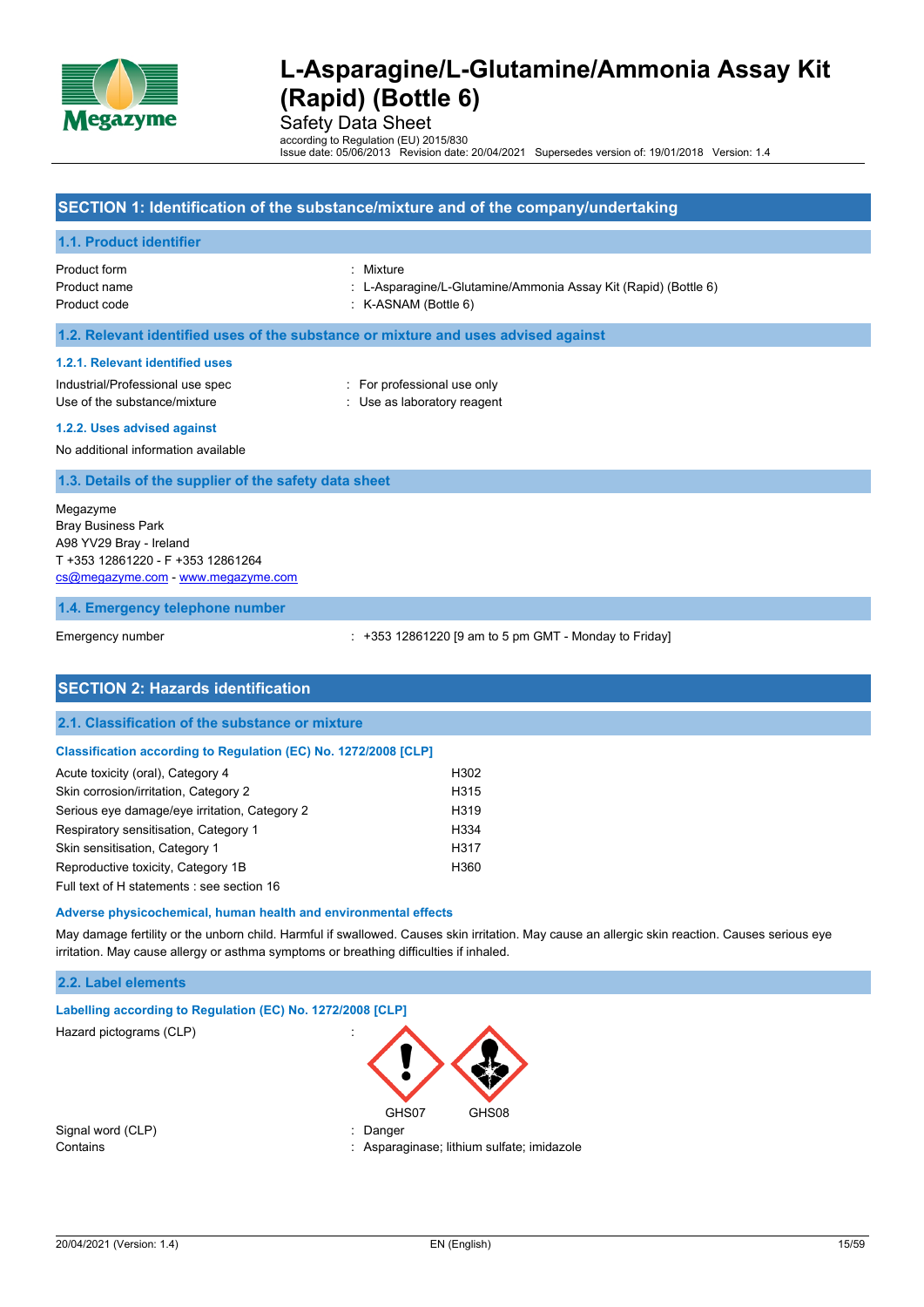Safety Data Sheet

according to Regulation (EU) 2015/830

| Hazard statements (CLP)                                                                     | : H302 - Harmful if swallowed.                                                    |
|---------------------------------------------------------------------------------------------|-----------------------------------------------------------------------------------|
|                                                                                             | H315 - Causes skin irritation.                                                    |
|                                                                                             | H317 - May cause an allergic skin reaction.                                       |
|                                                                                             | H319 - Causes serious eye irritation.                                             |
|                                                                                             | H334 - May cause allergy or asthma symptoms or breathing difficulties if inhaled. |
|                                                                                             | H360 - May damage fertility or the unborn child.                                  |
| Precautionary statements (CLP)                                                              | : P201 - Obtain special instructions before use.                                  |
|                                                                                             | P202 - Do not handle until all safety precautions have been read and understood.  |
|                                                                                             | P261 - Avoid breathing dust/fume/gas/mist/vapours/spray.                          |
|                                                                                             | P264 - Wash hands thoroughly after handling.                                      |
|                                                                                             | P270 - Do not eat, drink or smoke when using this product.                        |
|                                                                                             | P272 - Contaminated work clothing should not be allowed out of the workplace.     |
| <b>EUH-statements</b>                                                                       | : EUH032 - Contact with acids liberates very toxic gas.                           |
| Labelling according to: exemption for inner packaging where the contents do not exceed 10ml |                                                                                   |
| Hazard pictograms (CLP)                                                                     |                                                                                   |
|                                                                                             | GHS08                                                                             |
| Hazardous ingredients                                                                       | : Asparaginase; lithium sulfate; imidazole                                        |
| 2.3. Other hazards                                                                          |                                                                                   |

No additional information available

### **SECTION 3: Composition/information on ingredients**

#### **3.1. Substances**

Not applicable

#### **3.2. Mixtures**

| <b>Name</b>                                                         | <b>Product identifier</b>                                                 | $\frac{9}{6}$ | <b>Classification according to</b><br><b>Regulation (EC) No.</b><br>1272/2008 [CLP] |
|---------------------------------------------------------------------|---------------------------------------------------------------------------|---------------|-------------------------------------------------------------------------------------|
| lithium sulfate                                                     | (CAS-No.) 10377-48-7<br>(EC-No.) 233-820-4                                | $20 - 30$     | Acute Tox. 4 (Oral), H302<br>Eve Irrit. 2, H319                                     |
| imidazole                                                           | (CAS-No.) 288-32-4<br>(EC-No.) 206-019-2<br>(EC Index-No.) 613-319-00-0   | $1 - 5$       | Acute Tox. 4 (Oral), H302<br>Skin Corr. 1C, H314<br>Repr. 1B, H360D                 |
| Asparaginase                                                        | (CAS-No.) 9015-68-3<br>(EC-No.) 232-765-3                                 | $1 - 5$       | Resp. Sens. 1, H334<br><b>Skin Sens. 1, H317</b><br>Repr. 2, H361                   |
| sodium azide<br>substance with a Community workplace exposure limit | (CAS-No.) 26628-22-8<br>(EC-No.) 247-852-1<br>(EC Index-No.) 011-004-00-7 | < 0.1         | Acute Tox. 2 (Oral), H300<br>Aquatic Acute 1, H400<br>Aquatic Chronic 1, H410       |

Full text of H-statements: see section 16

### **SECTION 4: First aid measures**

| 4.1. Description of first aid measures |                                                                                                                                           |
|----------------------------------------|-------------------------------------------------------------------------------------------------------------------------------------------|
| First-aid measures general             | IF exposed or concerned: Get medical advice/attention. Call a poison center or a doctor if<br>you feel unwell.                            |
| First-aid measures after inhalation    | Remove person to fresh air and keep comfortable for breathing. If experiencing respiratory<br>symptoms: Call a poison center or a doctor. |
| First-aid measures after skin contact  | : Wash skin with plenty of water. Take off contaminated clothing. If skin irritation or rash<br>occurs: Get medical advice/attention.     |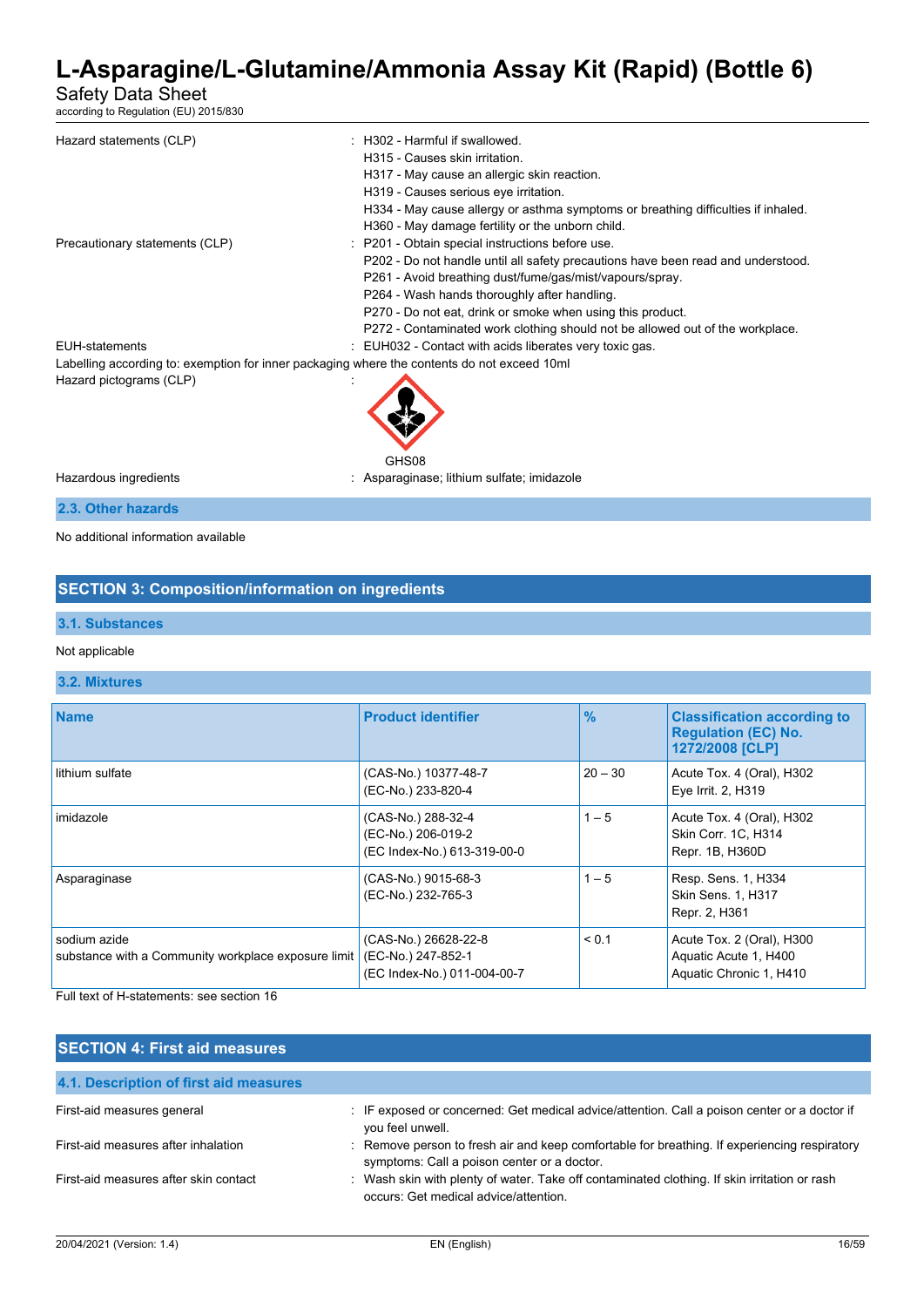Safety Data Sheet

according to Regulation (EU) 2015/830

| First-aid measures after eye contact<br>First-aid measures after ingestion                                     | : Rinse cautiously with water for several minutes. Remove contact lenses, if present and easy<br>to do. Continue rinsing. If eye irritation persists: Get medical advice/attention.<br>: Rinse mouth. Call a poison center or a doctor if you feel unwell. |
|----------------------------------------------------------------------------------------------------------------|------------------------------------------------------------------------------------------------------------------------------------------------------------------------------------------------------------------------------------------------------------|
| 4.2. Most important symptoms and effects, both acute and delayed                                               |                                                                                                                                                                                                                                                            |
| Symptoms/effects after inhalation<br>Symptoms/effects after skin contact<br>Symptoms/effects after eye contact | : May cause allergy or asthma symptoms or breathing difficulties if inhaled.<br>: Irritation. May cause an allergic skin reaction.<br>: Eye irritation.                                                                                                    |

#### **4.3. Indication of any immediate medical attention and special treatment needed**

Treat symptomatically.

| <b>SECTION 5: Firefighting measures</b>                    |                                                                                                                                             |
|------------------------------------------------------------|---------------------------------------------------------------------------------------------------------------------------------------------|
| 5.1. Extinguishing media                                   |                                                                                                                                             |
| Suitable extinguishing media                               | : Water spray. Dry powder. Foam. Carbon dioxide.                                                                                            |
| 5.2. Special hazards arising from the substance or mixture |                                                                                                                                             |
| Hazardous decomposition products in case of fire           | : Toxic fumes may be released.                                                                                                              |
| 5.3. Advice for firefighters                               |                                                                                                                                             |
| Protection during firefighting                             | : Do not attempt to take action without suitable protective equipment. Self-contained<br>breathing apparatus. Complete protective clothing. |

| <b>SECTION 6: Accidental release measures</b>                            |                                                                                                                                                                |  |
|--------------------------------------------------------------------------|----------------------------------------------------------------------------------------------------------------------------------------------------------------|--|
| 6.1. Personal precautions, protective equipment and emergency procedures |                                                                                                                                                                |  |
| 6.1.1. For non-emergency personnel                                       |                                                                                                                                                                |  |
| Emergency procedures                                                     | : Only qualified personnel equipped with suitable protective equipment may intervene. Avoid<br>breathing dust/fume/gas/mist/vapours/spray.                     |  |
| 6.1.2. For emergency responders                                          |                                                                                                                                                                |  |
| Protective equipment                                                     | : Do not attempt to take action without suitable protective equipment. For further information<br>refer to section 8: "Exposure controls/personal protection". |  |
| <b>6.2. Environmental precautions</b>                                    |                                                                                                                                                                |  |

Avoid release to the environment. Notify authorities if product enters sewers or public waters.

| 6.3. Methods and material for containment and cleaning up |                                                                                                                |  |
|-----------------------------------------------------------|----------------------------------------------------------------------------------------------------------------|--|
| Methods for cleaning up                                   | Take up liquid spill into absorbent material. Notify authorities if product enters sewers or<br>public waters. |  |
| Other information                                         | Dispose of materials or solid residues at an authorized site.                                                  |  |
| 6.4. Reference to other sections                          |                                                                                                                |  |
|                                                           |                                                                                                                |  |

For further information refer to section 13.

| <b>SECTION 7: Handling and storage</b> |                                                                                                                                                                                                                                                                                                 |
|----------------------------------------|-------------------------------------------------------------------------------------------------------------------------------------------------------------------------------------------------------------------------------------------------------------------------------------------------|
| 7.1. Precautions for safe handling     |                                                                                                                                                                                                                                                                                                 |
| Precautions for safe handling          | Ensure good ventilation of the work station. Obtain special instructions before use. Do not<br>handle until all safety precautions have been read and understood. Wear personal<br>protective equipment. Avoid contact with skin and eyes. Avoid breathing<br>dust/fume/gas/mist/vapours/spray. |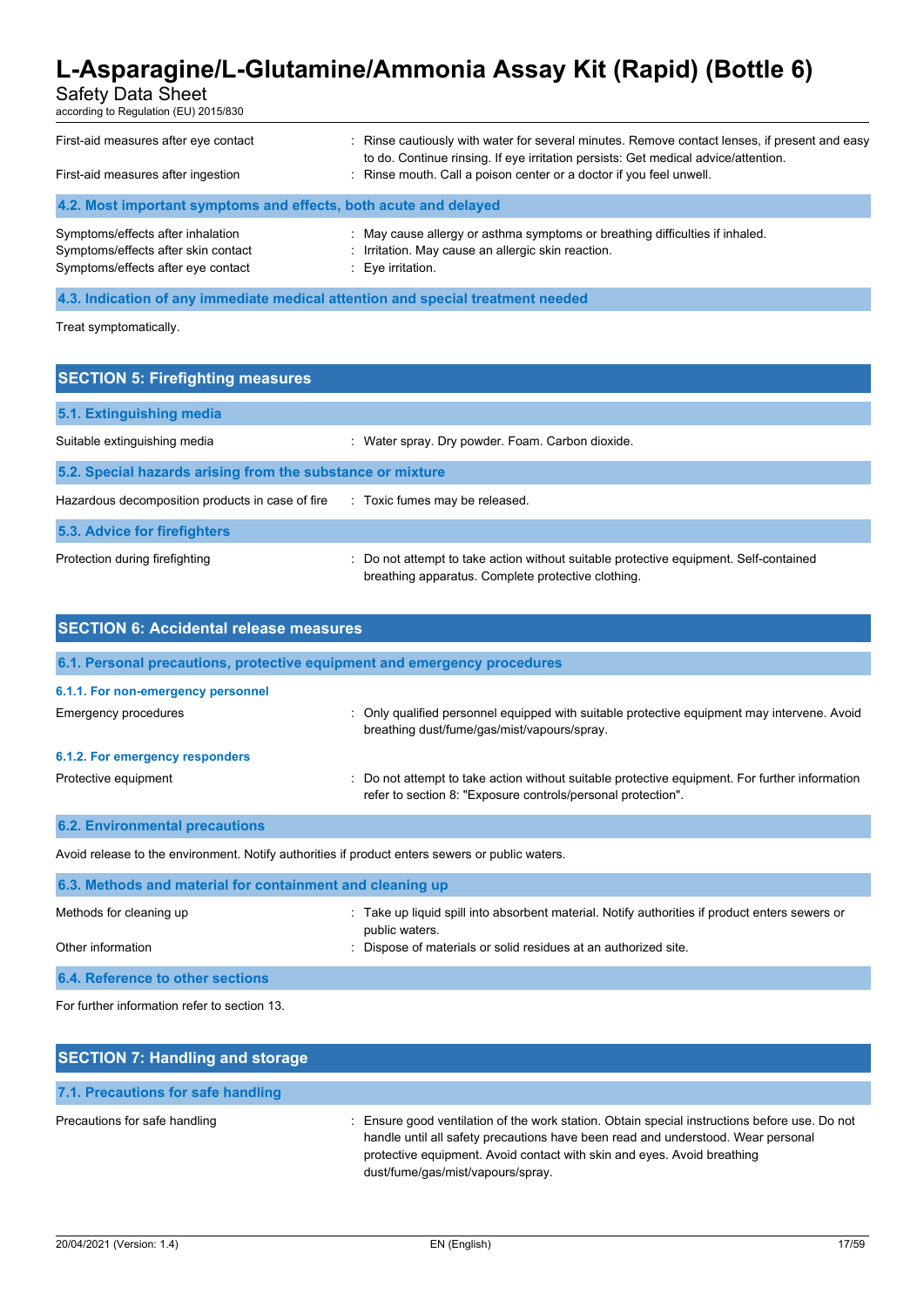Safety Data Sheet

according to Regulation (EU) 2015/830

| Hygiene measures                                                  | : Separate working clothes from town clothes. Launder separately. Wash contaminated<br>clothing before reuse. Contaminated work clothing should not be allowed out of the<br>workplace. Do not eat, drink or smoke when using this product. Always wash hands after<br>handling the product. |
|-------------------------------------------------------------------|----------------------------------------------------------------------------------------------------------------------------------------------------------------------------------------------------------------------------------------------------------------------------------------------|
| 7.2. Conditions for safe storage, including any incompatibilities |                                                                                                                                                                                                                                                                                              |

Storage conditions : Store locked up. Store in a well-ventilated place. Keep cool.

#### **7.3. Specific end use(s)**

No additional information available

### **SECTION 8: Exposure controls/personal protection**

#### **8.1. Control parameters**

| sodium azide (26628-22-8)                |                                 |  |
|------------------------------------------|---------------------------------|--|
| <b>EU - Occupational Exposure Limits</b> |                                 |  |
| Local name                               | Sodium azide                    |  |
| IOELV TWA (mg/m <sup>3</sup> )           | $0.1 \text{ mg/m}^3$            |  |
| IOELV STEL (mg/m <sup>3</sup> )          | $0.3$ mg/m <sup>3</sup>         |  |
| Notes                                    | <b>Skin</b>                     |  |
| Regulatory reference                     | COMMISSION DIRECTIVE 2000/39/EC |  |

### **8.2. Exposure controls**

#### **Appropriate engineering controls:**

Ensure good ventilation of the work station.

| Hand protection:  |                      |                       |                |                    |                 |
|-------------------|----------------------|-----------------------|----------------|--------------------|-----------------|
| Protective gloves |                      |                       |                |                    |                 |
| Type              | <b>Material</b>      | Permeation            | Thickness (mm) | <b>Penetration</b> | <b>Standard</b> |
| Disposable gloves | Nitrile rubber (NBR) | $3$ ( $> 60$ minutes) |                | 2 (< 1.5)          | EN 374-2        |

| Eye protection: |                |                          |                 |
|-----------------|----------------|--------------------------|-----------------|
| Safety glasses  |                |                          |                 |
| Type            | <b>Use</b>     | <b>Characteristics</b>   | <b>Standard</b> |
| Safety glasses  | <b>Droplet</b> | With side shields, clear | <b>EN 166</b>   |

| Skin and body protection:         |                 |  |
|-----------------------------------|-----------------|--|
| Wear suitable protective clothing |                 |  |
| Type                              | <b>Standard</b> |  |
| Lab coat                          |                 |  |

| <b>Respiratory protection:</b>                                   |                    |                                        |                 |
|------------------------------------------------------------------|--------------------|----------------------------------------|-----------------|
| [In case of inadequate ventilation] wear respiratory protection. |                    |                                        |                 |
| <b>Device</b>                                                    | <b>Filter type</b> | <b>Condition</b>                       | <b>Standard</b> |
| Dust mask                                                        | Type P1            | <b>Protection for Liquid particles</b> | EN 143, EN 149  |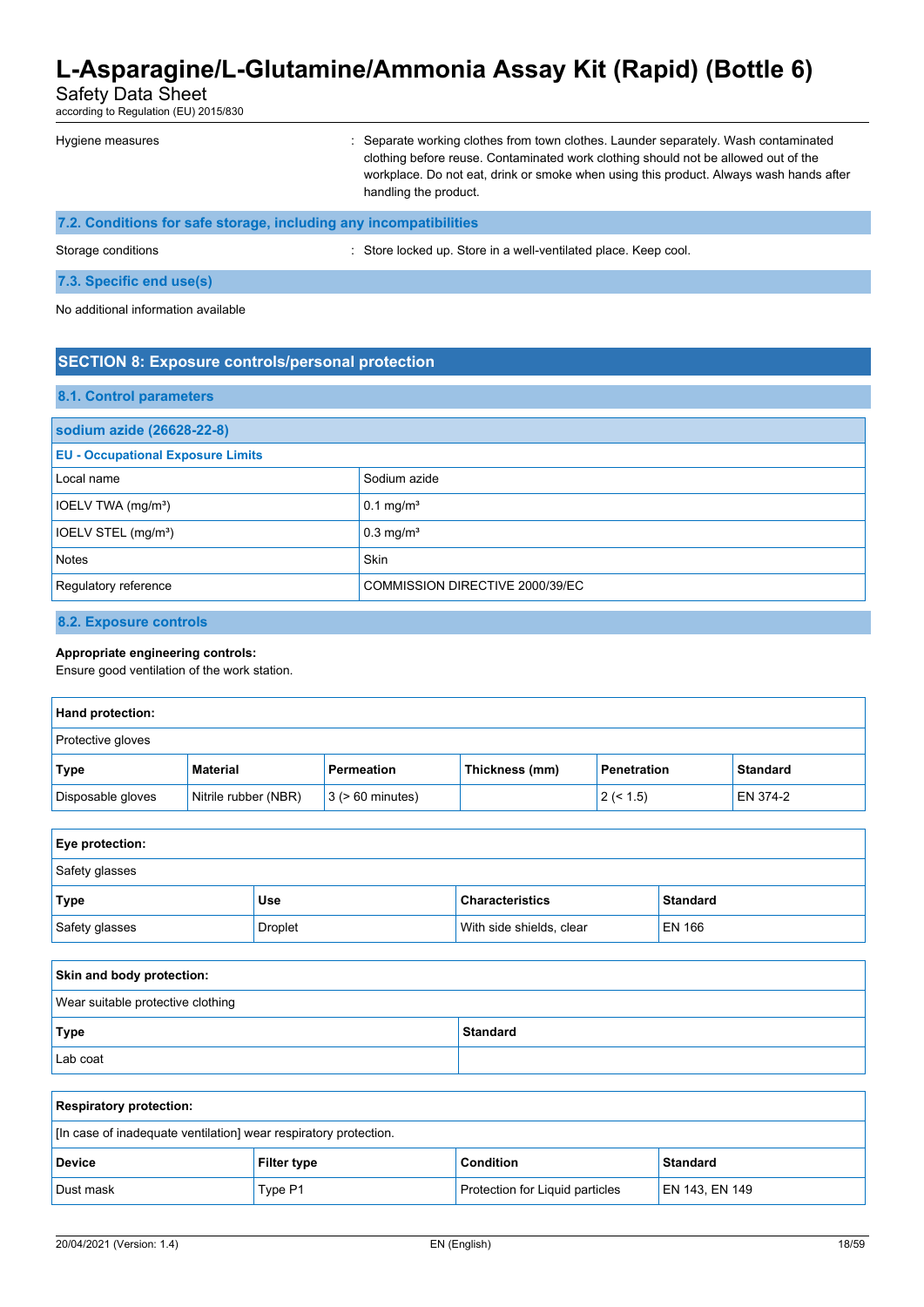Safety Data Sheet according to Regulation (EU) 2015/830

**Personal protective equipment symbol(s):**



### **Environmental exposure controls:**

Avoid release to the environment.

### **SECTION 9: Physical and chemical properties**

#### **9.1. Information on basic physical and chemical properties**

| Colour<br>No data available on colour.<br>Odour<br>None.<br>Odour threshold<br>No data available<br>pH<br>No data available |  |
|-----------------------------------------------------------------------------------------------------------------------------|--|
|                                                                                                                             |  |
|                                                                                                                             |  |
|                                                                                                                             |  |
|                                                                                                                             |  |
| No data available<br>Relative evaporation rate (butylacetate=1)                                                             |  |
| Melting point<br>Not applicable                                                                                             |  |
| No data available<br>Freezing point                                                                                         |  |
| Boiling point<br>No data available                                                                                          |  |
| Flash point<br>No data available                                                                                            |  |
| No data available<br>Auto-ignition temperature                                                                              |  |
| No data available<br>Decomposition temperature                                                                              |  |
| Flammability (solid, gas)<br>Not applicable                                                                                 |  |
| No data available<br>Vapour pressure                                                                                        |  |
| No data available<br>Relative vapour density at 20 °C                                                                       |  |
| Relative density<br>No data available                                                                                       |  |
| Soluble in water.<br>Solubility                                                                                             |  |
| No data available<br>Partition coefficient n-octanol/water (Log Pow)                                                        |  |
| Viscosity, kinematic<br>No data available                                                                                   |  |
| No data available<br>Viscosity, dynamic                                                                                     |  |
| <b>Explosive properties</b><br>No data available                                                                            |  |
| Oxidising properties<br>No data available                                                                                   |  |
| <b>Explosive limits</b><br>No data available                                                                                |  |

### **9.2. Other information**

No additional information available

### **SECTION 10: Stability and reactivity**

#### **10.1. Reactivity**

The product is non-reactive under normal conditions of use, storage and transport.

#### **10.2. Chemical stability**

Stable under normal conditions.

**10.3. Possibility of hazardous reactions**

No dangerous reactions known under normal conditions of use.

**10.4. Conditions to avoid**

None under recommended storage and handling conditions (see section 7).

#### **10.5. Incompatible materials**

No additional information available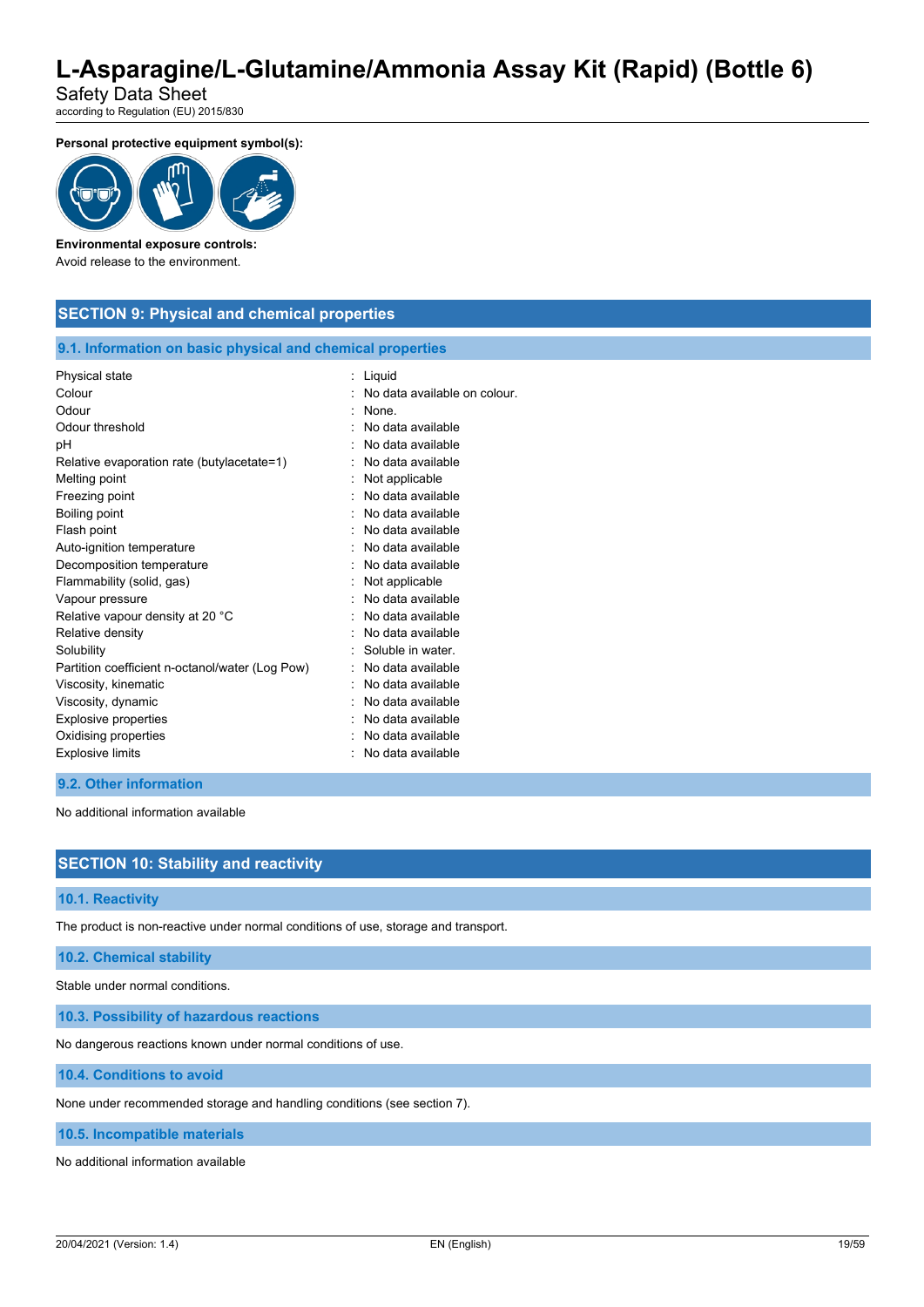Safety Data Sheet

according to Regulation (EU) 2015/830

### **10.6. Hazardous decomposition products**

Under normal conditions of storage and use, hazardous decomposition products should not be produced.

| <b>SECTION 11: Toxicological information</b>                                                                              |                                                                                                                                                                                                   |  |  |
|---------------------------------------------------------------------------------------------------------------------------|---------------------------------------------------------------------------------------------------------------------------------------------------------------------------------------------------|--|--|
| 11.1. Information on toxicological effects                                                                                |                                                                                                                                                                                                   |  |  |
| Acute toxicity (oral)<br>Acute toxicity (dermal)<br>Acute toxicity (inhalation)                                           | Harmful if swallowed.<br>Not classified<br>Not classified                                                                                                                                         |  |  |
| L-Asparagine/L-Glutamine/Ammonia Assay Kit (Rapid) (Bottle 6)                                                             |                                                                                                                                                                                                   |  |  |
| ATE CLP (oral)                                                                                                            | 1974.67 mg/kg bodyweight                                                                                                                                                                          |  |  |
| lithium sulfate (10377-48-7)                                                                                              |                                                                                                                                                                                                   |  |  |
| LD50 oral rat                                                                                                             | 580 mg/kg rat                                                                                                                                                                                     |  |  |
| Skin corrosion/irritation<br>Serious eye damage/irritation<br>Respiratory or skin sensitisation<br>Germ cell mutagenicity | Causes skin irritation.<br>Causes serious eye irritation.<br>May cause allergy or asthma symptoms or breathing difficulties if inhaled. May cause an<br>allergic skin reaction.<br>Not classified |  |  |
| Carcinogenicity                                                                                                           | Not classified                                                                                                                                                                                    |  |  |
| Reproductive toxicity                                                                                                     | May damage fertility or the unborn child.                                                                                                                                                         |  |  |
| STOT-single exposure                                                                                                      | Not classified                                                                                                                                                                                    |  |  |
| STOT-repeated exposure                                                                                                    | Not classified                                                                                                                                                                                    |  |  |
| Aspiration hazard                                                                                                         | Not classified                                                                                                                                                                                    |  |  |

# **SECTION 12: Ecological information**

| <b>12.1. Toxicity</b>                                        |                                                                                                                            |
|--------------------------------------------------------------|----------------------------------------------------------------------------------------------------------------------------|
| Ecology - general                                            | : The product is not considered harmful to aquatic organisms nor to cause long-term adverse<br>effects in the environment. |
| Hazardous to the aquatic environment, short-term<br>(acute)  | Not classified                                                                                                             |
| Hazardous to the aquatic environment, long-term<br>(chronic) | Not classified                                                                                                             |

### **12.2. Persistence and degradability**

| lithium sulfate (10377-48-7)    |                                   |  |
|---------------------------------|-----------------------------------|--|
| Persistence and degradability   | Biodegradability: Not applicable. |  |
| Biochemical oxygen demand (BOD) | Not applicable                    |  |
| Chemical oxygen demand (COD)    | Not applicable                    |  |
| <b>ThOD</b>                     | Not applicable                    |  |
| BOD (% of ThOD)                 | Not applicable                    |  |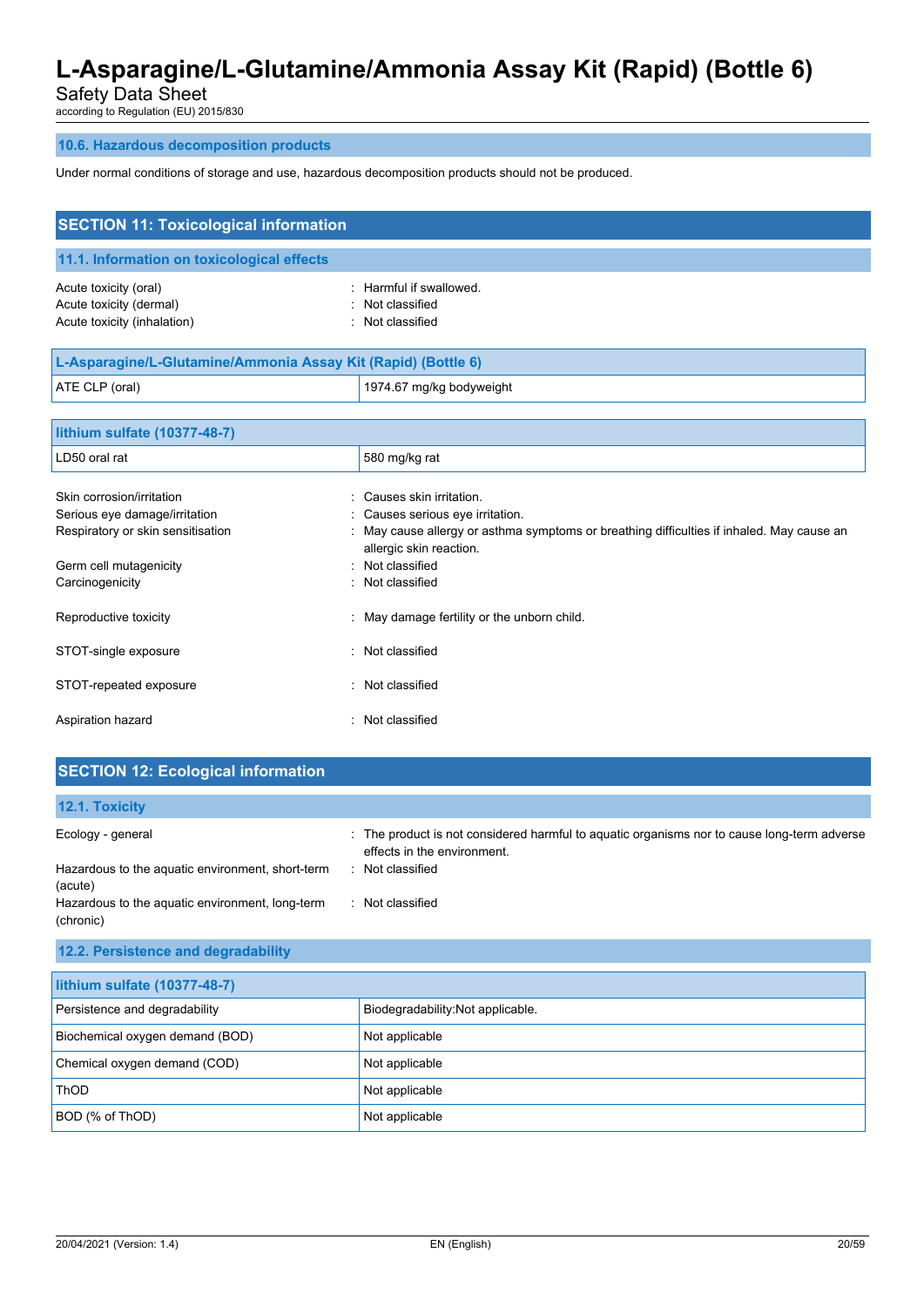Safety Data Sheet

according to Regulation (EU) 2015/830

| 12.3. Bioaccumulative potential               |  |  |
|-----------------------------------------------|--|--|
| lithium sulfate (10377-48-7)                  |  |  |
| Not established.<br>Bioaccumulative potential |  |  |
| 12.4. Mobility in soil                        |  |  |
| No additional information available           |  |  |
| 12.5. Results of PBT and vPvB assessment      |  |  |
| No additional information available           |  |  |
| 12.6. Other adverse effects                   |  |  |
| No additional information available           |  |  |

| <b>SECTION 13: Disposal considerations</b> |                                                                                             |  |
|--------------------------------------------|---------------------------------------------------------------------------------------------|--|
| 13.1. Waste treatment methods              |                                                                                             |  |
| Waste treatment methods                    | Dispose of contents/container in accordance with licensed collector's sorting instructions. |  |

# **SECTION 14: Transport information**

In accordance with ADR / RID / IMDG / IATA / ADN

| <b>ADR</b>                             | <b>IATA</b>    |  |
|----------------------------------------|----------------|--|
| 14.1. UN number                        |                |  |
| Not applicable                         | Not applicable |  |
| 14.2. UN proper shipping name          |                |  |
| Not applicable                         | Not applicable |  |
| 14.3. Transport hazard class(es)       |                |  |
| Not applicable                         | Not applicable |  |
| 14.4. Packing group                    |                |  |
| Not applicable                         | Not applicable |  |
| <b>14.5. Environmental hazards</b>     |                |  |
| Not applicable                         | Not applicable |  |
| No supplementary information available |                |  |

**14.6. Special precautions for user**

**Overland transport** Not applicable **Air transport** Not applicable

**14.7. Transport in bulk according to Annex II of Marpol and the IBC Code**

Not applicable

# **SECTION 15: Regulatory information**

**15.1. Safety, health and environmental regulations/legislation specific for the substance or mixture**

#### **15.1.1. EU-Regulations**

Contains no REACH substances with Annex XVII restrictions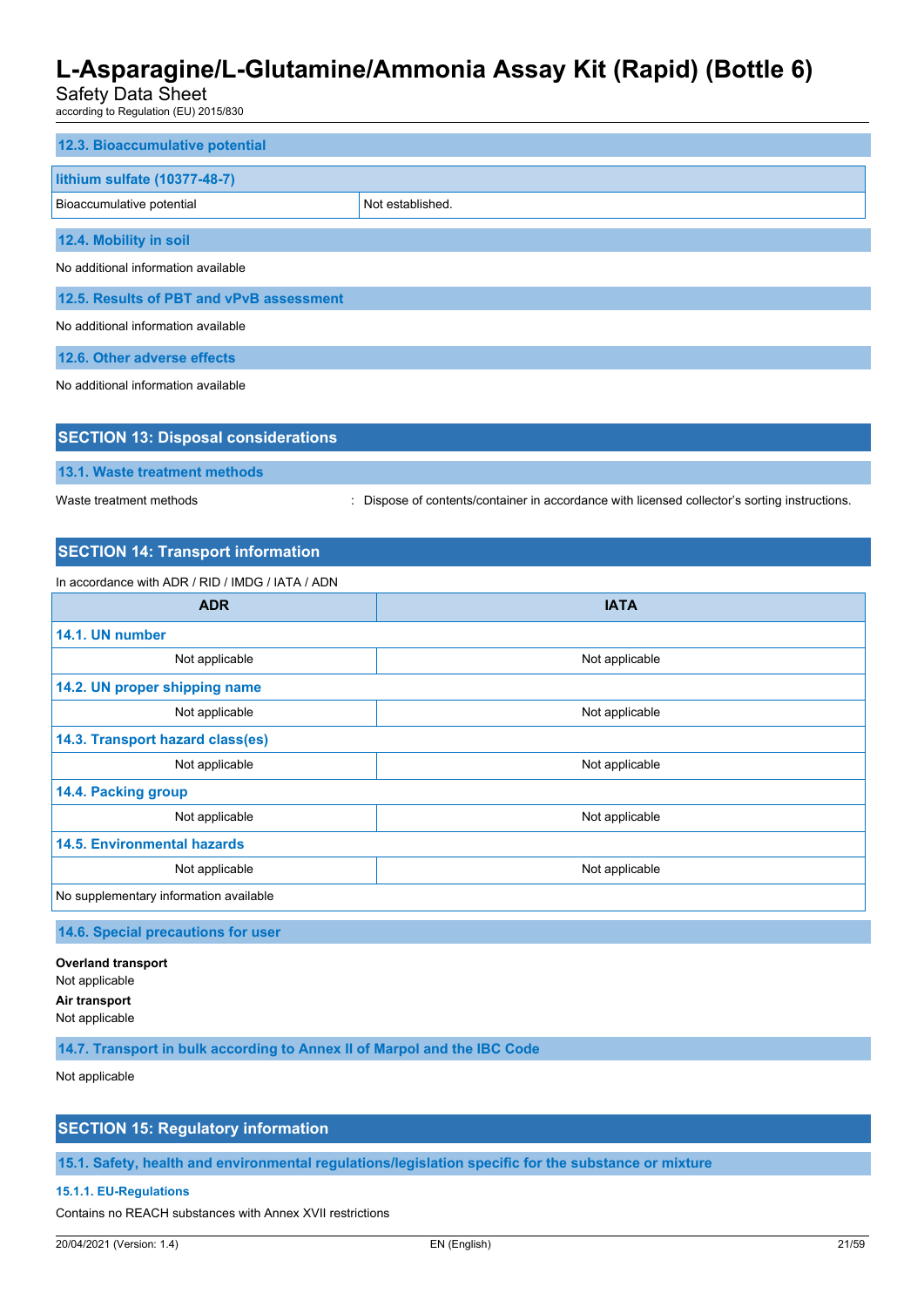Safety Data Sheet

according to Regulation (EU) 2015/830

Contains no substance on the REACH candidate list

Contains no REACH Annex XIV substances

Contains no substance subject to Regulation (EU) No 649/2012 of the European Parliament and of the Council of 4 July 2012 concerning the export and import of hazardous chemicals.

Contains no substance subject to Regulation (EU) No 2019/1021 of the European Parliament and of the Council of 20 June 2019 on persistent organic pollutants

#### **15.1.2. National regulations**

No additional information available

#### **15.2. Chemical safety assessment**

No chemical safety assessment has been carried out

# **SECTION 16: Other information**

| Full text of H- and EUH-statements: |                                                                            |
|-------------------------------------|----------------------------------------------------------------------------|
| Acute Tox. 2 (Oral)                 | Acute toxicity (oral), Category 2                                          |
| Acute Tox. 4 (Oral)                 | Acute toxicity (oral), Category 4                                          |
| Aquatic Acute 1                     | Hazardous to the aquatic environment - Acute Hazard, Category 1            |
| Aquatic Chronic 1                   | Hazardous to the aquatic environment - Chronic Hazard, Category 1          |
| Eye Irrit. 2                        | Serious eye damage/eye irritation, Category 2                              |
| Repr. 1B                            | Reproductive toxicity, Category 1B                                         |
| Repr. 2                             | Reproductive toxicity, Category 2                                          |
| Resp. Sens. 1                       | Respiratory sensitisation, Category 1                                      |
| Skin Corr. 1C                       | Skin corrosion/irritation, Category 1, Sub-Category 1C                     |
| Skin Sens. 1                        | Skin sensitisation, Category 1                                             |
| H300                                | Fatal if swallowed.                                                        |
| H302                                | Harmful if swallowed.                                                      |
| H314                                | Causes severe skin burns and eye damage.                                   |
| H315                                | Causes skin irritation.                                                    |
| H317                                | May cause an allergic skin reaction.                                       |
| H319                                | Causes serious eye irritation                                              |
| H334                                | May cause allergy or asthma symptoms or breathing difficulties if inhaled. |
| H360                                | May damage fertility or the unborn child.                                  |
| H360D                               | May damage the unborn child.                                               |
| H361                                | Suspected of damaging fertility or the unborn child.                       |
| H400                                | Very toxic to aquatic life.                                                |
| H410                                | Very toxic to aquatic life with long lasting effects.                      |
| <b>EUH032</b>                       | Contact with acids liberates very toxic gas.                               |

SDS EU (REACH Annex II)

This information is based on our current knowledge and is intended to describe the product for the purposes of health, safety and environmental requirements only. It should not therefore be construed as guaranteeing any specific property of the product.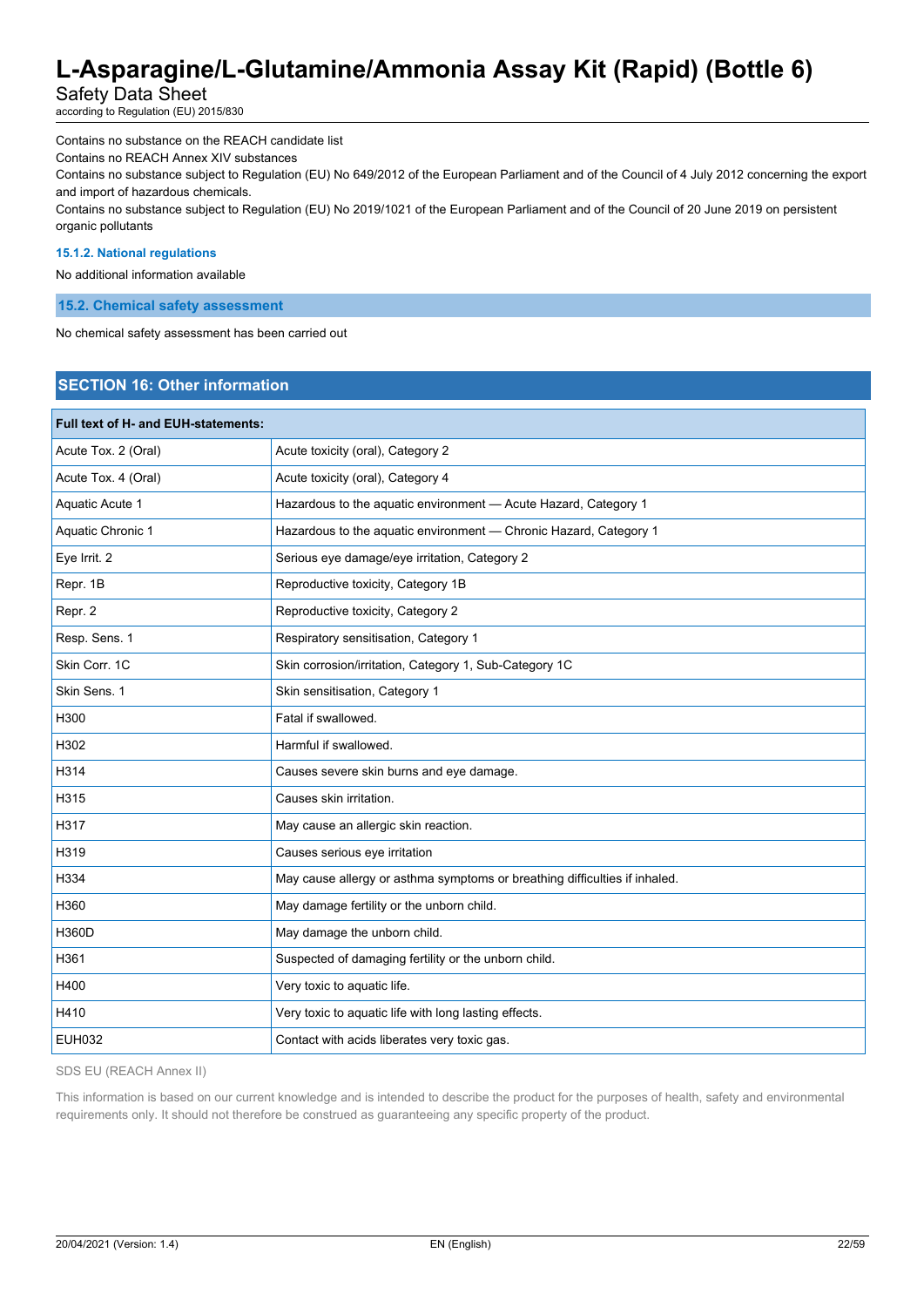

Safety Data Sheet

according to Regulation (EU) 2015/830 Issue date: 05/06/2013 Revision date: 19/01/2018 Supersedes version of: 03/03/2017 Version: 1.3

### **SECTION 1: Identification of the substance/mixture and of the company/undertaking**

#### **1.1. Product identifier**

Product form : Mixture

- Product name : L-Asparagine/L-Glutamine/Ammonia Assay Kit (Rapid) (Bottle 5)
- Product code : K-ASNAM (Bottle 5)

#### **1.2. Relevant identified uses of the substance or mixture and uses advised against**

#### **1.2.1. Relevant identified uses**

Industrial/Professional use spec : For professional use only Use of the substance/mixture in the substance/mixture in the substance of the substance of the substance of the substance of the substance of the substance of the substance of the substance of the substance of the substanc

**1.2.2. Uses advised against**

No additional information available

#### **1.3. Details of the supplier of the safety data sheet**

Megazyme Bray Business Park A98 YV29 Bray - Ireland T +353 12861220 - F +353 12861264 [cs@megazyme.com](mailto:cs@megazyme.com) - <www.megazyme.com>

#### **1.4. Emergency telephone number**

Emergency number : +353 12861220 [9 am to 5 pm GMT - Monday to Friday]

| <b>SECTION 2: Hazards identification</b>                        |                                                                                                                                                                                                                                                                                                         |
|-----------------------------------------------------------------|---------------------------------------------------------------------------------------------------------------------------------------------------------------------------------------------------------------------------------------------------------------------------------------------------------|
| 2.1. Classification of the substance or mixture                 |                                                                                                                                                                                                                                                                                                         |
| Classification according to Regulation (EC) No. 1272/2008 [CLP] |                                                                                                                                                                                                                                                                                                         |
| Acute toxicity (oral), Category 4                               | H302                                                                                                                                                                                                                                                                                                    |
| Serious eye damage/eye irritation, Category 2                   | H319                                                                                                                                                                                                                                                                                                    |
| Full text of H statements : see section 16                      |                                                                                                                                                                                                                                                                                                         |
| Adverse physicochemical, human health and environmental effects |                                                                                                                                                                                                                                                                                                         |
| Harmful if swallowed. Causes serious eye irritation.            |                                                                                                                                                                                                                                                                                                         |
| 2.2. Label elements                                             |                                                                                                                                                                                                                                                                                                         |
| Labelling according to Regulation (EC) No. 1272/2008 [CLP]      |                                                                                                                                                                                                                                                                                                         |
| Hazard pictograms (CLP)                                         | GHS07                                                                                                                                                                                                                                                                                                   |
| Signal word (CLP)                                               | Warning                                                                                                                                                                                                                                                                                                 |
| Contains                                                        | lithium sulfate                                                                                                                                                                                                                                                                                         |
| Hazard statements (CLP)                                         | : H302 - Harmful if swallowed.<br>H319 - Causes serious eye irritation.                                                                                                                                                                                                                                 |
| Precautionary statements (CLP)                                  | : P264 - Wash hands thoroughly after handling.<br>P270 - Do not eat, drink or smoke when using this product.<br>P280 - Wear protective gloves/protective clothing/eye protection/face protection/hearing<br>protection.<br>P301+P312 - IF SWALLOWED: Call a doctor, a POISON CENTER if you feel unwell. |
|                                                                 | P305+P351+P338 - IF IN EYES: Rinse cautiously with water for several minutes. Remove<br>contact lenses, if present and easy to do. Continue rinsing.                                                                                                                                                    |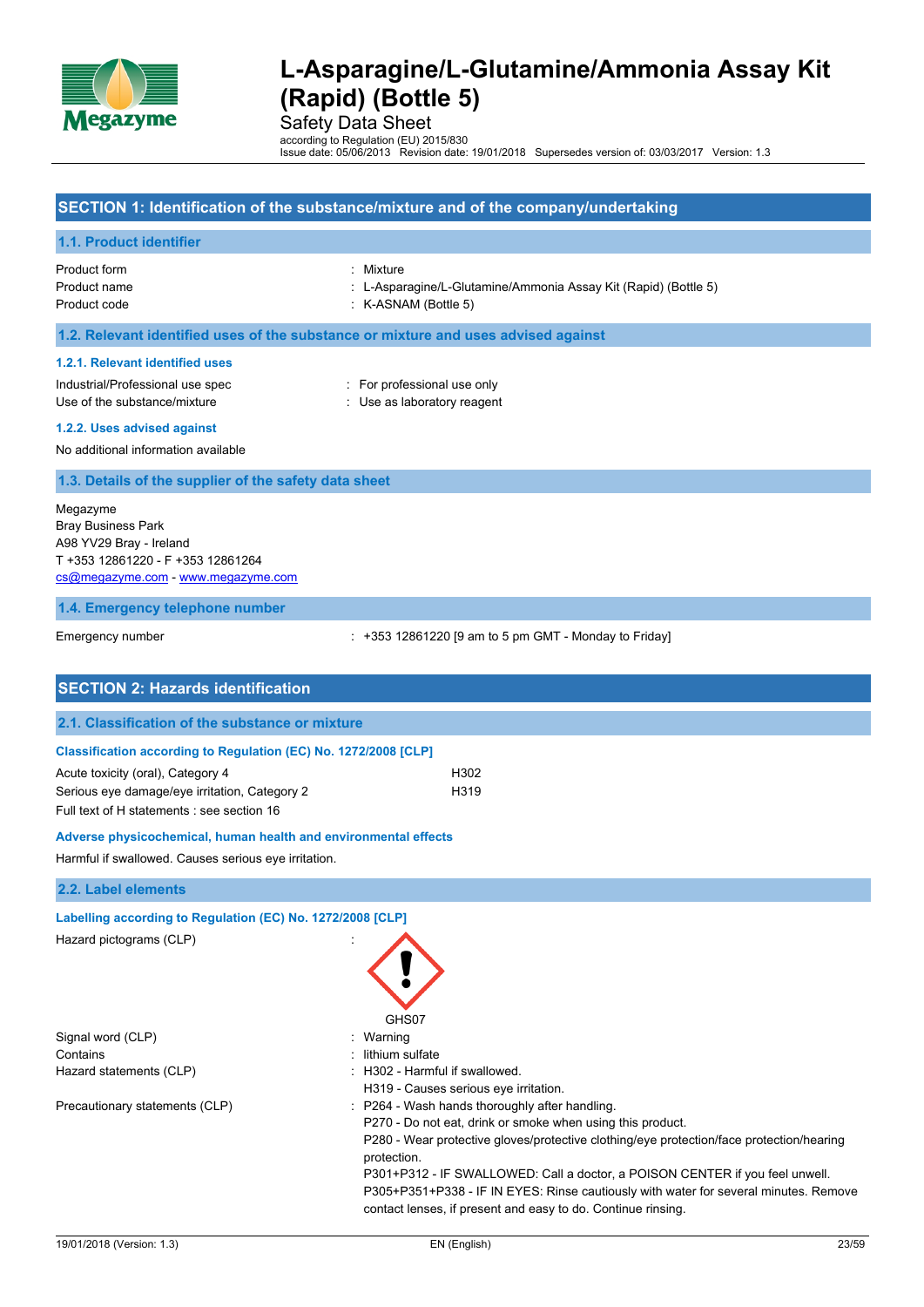Safety Data Sheet

according to Regulation (EU) 2015/830

EUH-statements : EUH032 - Contact with acids liberates very toxic gas.

Labelling according to: exemption for inner packaging where the contents do not exceed 10ml

Hazardous ingredients in the state of the sulfate in the sulfate in the sulfate in the sulfate in the sulfate

#### **2.3. Other hazards**

No additional information available

### **SECTION 3: Composition/information on ingredients**

#### **3.1. Substances**

#### Not applicable

#### **3.2. Mixtures**

| <b>Name</b>                                                         | <b>Product identifier</b>                                                 | $\frac{9}{6}$ | <b>Classification according to</b><br><b>Regulation (EC) No.</b><br>1272/2008 [CLP] |
|---------------------------------------------------------------------|---------------------------------------------------------------------------|---------------|-------------------------------------------------------------------------------------|
| lithium sulfate                                                     | (CAS-No.) 10377-48-7<br>(EC-No.) 233-820-4                                | $50 - 60$     | Acute Tox. 4 (Oral), H302<br>Eye Irrit. 2, H319                                     |
| sodium azide<br>substance with a Community workplace exposure limit | (CAS-No.) 26628-22-8<br>(EC-No.) 247-852-1<br>(EC Index-No.) 011-004-00-7 | < 0.1         | Acute Tox. 2 (Oral), H300<br>Aquatic Acute 1, H400<br>Aquatic Chronic 1, H410       |

Full text of H-statements: see section 16

# **SECTION 4: First aid measures 4.1. Description of first aid measures** First-aid measures general in the state of call a poison center or a doctor if you feel unwell. First-aid measures after inhalation : Remove person to fresh air and keep comfortable for breathing. First-aid measures after skin contact : Wash skin with plenty of water. First-aid measures after eye contact : Rinse cautiously with water for several minutes. Remove contact lenses, if present and easy to do. Continue rinsing. If eye irritation persists: Get medical advice/attention. First-aid measures after ingestion : Rinse mouth. Call a poison center or a doctor if you feel unwell. **4.2. Most important symptoms and effects, both acute and delayed** Symptoms/effects after eye contact : Eye irritation. **4.3. Indication of any immediate medical attention and special treatment needed**

Treat symptomatically.

| <b>SECTION 5: Firefighting measures</b>                                       |                                                                                                                                           |  |
|-------------------------------------------------------------------------------|-------------------------------------------------------------------------------------------------------------------------------------------|--|
| 5.1. Extinguishing media                                                      |                                                                                                                                           |  |
| Suitable extinguishing media                                                  | : Water spray. Dry powder. Foam. Carbon dioxide.                                                                                          |  |
| 5.2. Special hazards arising from the substance or mixture                    |                                                                                                                                           |  |
| Hazardous decomposition products in case of fire Toxic fumes may be released. |                                                                                                                                           |  |
| 5.3. Advice for firefighters                                                  |                                                                                                                                           |  |
| Protection during firefighting                                                | Do not attempt to take action without suitable protective equipment. Self-contained<br>breathing apparatus. Complete protective clothing. |  |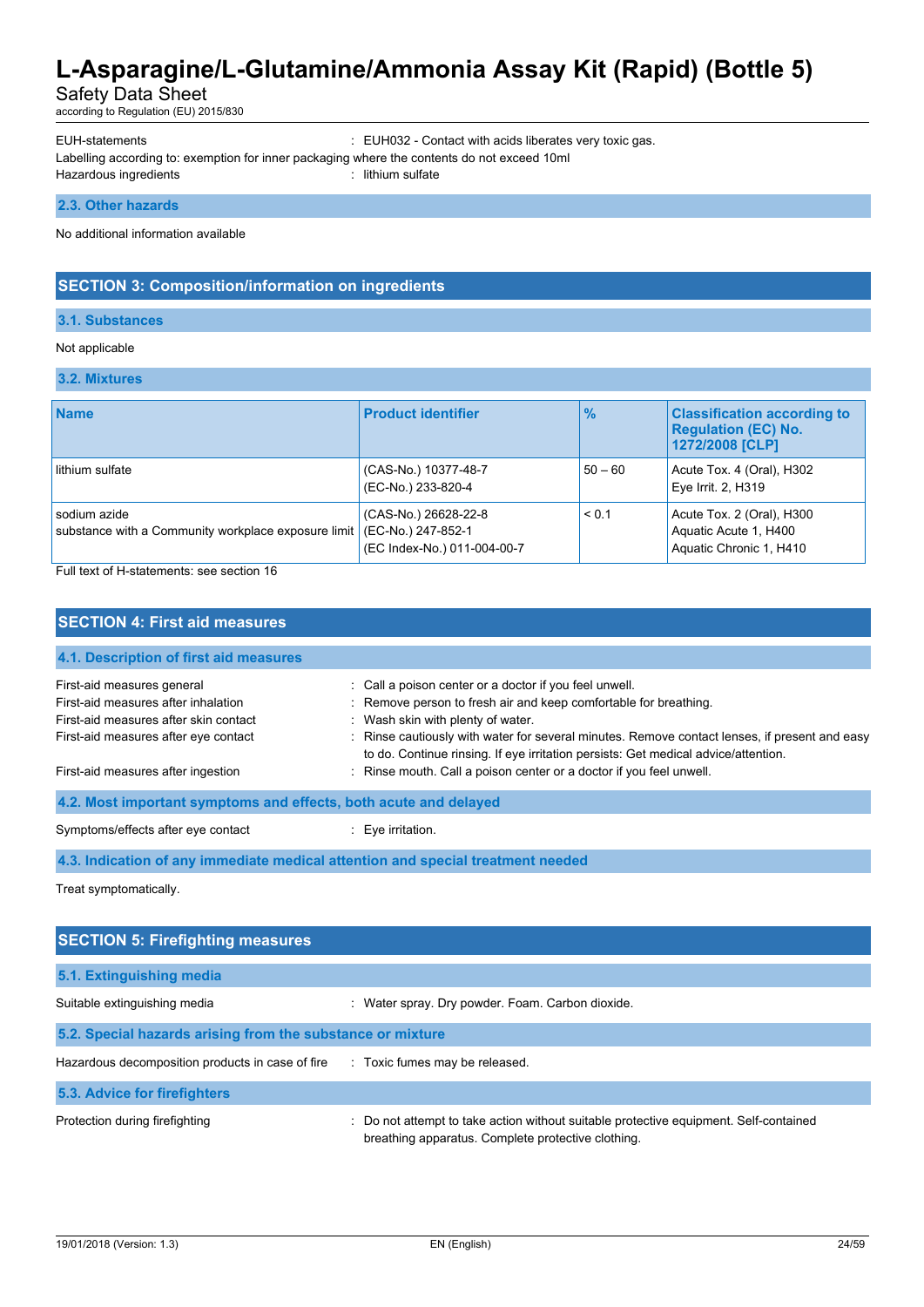Safety Data Sheet

according to Regulation (EU) 2015/830

| <b>SECTION 6: Accidental release measures</b>                            |                                                                                                                                                                |  |
|--------------------------------------------------------------------------|----------------------------------------------------------------------------------------------------------------------------------------------------------------|--|
| 6.1. Personal precautions, protective equipment and emergency procedures |                                                                                                                                                                |  |
| 6.1.1. For non-emergency personnel<br>Emergency procedures               | : Ventilate spillage area. Avoid contact with skin and eyes.                                                                                                   |  |
| 6.1.2. For emergency responders                                          |                                                                                                                                                                |  |
| Protective equipment                                                     | : Do not attempt to take action without suitable protective equipment. For further information<br>refer to section 8: "Exposure controls/personal protection". |  |
| <b>6.2. Environmental precautions</b>                                    |                                                                                                                                                                |  |
| Avoid release to the environment.                                        |                                                                                                                                                                |  |
| 6.3. Methods and material for containment and cleaning up                |                                                                                                                                                                |  |
| Methods for cleaning up<br>Other information                             | : Take up liquid spill into absorbent material.<br>: Dispose of materials or solid residues at an authorized site.                                             |  |
| 6.4. Reference to other sections                                         |                                                                                                                                                                |  |
| For further information refer to section 13                              |                                                                                                                                                                |  |

| <b>SECTION 7: Handling and storage</b>                            |                                                                                                                         |
|-------------------------------------------------------------------|-------------------------------------------------------------------------------------------------------------------------|
| 7.1. Precautions for safe handling                                |                                                                                                                         |
| Precautions for safe handling                                     | : Ensure good ventilation of the work station. Avoid contact with skin and eyes. Wear<br>personal protective equipment. |
| Hygiene measures                                                  | : Do not eat, drink or smoke when using this product. Always wash hands after handling the<br>product.                  |
| 7.2. Conditions for safe storage, including any incompatibilities |                                                                                                                         |
| Storage conditions                                                | : Store in a well-ventilated place. Keep cool.                                                                          |
| 7.3. Specific end use(s)                                          |                                                                                                                         |

No additional information available

# **SECTION 8: Exposure controls/personal protection**

### **8.1. Control parameters**

| sodium azide (26628-22-8)                               |                         |  |
|---------------------------------------------------------|-------------------------|--|
| <b>EU - Occupational Exposure Limits</b>                |                         |  |
| Local name                                              | Sodium azide            |  |
| IOELV TWA (mg/m <sup>3</sup> )                          | $0.1 \text{ mg/m}^3$    |  |
| IOELV STEL (mg/m <sup>3</sup> )                         | $0.3$ mg/m <sup>3</sup> |  |
| Notes                                                   | <b>Skin</b>             |  |
| Regulatory reference<br>COMMISSION DIRECTIVE 2000/39/EC |                         |  |

#### **8.2. Exposure controls**

#### **Appropriate engineering controls:**

Ensure good ventilation of the work station.

# **Hand protection:** Protective gloves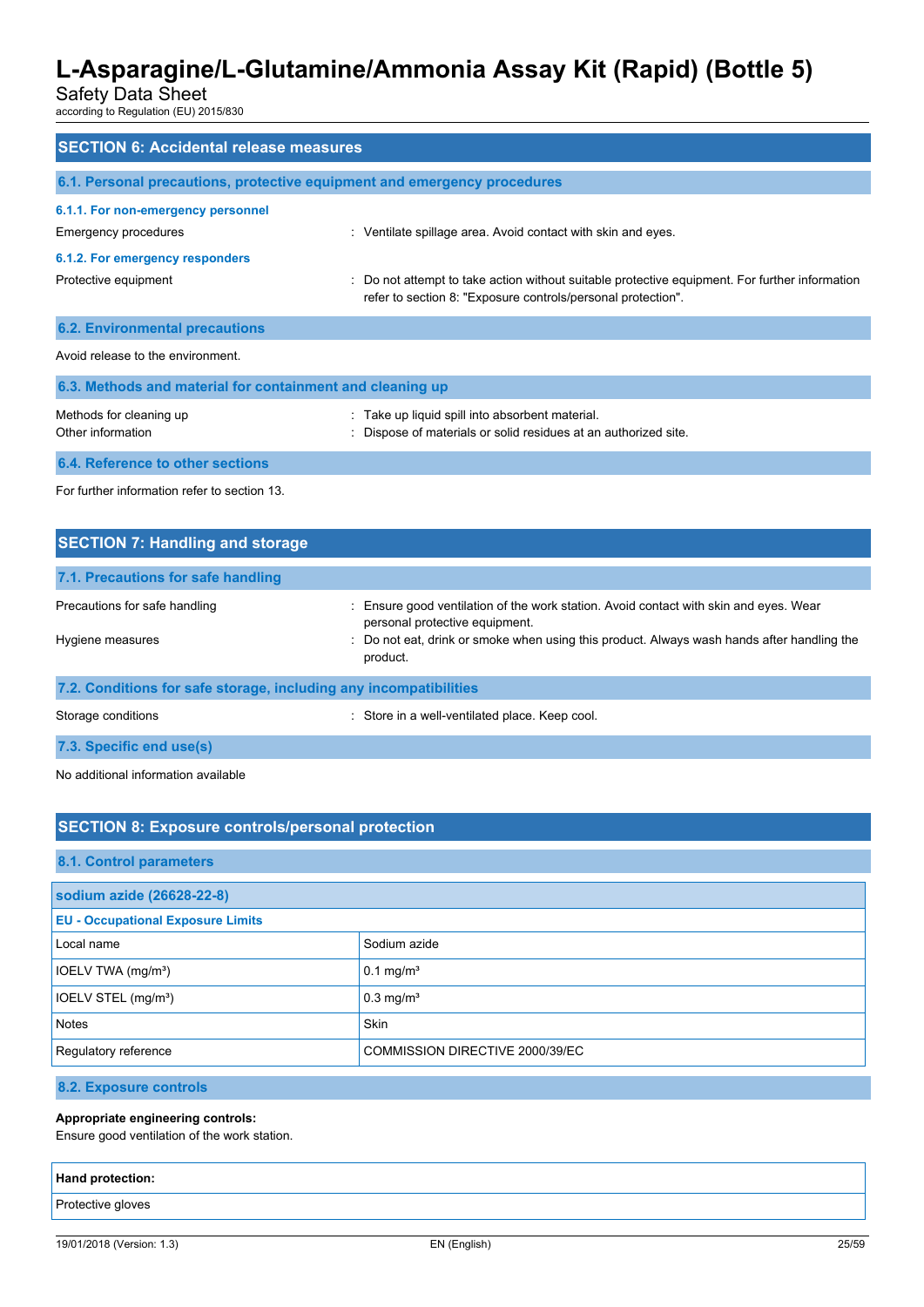Safety Data Sheet

according to Regulation (EU) 2015/830

| ' Type            | Material             | Permeation                  | Thickness (mm) | <b>Penetration</b> | <b>Standard</b> |
|-------------------|----------------------|-----------------------------|----------------|--------------------|-----------------|
| Disposable gloves | Nitrile rubber (NBR) | $\vert$ 3 ( $>$ 60 minutes) |                | $2($ < 1.5)        | EN 374-2        |

| <b>Eye protection:</b> |            |                          |                 |
|------------------------|------------|--------------------------|-----------------|
| Safety glasses         |            |                          |                 |
| Type                   | <b>Use</b> | <b>Characteristics</b>   | <b>Standard</b> |
| Safety glasses         | Droplet    | With side shields, clear | EN 166          |

| Skin and body protection:         |                 |  |
|-----------------------------------|-----------------|--|
| Wear suitable protective clothing |                 |  |
| Type                              | <b>Standard</b> |  |
| Lab coat                          |                 |  |

| <b>Respiratory protection:</b>                                           |                    |                                 |                 |
|--------------------------------------------------------------------------|--------------------|---------------------------------|-----------------|
| In case of insufficient ventilation, wear suitable respiratory equipment |                    |                                 |                 |
| <b>Device</b>                                                            | <b>Filter type</b> | <b>Condition</b>                | <b>Standard</b> |
| Dust mask                                                                | Type P1            | Protection for Liquid particles | EN 143, EN 149  |

#### **Personal protective equipment symbol(s):**



#### **Environmental exposure controls:**

Avoid release to the environment.

### **SECTION 9: Physical and chemical properties**

#### **9.1. Information on basic physical and chemical properties**

| No data available on colour. |
|------------------------------|
|                              |
|                              |
|                              |
|                              |
|                              |
|                              |
|                              |
|                              |
|                              |
|                              |
|                              |
|                              |
|                              |
|                              |
|                              |
|                              |
|                              |
|                              |
|                              |
|                              |
|                              |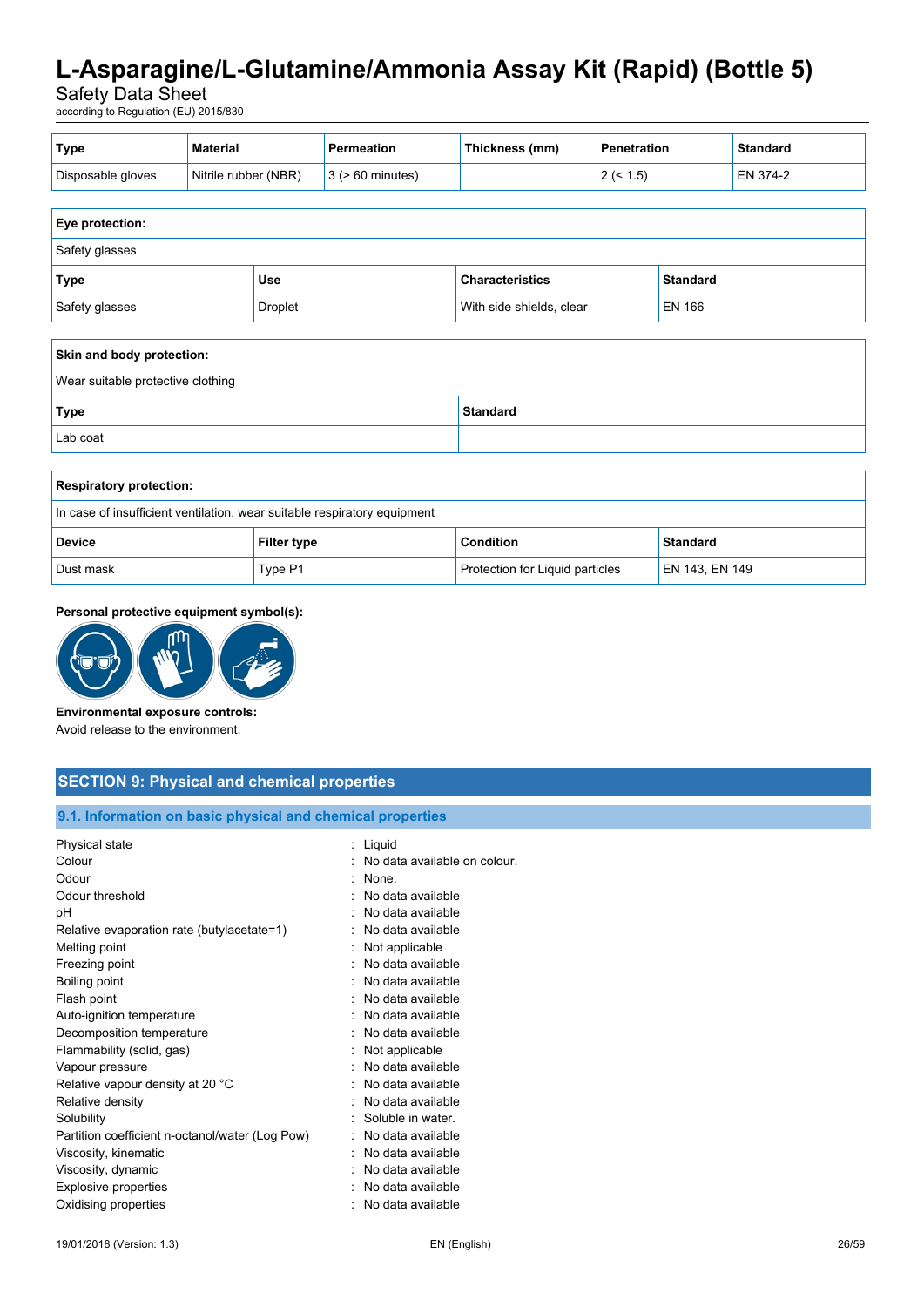Safety Data Sheet

according to Regulation (EU) 2015/830

Explosive limits **Explosive Limits Explosive Limits Explosive Limits Explosive Limits EXPLOSIVE 2018** 

**9.2. Other information**

No additional information available

# **SECTION 10: Stability and reactivity**

#### **10.1. Reactivity**

The product is non-reactive under normal conditions of use, storage and transport.

**10.2. Chemical stability**

Stable under normal conditions.

**10.3. Possibility of hazardous reactions**

Contact with acids liberates very toxic gas.

**10.4. Conditions to avoid**

None under recommended storage and handling conditions (see section 7).

**10.5. Incompatible materials**

Acids.

**10.6. Hazardous decomposition products**

Under normal conditions of storage and use, hazardous decomposition products should not be produced.

| <b>SECTION 11: Toxicological information</b>                                                                                    |                                                                                      |
|---------------------------------------------------------------------------------------------------------------------------------|--------------------------------------------------------------------------------------|
| 11.1. Information on toxicological effects                                                                                      |                                                                                      |
| Acute toxicity (oral)<br>Acute toxicity (dermal)<br>Acute toxicity (inhalation)                                                 | Harmful if swallowed.<br>Not classified<br>Not classified                            |
| L-Asparagine/L-Glutamine/Ammonia Assay Kit (Rapid) (Bottle 5)                                                                   |                                                                                      |
| ATE CLP (oral)                                                                                                                  | 1160 mg/kg bodyweight                                                                |
| lithium sulfate (10377-48-7)                                                                                                    |                                                                                      |
| LD50 oral rat                                                                                                                   | 580 mg/kg rat                                                                        |
| Skin corrosion/irritation<br>٠.<br>Serious eye damage/irritation<br>Respiratory or skin sensitisation<br>Germ cell mutagenicity | Not classified<br>Causes serious eye irritation.<br>Not classified<br>Not classified |

| Carcinogenicity        | : Not classified |
|------------------------|------------------|
| Reproductive toxicity  | : Not classified |
| STOT-single exposure   | : Not classified |
| STOT-repeated exposure | : Not classified |
| Aspiration hazard      | : Not classified |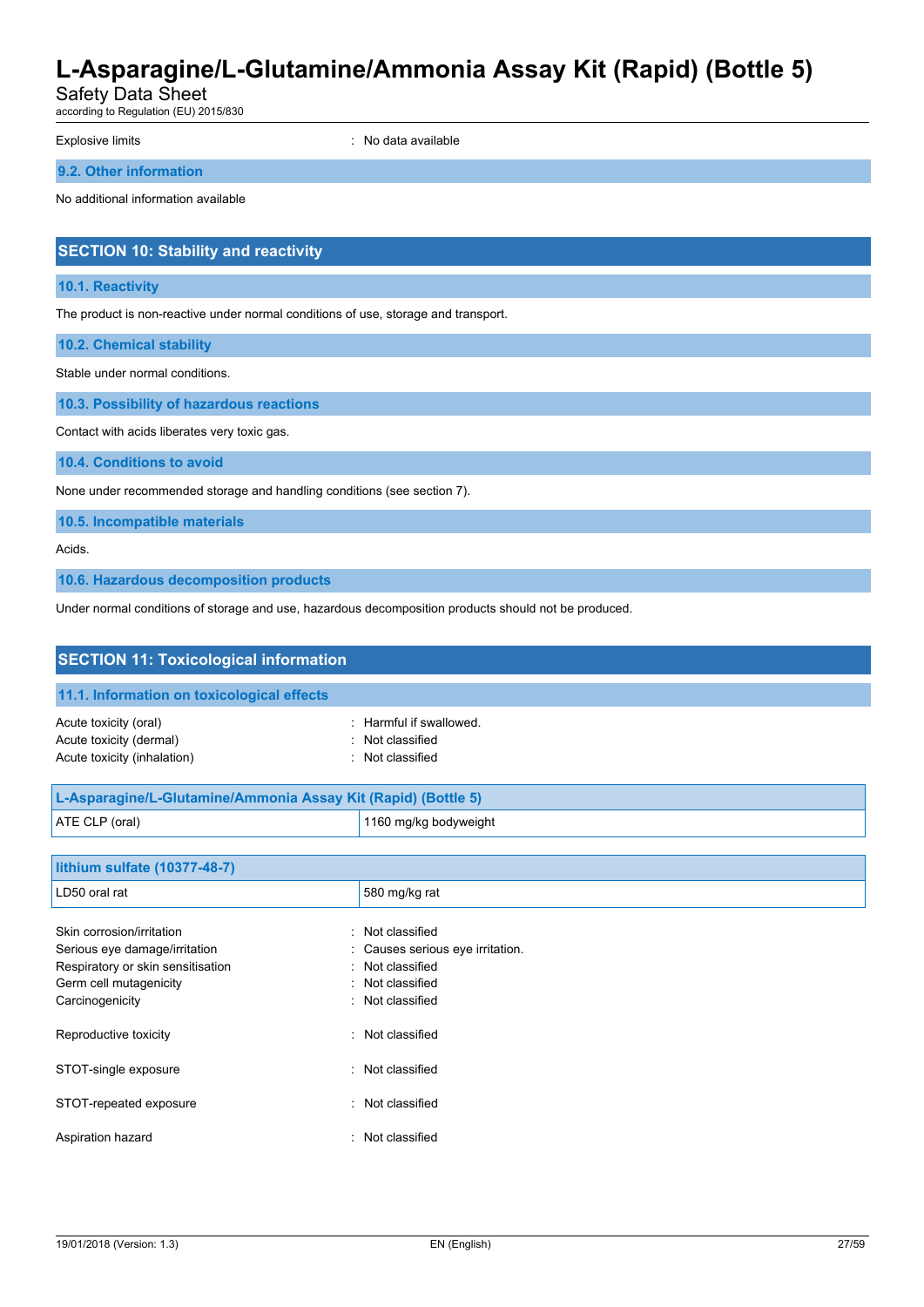Safety Data Sheet

according to Regulation (EU) 2015/830

# **SECTION 12: Ecological information 12.1. Toxicity** Ecology - general states of the product is not considered harmful to aquatic organisms nor to cause long-term adverse effects in the environment. Hazardous to the aquatic environment, short-term (acute) : Not classified Hazardous to the aquatic environment, long-term (chronic) : Not classified **12.2. Persistence and degradability lithium sulfate (10377-48-7)** Persistence and degradability **Biodegradability:Not applicable.** Biochemical oxygen demand (BOD) Not applicable Chemical oxygen demand (COD) Not applicable ThOD Not applicable BOD (% of ThOD) Not applicable **12.3. Bioaccumulative potential**

| lithium sulfate (10377-48-7) |                  |
|------------------------------|------------------|
| Bioaccumulative potential    | Not established. |
|                              |                  |

```
12.4. Mobility in soil
```
No additional information available

**12.5. Results of PBT and vPvB assessment**

No additional information available

**12.6. Other adverse effects**

No additional information available

| <b>SECTION 13: Disposal considerations</b> |                                                                                               |
|--------------------------------------------|-----------------------------------------------------------------------------------------------|
| 13.1. Waste treatment methods              |                                                                                               |
| Waste treatment methods                    | : Dispose of contents/container in accordance with licensed collector's sorting instructions. |

# **SECTION 14: Transport information** In accordance with ADR / RID / IMDG / IATA / ADN **ADR IATA 14.1. UN number** Not applicable **Not applicable** Not applicable **14.2. UN proper shipping name** Not applicable Not applicable Not applicable **14.3. Transport hazard class(es)** Not applicable Not applicable Not applicable **14.4. Packing group** Not applicable Not applicable Not applicable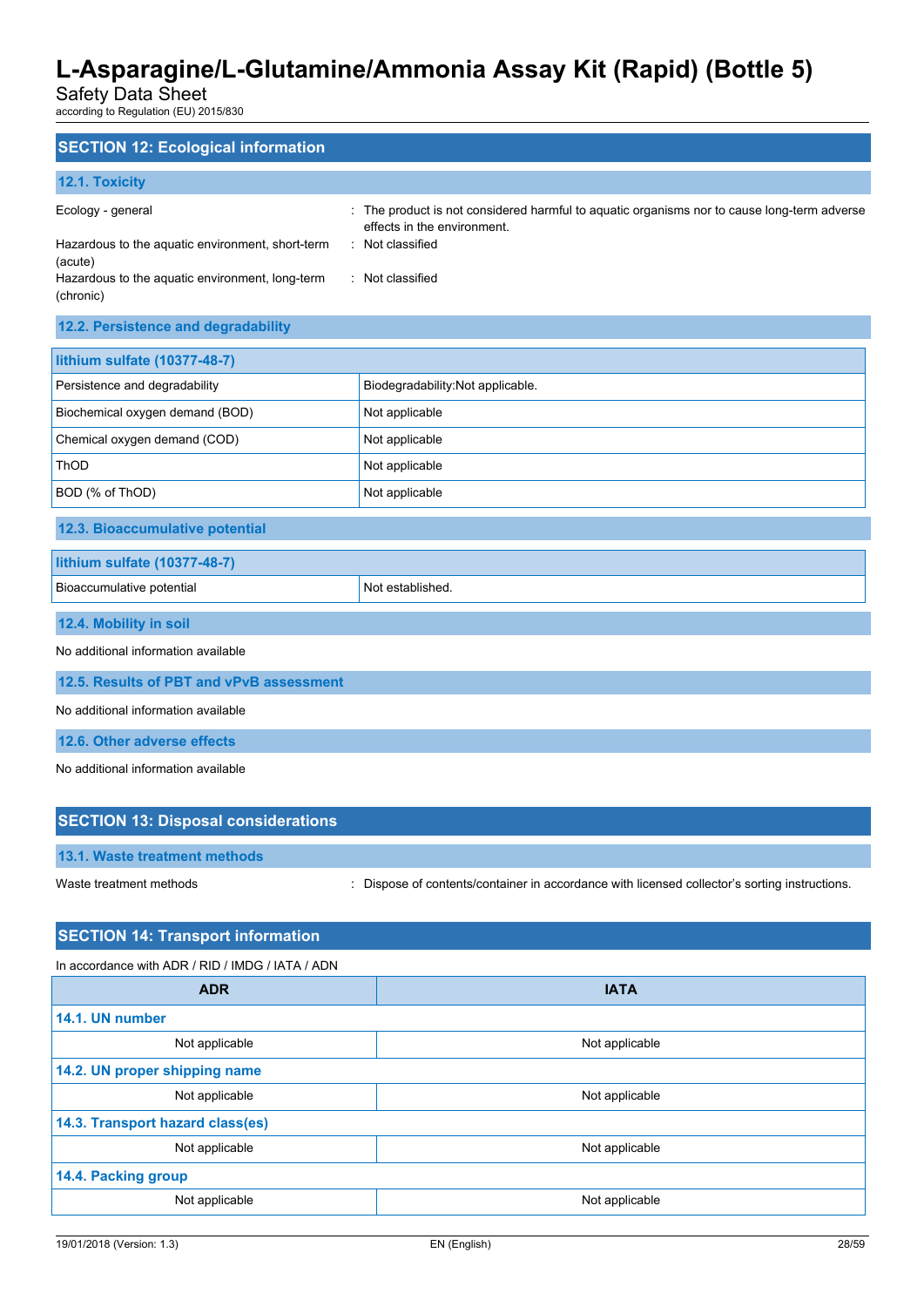Safety Data Sheet

according to Regulation (EU) 2015/830

| 14.5. Environmental hazards            |                |
|----------------------------------------|----------------|
| Not applicable                         | Not applicable |
| No supplementary information available |                |
|                                        |                |

### **14.6. Special precautions for user**

**Overland transport** Not applicable **Air transport** Not applicable

**14.7. Transport in bulk according to Annex II of Marpol and the IBC Code**

Not applicable

# **SECTION 15: Regulatory information**

**15.1. Safety, health and environmental regulations/legislation specific for the substance or mixture**

### **15.1.1. EU-Regulations**

Contains no REACH substances with Annex XVII restrictions

Contains no substance on the REACH candidate list

Contains no REACH Annex XIV substances

Contains no substance subject to Regulation (EU) No 649/2012 of the European Parliament and of the Council of 4 July 2012 concerning the export and import of hazardous chemicals.

Contains no substance subject to Regulation (EU) No 2019/1021 of the European Parliament and of the Council of 20 June 2019 on persistent organic pollutants

#### **15.1.2. National regulations**

No additional information available

**15.2. Chemical safety assessment**

No chemical safety assessment has been carried out

# **SECTION 16: Other information**

| <b>Full text of H- and EUH-statements:</b> |                                                                   |
|--------------------------------------------|-------------------------------------------------------------------|
| Acute Tox. 2 (Oral)                        | Acute toxicity (oral), Category 2                                 |
| Acute Tox. 4 (Oral)                        | Acute toxicity (oral), Category 4                                 |
| Aquatic Acute 1                            | Hazardous to the aquatic environment - Acute Hazard, Category 1   |
| Aquatic Chronic 1                          | Hazardous to the aquatic environment — Chronic Hazard, Category 1 |
| Eye Irrit. 2                               | Serious eye damage/eye irritation, Category 2                     |
| H300                                       | Fatal if swallowed.                                               |
| H302                                       | Harmful if swallowed.                                             |
| H319                                       | Causes serious eye irritation                                     |
| H400                                       | Very toxic to aquatic life.                                       |
| H410                                       | Very toxic to aquatic life with long lasting effects.             |
| <b>EUH032</b>                              | Contact with acids liberates very toxic gas.                      |

SDS EU (REACH Annex II)

This information is based on our current knowledge and is intended to describe the product for the purposes of health, safety and environmental requirements only. It should not therefore be construed as guaranteeing any specific property of the product.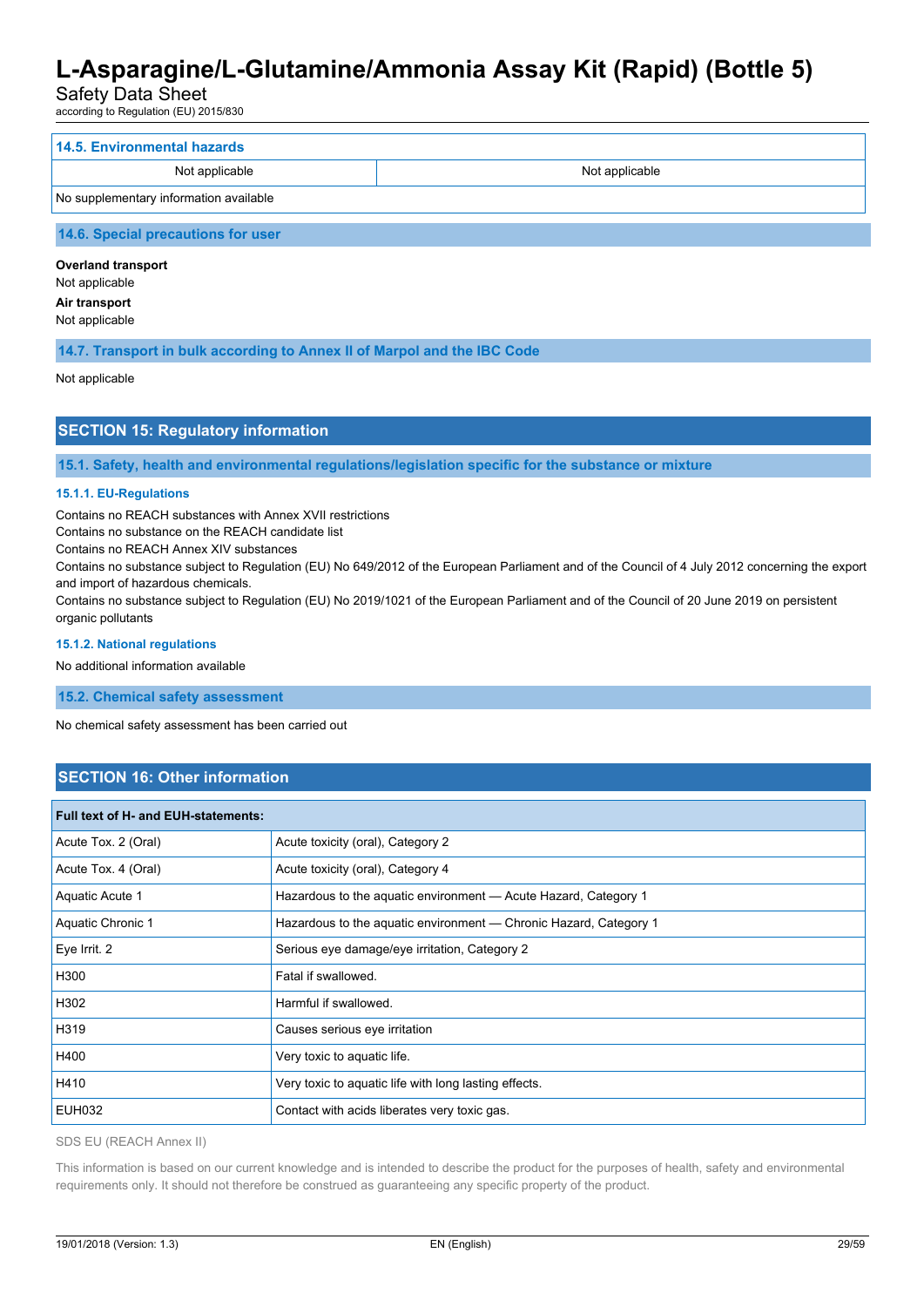

Safety Data Sheet

according to Regulation (EU) 2015/830 Issue date: 05/06/2013 Revision date: 19/01/2018 Supersedes version of: 03/03/2017 Version: 1.3

### **SECTION 1: Identification of the substance/mixture and of the company/undertaking**

#### **1.1. Product identifier**

Product form : Mixture : Mixture : Mixture : Mixture : Mixture : Mixture : Mixture : Mixture : Mixture : Mixture : Mixture : Mixture : Mixture : Mixture : Mixture : Mixture : Mixture : Mixture : Mixture : Mixture : Mixture

- Product name : L-Asparagine/L-Glutamine/Ammonia Assay Kit (Rapid) (Bottle 4)
- Product code : K-ASNAM (Bottle 4)

#### **1.2. Relevant identified uses of the substance or mixture and uses advised against**

#### **1.2.1. Relevant identified uses**

Industrial/Professional use spec : For professional use only Use of the substance/mixture in the substance/mixture in the substance of the substance in the substance of the substance of the substance of the substance of the substance of the substance of the substance of the substanc

#### **1.2.2. Uses advised against**

No additional information available

#### **1.3. Details of the supplier of the safety data sheet**

Megazyme Bray Business Park A98 YV29 Bray - Ireland T +353 12861220 - F +353 12861264 [cs@megazyme.com](mailto:cs@megazyme.com) - <www.megazyme.com>

#### **1.4. Emergency telephone number**

Emergency number : +353 12861220 [9 am to 5 pm GMT - Monday to Friday]

| <b>SECTION 2: Hazards identification</b>                                                    |                                                                                                                                                                                                                                                                                                                                                                                          |
|---------------------------------------------------------------------------------------------|------------------------------------------------------------------------------------------------------------------------------------------------------------------------------------------------------------------------------------------------------------------------------------------------------------------------------------------------------------------------------------------|
| 2.1. Classification of the substance or mixture                                             |                                                                                                                                                                                                                                                                                                                                                                                          |
| Classification according to Regulation (EC) No. 1272/2008 [CLP]                             |                                                                                                                                                                                                                                                                                                                                                                                          |
| Serious eye damage/eye irritation, Category 2<br>Full text of H statements : see section 16 | H319                                                                                                                                                                                                                                                                                                                                                                                     |
| Adverse physicochemical, human health and environmental effects                             |                                                                                                                                                                                                                                                                                                                                                                                          |
| Causes serious eye irritation.                                                              |                                                                                                                                                                                                                                                                                                                                                                                          |
| 2.2. Label elements                                                                         |                                                                                                                                                                                                                                                                                                                                                                                          |
| Labelling according to Regulation (EC) No. 1272/2008 [CLP]                                  |                                                                                                                                                                                                                                                                                                                                                                                          |
| Hazard pictograms (CLP)                                                                     | GHS07                                                                                                                                                                                                                                                                                                                                                                                    |
| Signal word (CLP)                                                                           | Warning                                                                                                                                                                                                                                                                                                                                                                                  |
| Hazard statements (CLP)                                                                     | H319 - Causes serious eye irritation.                                                                                                                                                                                                                                                                                                                                                    |
| Precautionary statements (CLP)                                                              | P264 - Wash hands thoroughly after handling.<br>P280 - Wear protective gloves/protective clothing/eye protection/face protection/hearing<br>protection.<br>P305+P351+P338 - IF IN EYES: Rinse cautiously with water for several minutes. Remove<br>contact lenses, if present and easy to do. Continue rinsing.<br>P337+P313 - If eye irritation persists: Get medical advice/attention. |
| <b>EUH-statements</b>                                                                       | EUH032 - Contact with acids liberates very toxic gas.<br>EUH208 - Contains Glutaminase, L-Glutamine amidohydrolase. May produce an allergic<br>reaction.                                                                                                                                                                                                                                 |

Labelling according to: exemption for inner packaging where the contents do not exceed 10ml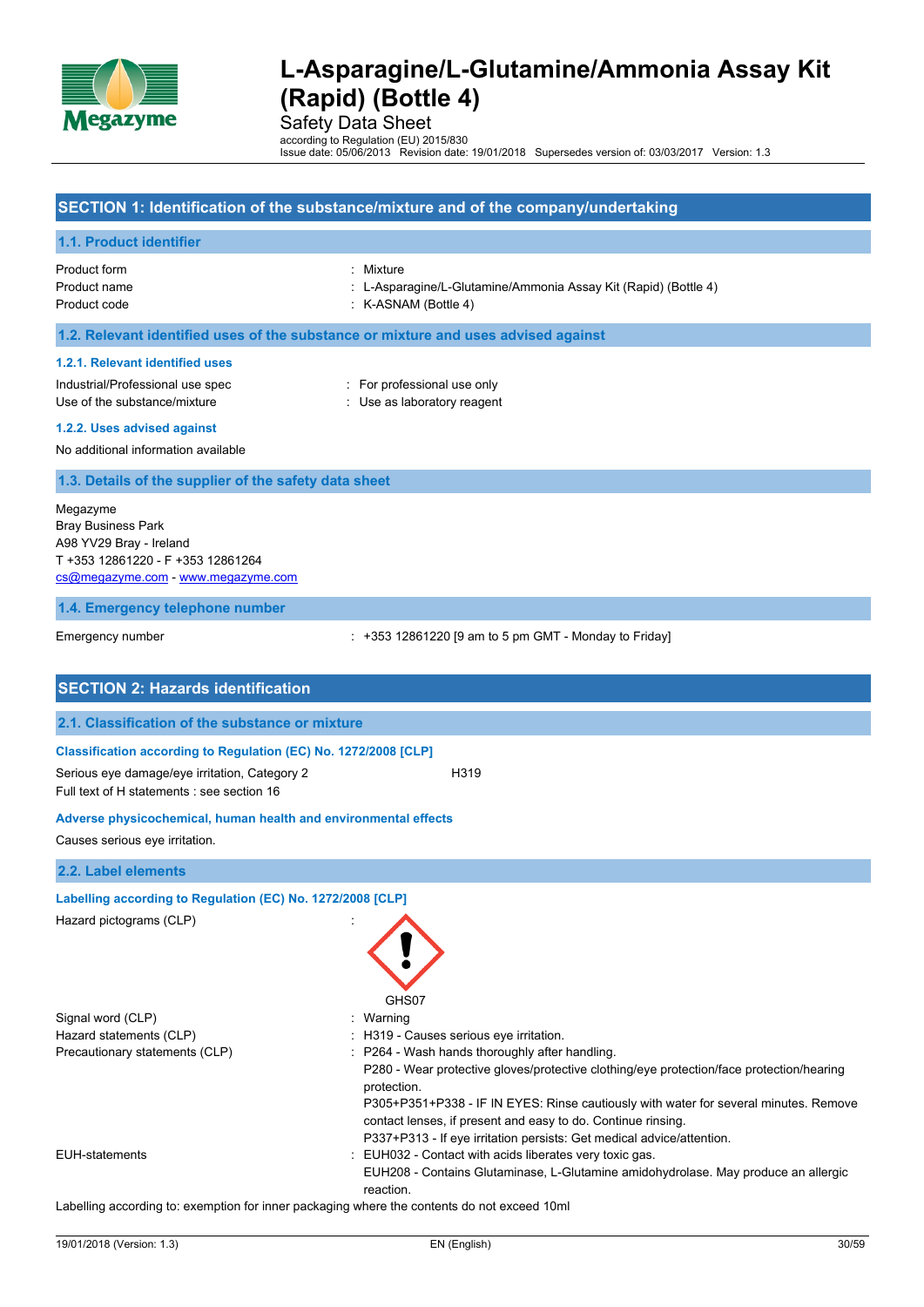Safety Data Sheet

according to Regulation (EU) 2015/830

#### No labelling required

### **2.3. Other hazards**

No additional information available

### **SECTION 3: Composition/information on ingredients**

#### **3.1. Substances**

#### Not applicable

**3.2. Mixtures**

| <b>Name</b>                                                         | <b>Product identifier</b>                                                 | $\frac{9}{6}$ | <b>Classification according to</b><br><b>Regulation (EC) No.</b><br>1272/2008 [CLP] |
|---------------------------------------------------------------------|---------------------------------------------------------------------------|---------------|-------------------------------------------------------------------------------------|
| lithium sulfate                                                     | (CAS-No.) 10377-48-7<br>(EC-No.) 233-820-4                                | $20 - 30$     | Acute Tox. 4 (Oral), H302<br>Eye Irrit. 2, H319                                     |
| Glutaminase, L-Glutamine amidohydrolase                             | (CAS-No.) 9001-47-2<br>(EC-No.) 618-332-5                                 | $0.1 - 1$     | Resp. Sens. 1, H334                                                                 |
| sodium azide<br>substance with a Community workplace exposure limit | (CAS-No.) 26628-22-8<br>(EC-No.) 247-852-1<br>(EC Index-No.) 011-004-00-7 | < 0.1         | Acute Tox. 2 (Oral), H300<br>Aquatic Acute 1, H400<br>Aquatic Chronic 1, H410       |

Full text of H-statements: see section 16

| <b>SECTION 4: First aid measures</b>                                                                                 |                                                                                                                                                                                                                                                                                              |
|----------------------------------------------------------------------------------------------------------------------|----------------------------------------------------------------------------------------------------------------------------------------------------------------------------------------------------------------------------------------------------------------------------------------------|
| 4.1. Description of first aid measures                                                                               |                                                                                                                                                                                                                                                                                              |
| First-aid measures after inhalation<br>First-aid measures after skin contact<br>First-aid measures after eye contact | : Remove person to fresh air and keep comfortable for breathing.<br>: Wash skin with plenty of water.<br>: Rinse cautiously with water for several minutes. Remove contact lenses, if present and easy<br>to do. Continue rinsing. If eye irritation persists: Get medical advice/attention. |
| First-aid measures after ingestion                                                                                   | : Call a poison center or a doctor if you feel unwell.                                                                                                                                                                                                                                       |
| 4.2. Most important symptoms and effects, both acute and delayed                                                     |                                                                                                                                                                                                                                                                                              |
| Symptoms/effects after eye contact                                                                                   | $\therefore$ Eve irritation.                                                                                                                                                                                                                                                                 |
| 4.3. Indication of any immediate medical attention and special treatment needed                                      |                                                                                                                                                                                                                                                                                              |
| Treat symptomatically.                                                                                               |                                                                                                                                                                                                                                                                                              |

| <b>SECTION 5: Firefighting measures</b>                    |                                                                                                                                             |  |
|------------------------------------------------------------|---------------------------------------------------------------------------------------------------------------------------------------------|--|
| 5.1. Extinguishing media                                   |                                                                                                                                             |  |
| Suitable extinguishing media                               | : Water spray. Dry powder. Foam. Carbon dioxide.                                                                                            |  |
| 5.2. Special hazards arising from the substance or mixture |                                                                                                                                             |  |
| Hazardous decomposition products in case of fire           | : Toxic fumes may be released.                                                                                                              |  |
| 5.3. Advice for firefighters                               |                                                                                                                                             |  |
| Protection during firefighting                             | : Do not attempt to take action without suitable protective equipment. Self-contained<br>breathing apparatus. Complete protective clothing. |  |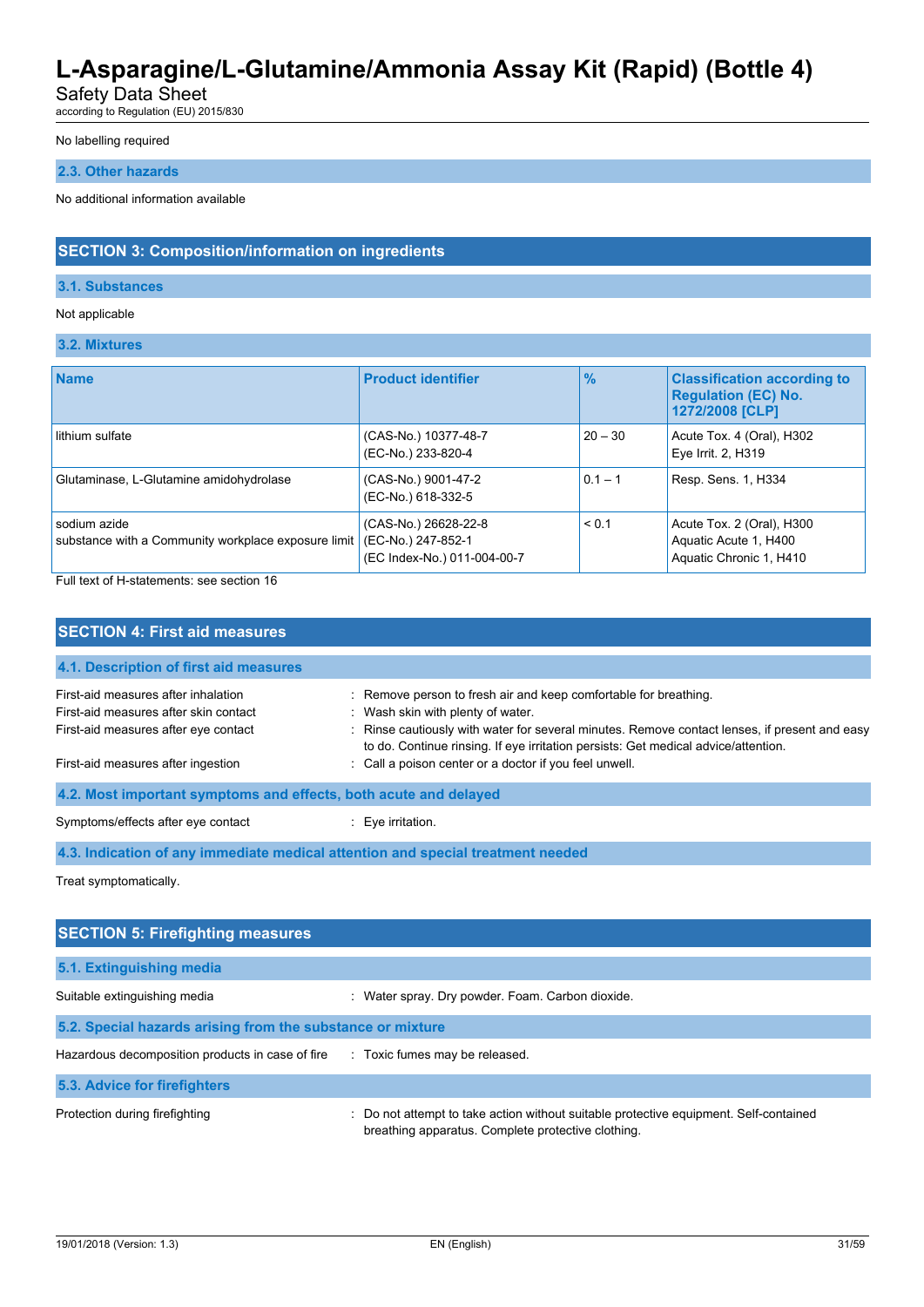Safety Data Sheet

according to Regulation (EU) 2015/830

| <b>SECTION 6: Accidental release measures</b>                            |                                                                                                                                                                |
|--------------------------------------------------------------------------|----------------------------------------------------------------------------------------------------------------------------------------------------------------|
| 6.1. Personal precautions, protective equipment and emergency procedures |                                                                                                                                                                |
| 6.1.1. For non-emergency personnel                                       |                                                                                                                                                                |
| Emergency procedures                                                     | : Ventilate spillage area. Avoid contact with skin and eyes.                                                                                                   |
| 6.1.2. For emergency responders                                          |                                                                                                                                                                |
| Protective equipment                                                     | : Do not attempt to take action without suitable protective equipment. For further information<br>refer to section 8: "Exposure controls/personal protection". |
| <b>6.2. Environmental precautions</b>                                    |                                                                                                                                                                |
| Avoid release to the environment.                                        |                                                                                                                                                                |
| 6.3. Methods and material for containment and cleaning up                |                                                                                                                                                                |
| Methods for cleaning up<br>Other information                             | : Take up liquid spill into absorbent material.<br>: Dispose of materials or solid residues at an authorized site.                                             |
| 6.4. Reference to other sections                                         |                                                                                                                                                                |
| For further information refer to section 13                              |                                                                                                                                                                |

| <b>SECTION 7: Handling and storage</b>                            |                                                                                                                         |
|-------------------------------------------------------------------|-------------------------------------------------------------------------------------------------------------------------|
| 7.1. Precautions for safe handling                                |                                                                                                                         |
| Precautions for safe handling                                     | : Ensure good ventilation of the work station. Avoid contact with skin and eyes. Wear<br>personal protective equipment. |
| Hygiene measures                                                  | : Do not eat, drink or smoke when using this product. Always wash hands after handling the<br>product.                  |
| 7.2. Conditions for safe storage, including any incompatibilities |                                                                                                                         |
| Storage conditions                                                | : Store in a well-ventilated place. Keep cool.                                                                          |
| 7.3. Specific end use(s)                                          |                                                                                                                         |

No additional information available

# **SECTION 8: Exposure controls/personal protection**

### **8.1. Control parameters**

| sodium azide (26628-22-8)                |                                 |
|------------------------------------------|---------------------------------|
| <b>EU - Occupational Exposure Limits</b> |                                 |
| Local name                               | Sodium azide                    |
| IOELV TWA (mg/m <sup>3</sup> )           | $0.1 \text{ mg/m}^3$            |
| IOELV STEL (mg/m <sup>3</sup> )          | $0.3$ mg/m <sup>3</sup>         |
| Notes                                    | <b>Skin</b>                     |
| Regulatory reference                     | COMMISSION DIRECTIVE 2000/39/EC |

**8.2. Exposure controls**

#### **Appropriate engineering controls:**

Ensure good ventilation of the work station.

| <b>Hand protection:</b> |  |
|-------------------------|--|
| Protective gloves       |  |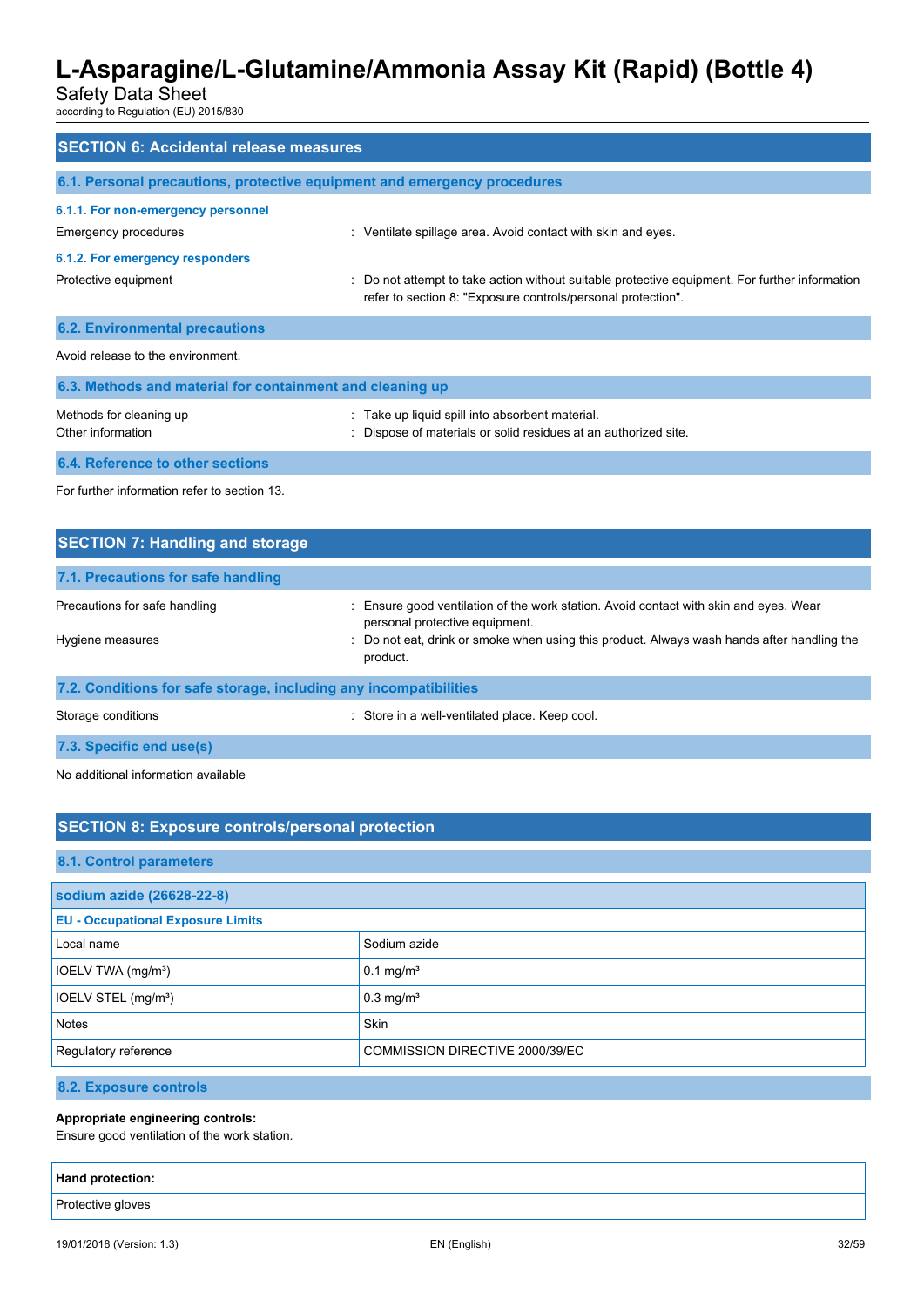Safety Data Sheet

according to Regulation (EU) 2015/830

| ' Type            | Material             | Permeation                  | Thickness (mm) | <b>Penetration</b> | <b>Standard</b> |
|-------------------|----------------------|-----------------------------|----------------|--------------------|-----------------|
| Disposable gloves | Nitrile rubber (NBR) | $\vert$ 3 ( $>$ 60 minutes) |                | $2($ < 1.5)        | EN 374-2        |

| Eye protection: |                |                          |                 |
|-----------------|----------------|--------------------------|-----------------|
| Safety glasses  |                |                          |                 |
| Type            | Use            | <b>Characteristics</b>   | <b>Standard</b> |
| Safety glasses  | <b>Droplet</b> | With side shields, clear | <b>EN 166</b>   |

| Skin and body protection:         |                 |  |
|-----------------------------------|-----------------|--|
| Wear suitable protective clothing |                 |  |
| <b>Type</b>                       | <b>Standard</b> |  |
| Lab coat                          |                 |  |

| <b>Respiratory protection:</b>                                           |                    |                                 |                 |
|--------------------------------------------------------------------------|--------------------|---------------------------------|-----------------|
| In case of insufficient ventilation, wear suitable respiratory equipment |                    |                                 |                 |
| <b>Device</b>                                                            | <b>Filter type</b> | <b>Condition</b>                | <b>Standard</b> |
| Dust mask                                                                | Type P1            | Protection for Liquid particles | EN 143, EN 149  |

#### **Personal protective equipment symbol(s):**



#### **Environmental exposure controls:**

Avoid release to the environment.

### **SECTION 9: Physical and chemical properties**

#### **9.1. Information on basic physical and chemical properties**

| : Liguid                     |
|------------------------------|
| No data available on colour. |
| None.                        |
| No data available            |
| No data available            |
| No data available            |
| Not applicable               |
| No data available            |
| No data available            |
| No data available            |
| No data available            |
| No data available            |
| Not applicable               |
| : No data available          |
| No data available            |
| No data available            |
| Soluble in water.            |
| No data available            |
| No data available            |
| No data available            |
| No data available            |
| No data available            |
|                              |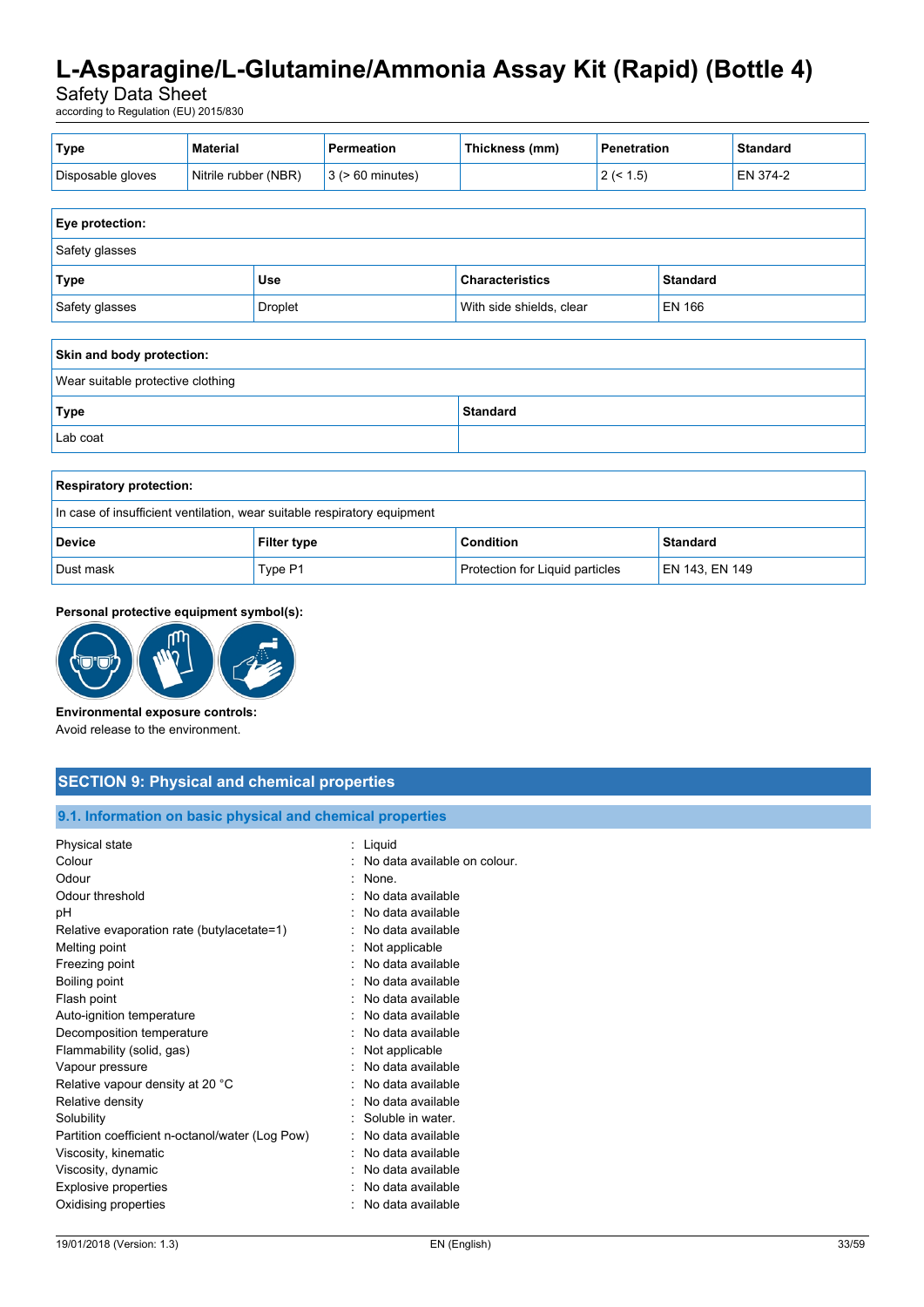Safety Data Sheet

according to Regulation (EU) 2015/830

Explosive limits **Explosive Limits Explosive Limits Explosive Limits Explosive Limits EXPLOSIVE 2018** 

**9.2. Other information**

No additional information available

# **SECTION 10: Stability and reactivity**

#### **10.1. Reactivity**

The product is non-reactive under normal conditions of use, storage and transport.

**10.2. Chemical stability**

Stable under normal conditions.

**10.3. Possibility of hazardous reactions**

Contact with acids liberates very toxic gas.

**10.4. Conditions to avoid**

None under recommended storage and handling conditions (see section 7).

**10.5. Incompatible materials**

Acids.

**10.6. Hazardous decomposition products**

Under normal conditions of storage and use, hazardous decomposition products should not be produced.

| <b>SECTION 11: Toxicological information</b>                                                                                                                                                                                           |                                                                                                                                                              |  |
|----------------------------------------------------------------------------------------------------------------------------------------------------------------------------------------------------------------------------------------|--------------------------------------------------------------------------------------------------------------------------------------------------------------|--|
| 11.1. Information on toxicological effects                                                                                                                                                                                             |                                                                                                                                                              |  |
| Acute toxicity (oral)<br>$\cdot$<br>Acute toxicity (dermal)<br>Acute toxicity (inhalation)                                                                                                                                             | Not classified<br>Not classified<br>Not classified                                                                                                           |  |
| lithium sulfate (10377-48-7)                                                                                                                                                                                                           |                                                                                                                                                              |  |
| LD50 oral rat                                                                                                                                                                                                                          | 580 mg/kg rat                                                                                                                                                |  |
| Skin corrosion/irritation<br>٠<br>Serious eye damage/irritation<br>Respiratory or skin sensitisation<br>Germ cell mutagenicity<br>Carcinogenicity<br>Reproductive toxicity<br>۰<br>STOT-single exposure<br>٠<br>STOT-repeated exposure | Not classified<br>Causes serious eye irritation.<br>Not classified<br>Not classified<br>Not classified<br>Not classified<br>Not classified<br>Not classified |  |
|                                                                                                                                                                                                                                        |                                                                                                                                                              |  |
| Aspiration hazard<br><b>OF OTION 10. F. L. L. L. L. L. C. L. L. L.</b>                                                                                                                                                                 | Not classified                                                                                                                                               |  |

# **SECTION 12: Ecological information 12.1. Toxicity** Ecology - general **interproduct is not considered harmful to aquatic organisms nor to cause long-term adverse** in effects in the environment.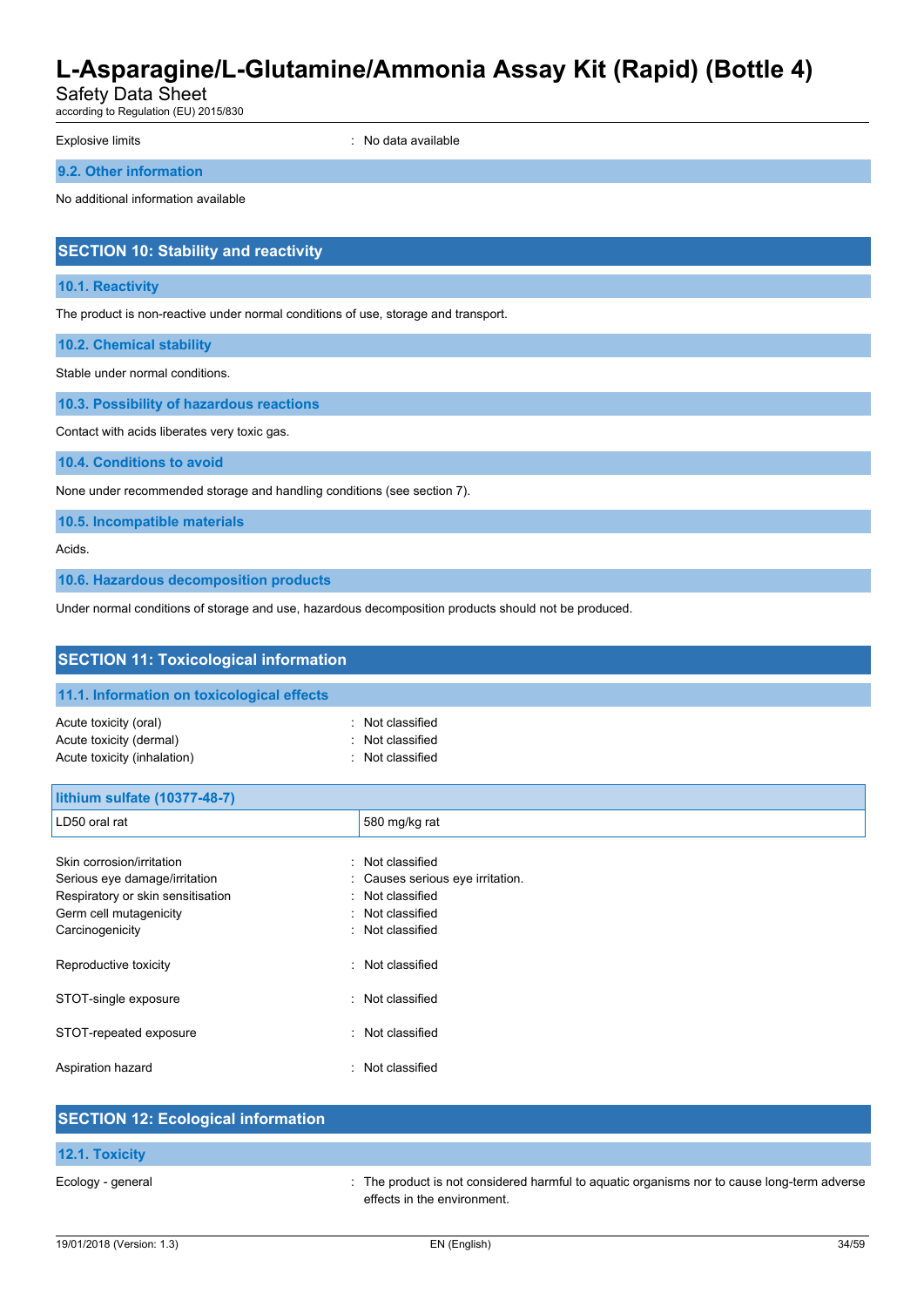Safety Data Sheet

according to Regulation (EU) 2015/830

| : Not classified |
|------------------|
|                  |
| : Not classified |
|                  |
|                  |

| 12.2. Persistence and degradability      |                                  |  |
|------------------------------------------|----------------------------------|--|
| lithium sulfate (10377-48-7)             |                                  |  |
| Persistence and degradability            | Biodegradability:Not applicable. |  |
| Biochemical oxygen demand (BOD)          | Not applicable                   |  |
| Chemical oxygen demand (COD)             | Not applicable                   |  |
| <b>ThOD</b>                              | Not applicable                   |  |
| BOD (% of ThOD)                          | Not applicable                   |  |
| 12.3. Bioaccumulative potential          |                                  |  |
| lithium sulfate (10377-48-7)             |                                  |  |
| Bioaccumulative potential                | Not established.                 |  |
| 12.4. Mobility in soil                   |                                  |  |
| No additional information available      |                                  |  |
| 12.5. Results of PBT and vPvB assessment |                                  |  |
| No additional information available      |                                  |  |

**12.6. Other adverse effects**

No additional information available

# **SECTION 13: Disposal considerations**

**13.1. Waste treatment methods**

Waste treatment methods : Dispose of contents/container in accordance with licensed collector's sorting instructions.

| <b>SECTION 14: Transport information</b>         |                |  |
|--------------------------------------------------|----------------|--|
| In accordance with ADR / RID / IMDG / IATA / ADN |                |  |
| <b>ADR</b>                                       | <b>IATA</b>    |  |
| 14.1. UN number                                  |                |  |
| Not applicable                                   | Not applicable |  |
| 14.2. UN proper shipping name                    |                |  |
| Not applicable                                   | Not applicable |  |
| 14.3. Transport hazard class(es)                 |                |  |
| Not applicable                                   | Not applicable |  |
| 14.4. Packing group                              |                |  |
| Not applicable                                   | Not applicable |  |
| <b>14.5. Environmental hazards</b>               |                |  |
| Not applicable                                   | Not applicable |  |
| No supplementary information available           |                |  |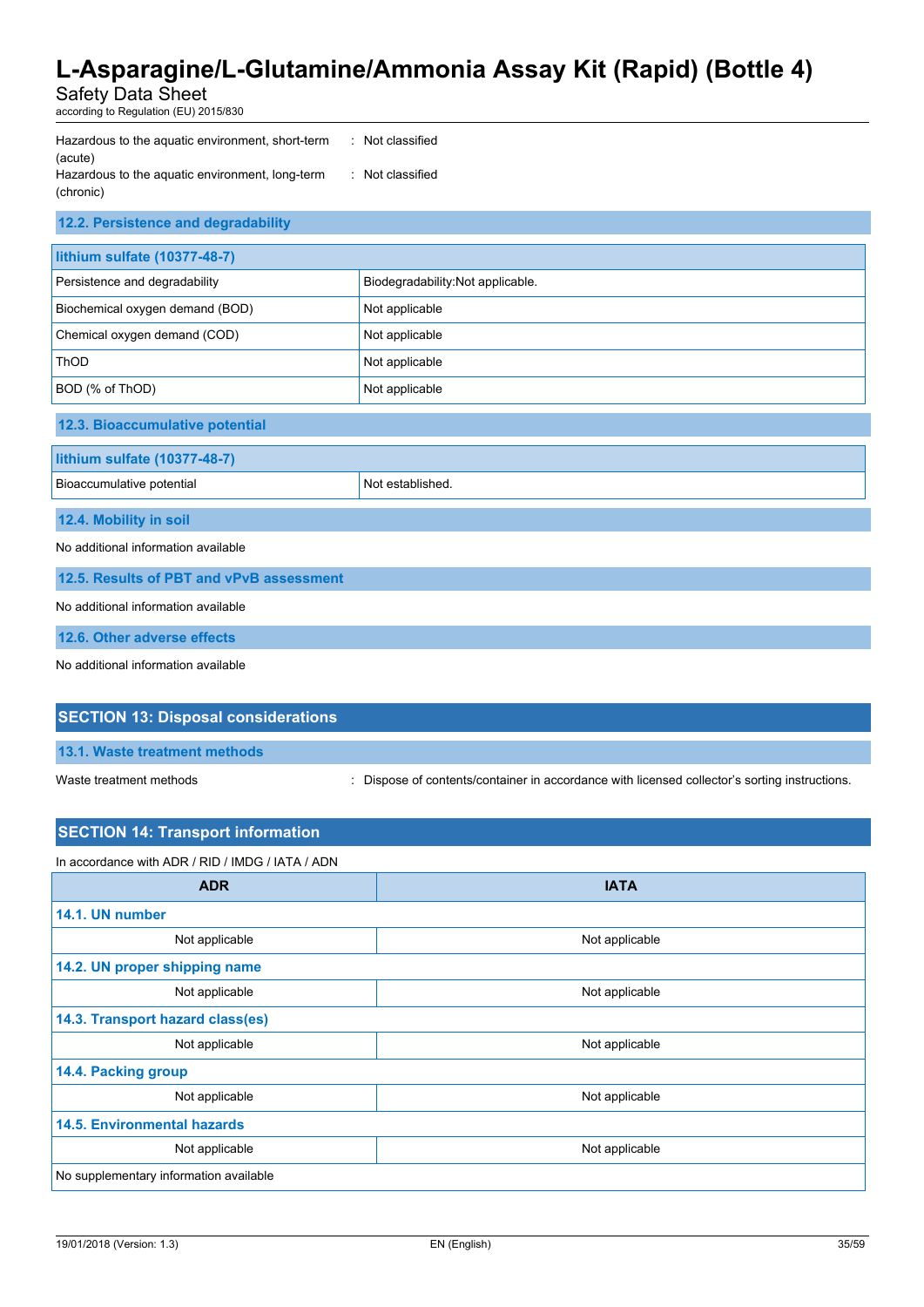Safety Data Sheet

according to Regulation (EU) 2015/830

**14.6. Special precautions for user**

#### **Overland transport**

Not applicable

#### **Air transport** Not applicable

**14.7. Transport in bulk according to Annex II of Marpol and the IBC Code**

Not applicable

### **SECTION 15: Regulatory information**

**15.1. Safety, health and environmental regulations/legislation specific for the substance or mixture**

#### **15.1.1. EU-Regulations**

Contains no REACH substances with Annex XVII restrictions

Contains no substance on the REACH candidate list

Contains no REACH Annex XIV substances

Contains no substance subject to Regulation (EU) No 649/2012 of the European Parliament and of the Council of 4 July 2012 concerning the export and import of hazardous chemicals.

Contains no substance subject to Regulation (EU) No 2019/1021 of the European Parliament and of the Council of 20 June 2019 on persistent organic pollutants

#### **15.1.2. National regulations**

No additional information available

**15.2. Chemical safety assessment**

No chemical safety assessment has been carried out

### **SECTION 16: Other information**

| Full text of H- and EUH-statements: |                                                                                     |
|-------------------------------------|-------------------------------------------------------------------------------------|
| Acute Tox. 2 (Oral)                 | Acute toxicity (oral), Category 2                                                   |
| Acute Tox. 4 (Oral)                 | Acute toxicity (oral), Category 4                                                   |
| Aquatic Acute 1                     | Hazardous to the aquatic environment - Acute Hazard, Category 1                     |
| Aquatic Chronic 1                   | Hazardous to the aquatic environment — Chronic Hazard, Category 1                   |
| Eye Irrit. 2                        | Serious eye damage/eye irritation, Category 2                                       |
| Resp. Sens. 1                       | Respiratory sensitisation, Category 1                                               |
| H300                                | Fatal if swallowed.                                                                 |
| H302                                | Harmful if swallowed.                                                               |
| H319                                | Causes serious eye irritation                                                       |
| H334                                | May cause allergy or asthma symptoms or breathing difficulties if inhaled.          |
| H400                                | Very toxic to aquatic life.                                                         |
| H410                                | Very toxic to aquatic life with long lasting effects.                               |
| EUH032                              | Contact with acids liberates very toxic gas.                                        |
| <b>EUH208</b>                       | Contains Glutaminase, L-Glutamine amidohydrolase. May produce an allergic reaction. |

SDS EU (REACH Annex II)

This information is based on our current knowledge and is intended to describe the product for the purposes of health, safety and environmental requirements only. It should not therefore be construed as guaranteeing any specific property of the product.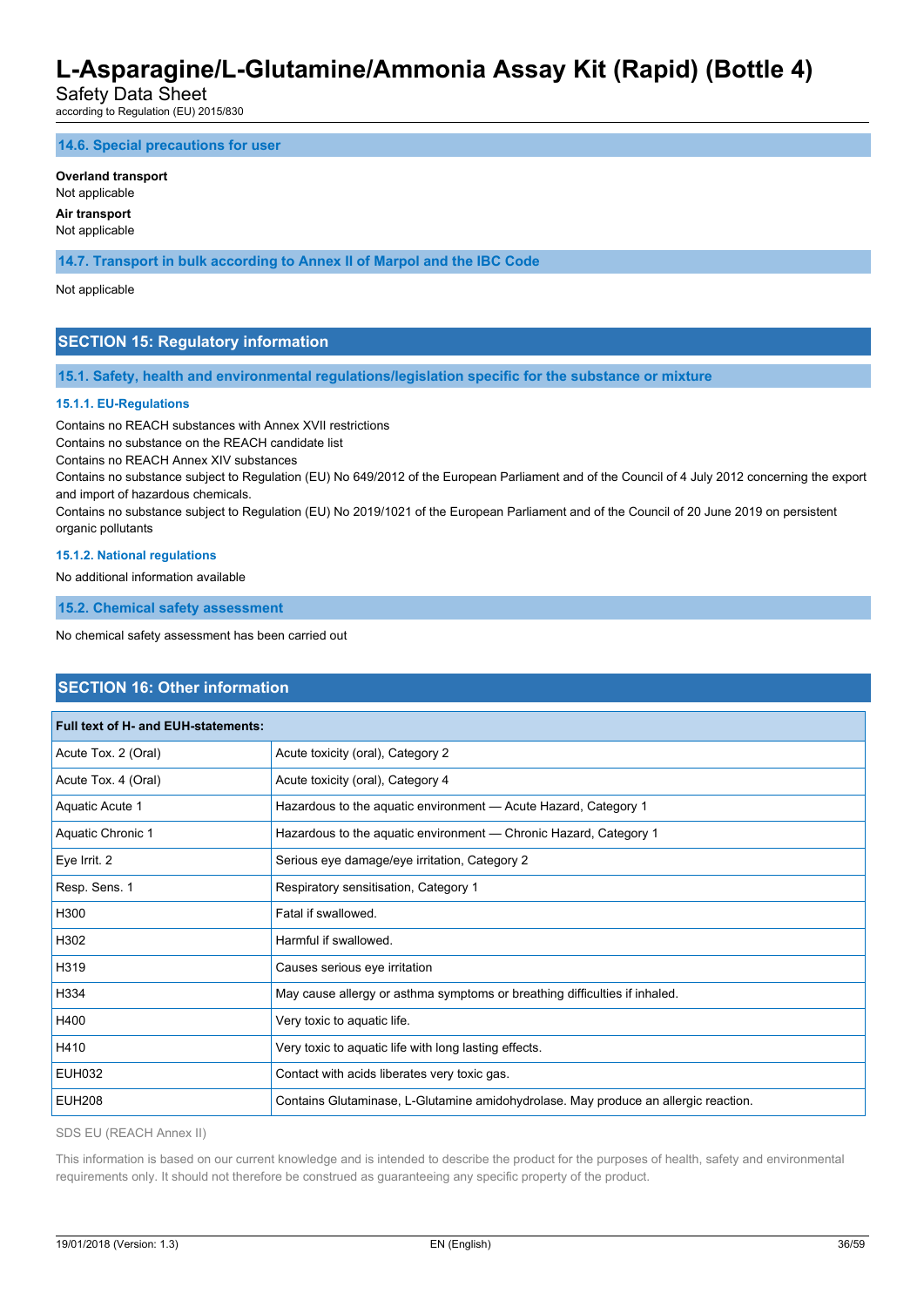

Safety Data Sheet

according to Regulation (EU) 2015/830 Issue date: 05/06/2013 Revision date: 06/03/2019 Supersedes version of: 19/01/2018 Version: 1.4

### **SECTION 1: Identification of the substance/mixture and of the company/undertaking**

#### **1.1. Product identifier**

Product form : Mixture Product code : K-ASNAM (Bottle 3)

- Product name : L-Asparagine/L-Glutamine/Ammonia Assay Kit (Rapid) (Bottle 3)
	-

#### **1.2. Relevant identified uses of the substance or mixture and uses advised against**

#### **1.2.1. Relevant identified uses**

Main use category **in the set of the COV** and Main use the Professional use Use of the substance/mixture in the substance/mixture in the substance of the substance in the substance of the substance of the substance of the substance of the substance of the substance of the substance of the substanc

**1.2.2. Uses advised against**

No additional information available

#### **1.3. Details of the supplier of the safety data sheet**

#### **Manufacturer**

Megazyme Bray Business Park A98 YV29 Bray - Ireland T +353 12861220 - F +353 12861264 [cs@megazyme.com](mailto:cs@megazyme.com) - <www.megazyme.com>

**1.4. Emergency telephone number**

Emergency number : +353 12861220 [9 am to 5 pm GMT - Monday to Friday]

#### **SECTION 2: Hazards identification**

#### **2.1. Classification of the substance or mixture**

#### **Classification according to Regulation (EC) No. 1272/2008 [CLP]**

Acute toxicity (oral), Category 4 H302 Hazardous to the aquatic environment — Chronic Hazard, Category 3 H412 Full text of H statements : see section 16

#### **Adverse physicochemical, human health and environmental effects**

Harmful if swallowed. Harmful to aquatic life with long lasting effects.

#### **2.2. Label elements**

# **Labelling according to Regulation (EC) No. 1272/2008 [CLP]**

Hazard pictograms (CLP) :

Signal word (CLP) : Warning



- Contains : 3-cyclohexylaminopropane-1-sulphonic acid, CAPS buffer; sodium azide Hazard statements (CLP) : H302 - Harmful if swallowed.
	- H412 Harmful to aquatic life with long lasting effects.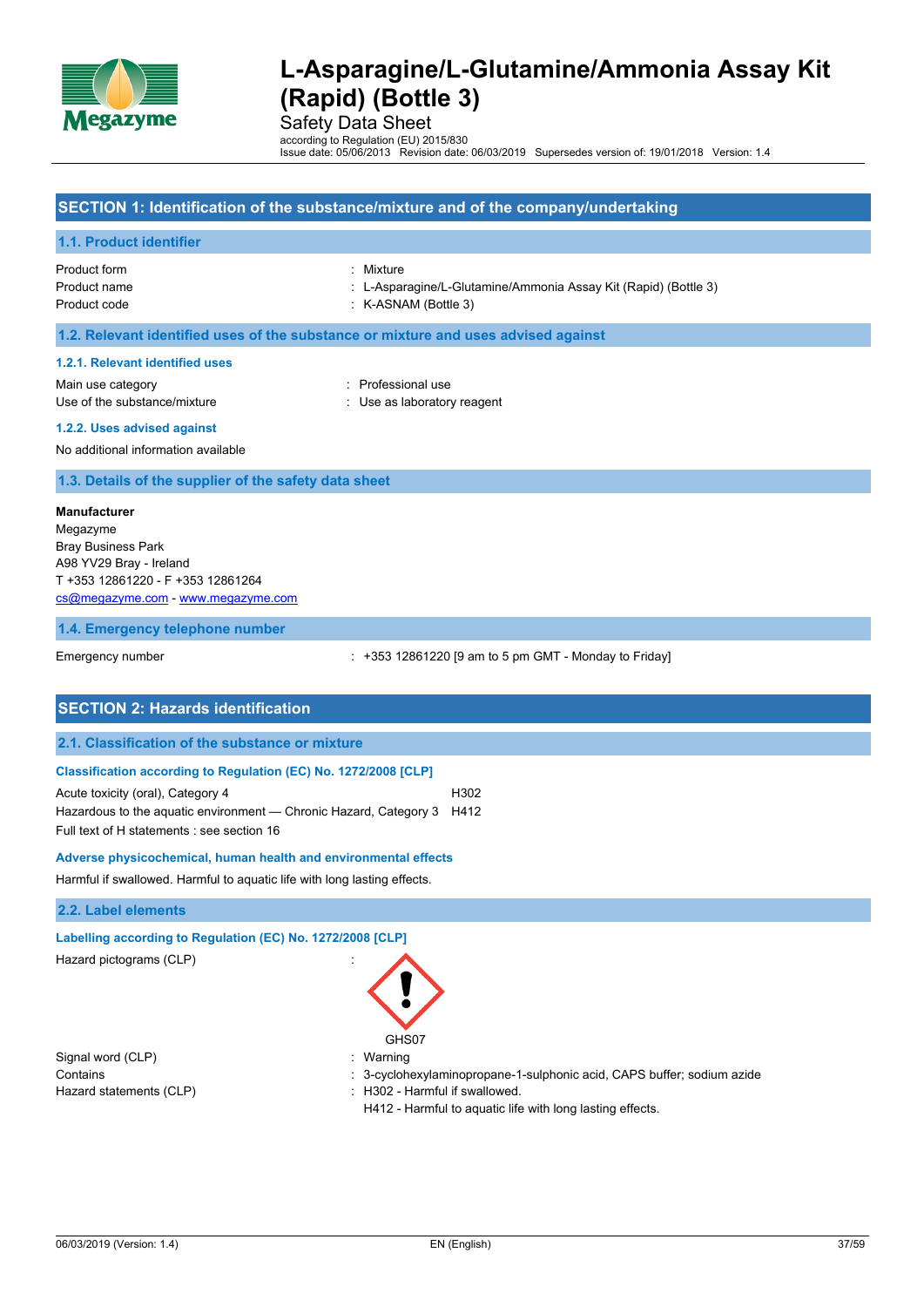Safety Data Sheet

according to Regulation (EU) 2015/830

| Precautionary statements (CLP)                                                                                       | : P264 - Wash hands thoroughly after handling.<br>P270 - Do not eat, drink or smoke when using this product.<br>P273 - Avoid release to the environment.<br>P301+P312 - IF SWALLOWED: Call a doctor, a POISON CENTER if you feel unwell.<br>P330 - Rinse mouth.<br>P501 - Dispose of contents/container to hazardous or special waste collection point, in<br>accordance with local, regional, national and/or international regulation. |
|----------------------------------------------------------------------------------------------------------------------|------------------------------------------------------------------------------------------------------------------------------------------------------------------------------------------------------------------------------------------------------------------------------------------------------------------------------------------------------------------------------------------------------------------------------------------|
| EUH-statements                                                                                                       | : EUH032 - Contact with acids liberates very toxic gas.                                                                                                                                                                                                                                                                                                                                                                                  |
| Labelling according to: exemption for inner packaging where the contents do not exceed 10ml<br>Hazardous ingredients | : 3-cyclohexylaminopropane-1-sulphonic acid, CAPS buffer; sodium azide                                                                                                                                                                                                                                                                                                                                                                   |

| 2.3. Other hazards |  |
|--------------------|--|
|--------------------|--|

No additional information available

### **SECTION 3: Composition/information on ingredients**

#### **3.1. Substances**

#### Not applicable

#### **3.2. Mixtures**

| <b>Name</b>                                               | <b>Product identifier</b>                                                 | $\frac{9}{6}$ | <b>Classification according to</b><br><b>Regulation (EC) No.</b><br>1272/2008 [CLP] |
|-----------------------------------------------------------|---------------------------------------------------------------------------|---------------|-------------------------------------------------------------------------------------|
| 3-cyclohexylaminopropane-1-sulphonic acid, CAPS<br>buffer | (CAS-No.) 1135-40-6<br>(EC-No.) 214-492-1                                 | $20 - 30$     | Acute Tox. 4 (Oral), H302<br>Acute Tox. 4 (Dermal), H312                            |
| sodium azide                                              | (CAS-No.) 26628-22-8<br>(EC-No.) 247-852-1<br>(EC Index-No.) 011-004-00-7 | $0.1 - 1$     | Acute Tox. 2 (Oral), H300<br>Aquatic Acute 1, H400<br>Aquatic Chronic 1, H410       |

Full text of H-statements: see section 16

| <b>SECTION 4: First aid measures</b>                                                                                                                                                     |                                                                                                                                                                                                                                                                                        |  |  |  |  |
|------------------------------------------------------------------------------------------------------------------------------------------------------------------------------------------|----------------------------------------------------------------------------------------------------------------------------------------------------------------------------------------------------------------------------------------------------------------------------------------|--|--|--|--|
| 4.1. Description of first aid measures                                                                                                                                                   |                                                                                                                                                                                                                                                                                        |  |  |  |  |
| First-aid measures general<br>First-aid measures after inhalation<br>First-aid measures after skin contact<br>First-aid measures after eye contact<br>First-aid measures after ingestion | : Call a poison center or a doctor if you feel unwell.<br>Remove person to fresh air and keep comfortable for breathing.<br>t.<br>: Wash skin with plenty of water.<br>: Rinse eyes with water as a precaution.<br>: Rinse mouth. Call a poison center or a doctor if you feel unwell. |  |  |  |  |
| 4.2. Most important symptoms and effects, both acute and delayed                                                                                                                         |                                                                                                                                                                                                                                                                                        |  |  |  |  |

#### No additional information available

**4.3. Indication of any immediate medical attention and special treatment needed**

Treat symptomatically.

| <b>SECTION 5: Firefighting measures</b>                    |                                       |  |
|------------------------------------------------------------|---------------------------------------|--|
| 5.1. Extinguishing media                                   |                                       |  |
| Suitable extinguishing media                               | Water spray. Dry powder. Foam.        |  |
| 5.2. Special hazards arising from the substance or mixture |                                       |  |
| Hazardous decomposition products in case of fire           | Toxic fumes may be released.<br>$\pm$ |  |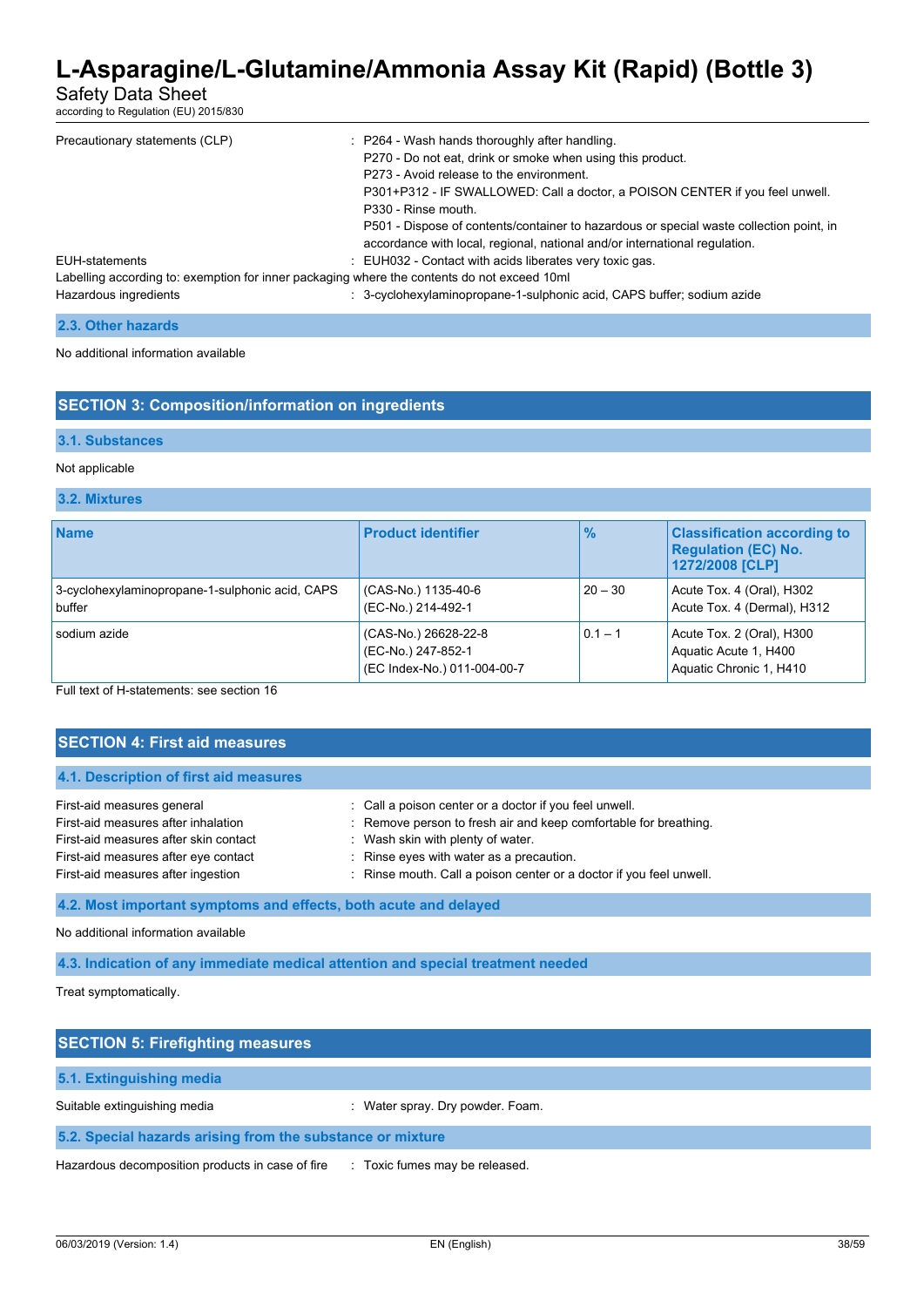Safety Data Sheet

according to Regulation (EU) 2015/830

#### **5.3. Advice for firefighters**

Protection during firefighting **interval to the CO** not attempt to take action without suitable protective equipment. Self-contained breathing apparatus. Complete protective clothing.

| <b>SECTION 6: Accidental release measures</b>             |                                                                                                                                                                |  |  |  |  |
|-----------------------------------------------------------|----------------------------------------------------------------------------------------------------------------------------------------------------------------|--|--|--|--|
|                                                           | 6.1. Personal precautions, protective equipment and emergency procedures                                                                                       |  |  |  |  |
| 6.1.1. For non-emergency personnel                        |                                                                                                                                                                |  |  |  |  |
| Emergency procedures                                      | : Ventilate spillage area.                                                                                                                                     |  |  |  |  |
| 6.1.2. For emergency responders                           |                                                                                                                                                                |  |  |  |  |
| Protective equipment                                      | : Do not attempt to take action without suitable protective equipment. For further information<br>refer to section 8: "Exposure controls/personal protection". |  |  |  |  |
| <b>6.2. Environmental precautions</b>                     |                                                                                                                                                                |  |  |  |  |
| Avoid release to the environment.                         |                                                                                                                                                                |  |  |  |  |
| 6.3. Methods and material for containment and cleaning up |                                                                                                                                                                |  |  |  |  |

| Methods for cleaning up<br>Other information | : Mechanically recover the product.<br>: Dispose of materials or solid residues at an authorized site. |
|----------------------------------------------|--------------------------------------------------------------------------------------------------------|
| 6.4. Reference to other sections             |                                                                                                        |

For further information refer to section 13.

| <b>SECTION 7: Handling and storage</b>                               |                                                                                                                                                                                            |  |  |  |  |
|----------------------------------------------------------------------|--------------------------------------------------------------------------------------------------------------------------------------------------------------------------------------------|--|--|--|--|
| 7.1. Precautions for safe handling                                   |                                                                                                                                                                                            |  |  |  |  |
| Precautions for safe handling<br>Hygiene measures                    | Ensure good ventilation of the work station. Wear personal protective equipment.<br>: Do not eat, drink or smoke when using this product. Always wash hands after handling the<br>product. |  |  |  |  |
| 7.2. Conditions for safe storage, including any incompatibilities    |                                                                                                                                                                                            |  |  |  |  |
| : Store in a well-ventilated place. Keep cool.<br>Storage conditions |                                                                                                                                                                                            |  |  |  |  |
| 7.3. Specific end use(s)                                             |                                                                                                                                                                                            |  |  |  |  |

No additional information available

### **SECTION 8: Exposure controls/personal protection**

| 8.1. Control parameters                                 |                         |  |  |  |
|---------------------------------------------------------|-------------------------|--|--|--|
| sodium azide (26628-22-8)                               |                         |  |  |  |
| <b>EU - Occupational Exposure Limits</b>                |                         |  |  |  |
| Local name                                              | Sodium azide            |  |  |  |
| IOELV TWA (mg/m <sup>3</sup> )                          | $0.1 \text{ mg/m}^3$    |  |  |  |
| IOELV STEL (mg/m <sup>3</sup> )                         | $0.3$ mg/m <sup>3</sup> |  |  |  |
| <b>Notes</b>                                            | <b>Skin</b>             |  |  |  |
| Regulatory reference<br>COMMISSION DIRECTIVE 2000/39/EC |                         |  |  |  |
|                                                         |                         |  |  |  |

**8.2. Exposure controls**

#### **Appropriate engineering controls:**

Ensure good ventilation of the work station.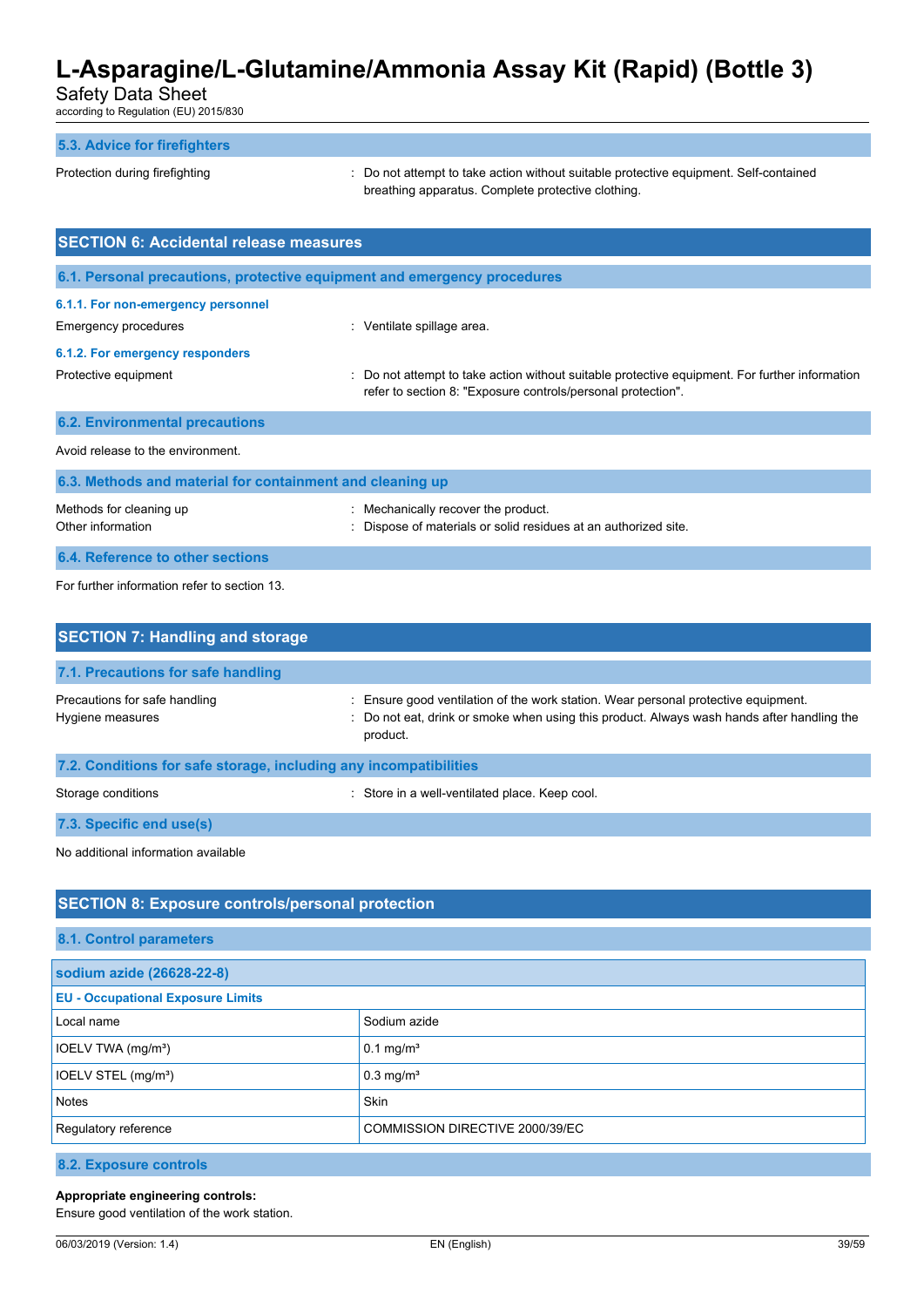Safety Data Sheet

according to Regulation (EU) 2015/830

| Hand protection:                  |                      |                                                                |                          |                                           |               |  |                   |  |
|-----------------------------------|----------------------|----------------------------------------------------------------|--------------------------|-------------------------------------------|---------------|--|-------------------|--|
| Protective gloves                 |                      |                                                                |                          |                                           |               |  |                   |  |
| <b>Type</b>                       | <b>Material</b>      | Permeation<br>Thickness (mm)<br>Penetration<br><b>Standard</b> |                          |                                           |               |  |                   |  |
| Disposable gloves                 | Nitrile rubber (NBR) |                                                                | $3$ ( $> 60$ minutes)    |                                           | 2 (< 1.5)     |  | <b>EN ISO 374</b> |  |
|                                   |                      |                                                                |                          |                                           |               |  |                   |  |
| Eye protection:                   |                      |                                                                |                          |                                           |               |  |                   |  |
| Safety glasses                    |                      |                                                                |                          |                                           |               |  |                   |  |
| <b>Type</b>                       | <b>Use</b>           |                                                                |                          | <b>Characteristics</b><br><b>Standard</b> |               |  |                   |  |
| Safety glasses                    | Dust                 |                                                                | clear, With side shields |                                           | <b>EN 174</b> |  |                   |  |
|                                   |                      |                                                                |                          |                                           |               |  |                   |  |
| Skin and body protection:         |                      |                                                                |                          |                                           |               |  |                   |  |
| Wear suitable protective clothing |                      |                                                                |                          |                                           |               |  |                   |  |
| <b>Type</b>                       | <b>Standard</b>      |                                                                |                          |                                           |               |  |                   |  |
| Lab coat                          |                      |                                                                |                          |                                           |               |  |                   |  |

| <b>Respiratory protection:</b>                                           |                    |                                |                 |  |
|--------------------------------------------------------------------------|--------------------|--------------------------------|-----------------|--|
| In case of insufficient ventilation, wear suitable respiratory equipment |                    |                                |                 |  |
| <b>Device</b>                                                            | <b>Filter type</b> | <b>Condition</b>               | <b>Standard</b> |  |
| Dust mask                                                                | Type P1            | Protection for Solid particles | EN 143, EN 149  |  |

### **Personal protective equipment symbol(s):**



**Environmental exposure controls:** Avoid release to the environment.

# **SECTION 9: Physical and chemical properties**

# **9.1. Information on basic physical and chemical properties**

| Physical state                                  |   | · Solid           |
|-------------------------------------------------|---|-------------------|
| Colour                                          |   | No data available |
| Odour                                           | ٠ | None.             |
| Odour threshold                                 |   | No data available |
| рH                                              |   | No data available |
| Relative evaporation rate (butylacetate=1)      |   | No data available |
| Melting point                                   | ٠ | No data available |
| Freezing point                                  | t | Not applicable    |
| Boiling point                                   |   | No data available |
| Flash point                                     |   | Not applicable    |
| Auto-ignition temperature                       |   | Not applicable    |
| Decomposition temperature                       |   | No data available |
| Flammability (solid, gas)                       |   | Non flammable.    |
| Vapour pressure                                 |   | No data available |
| Relative vapour density at 20 °C                |   | No data available |
| Relative density                                |   | Not applicable    |
| Solubility                                      |   | Soluble in water. |
| Partition coefficient n-octanol/water (Log Pow) |   | No data available |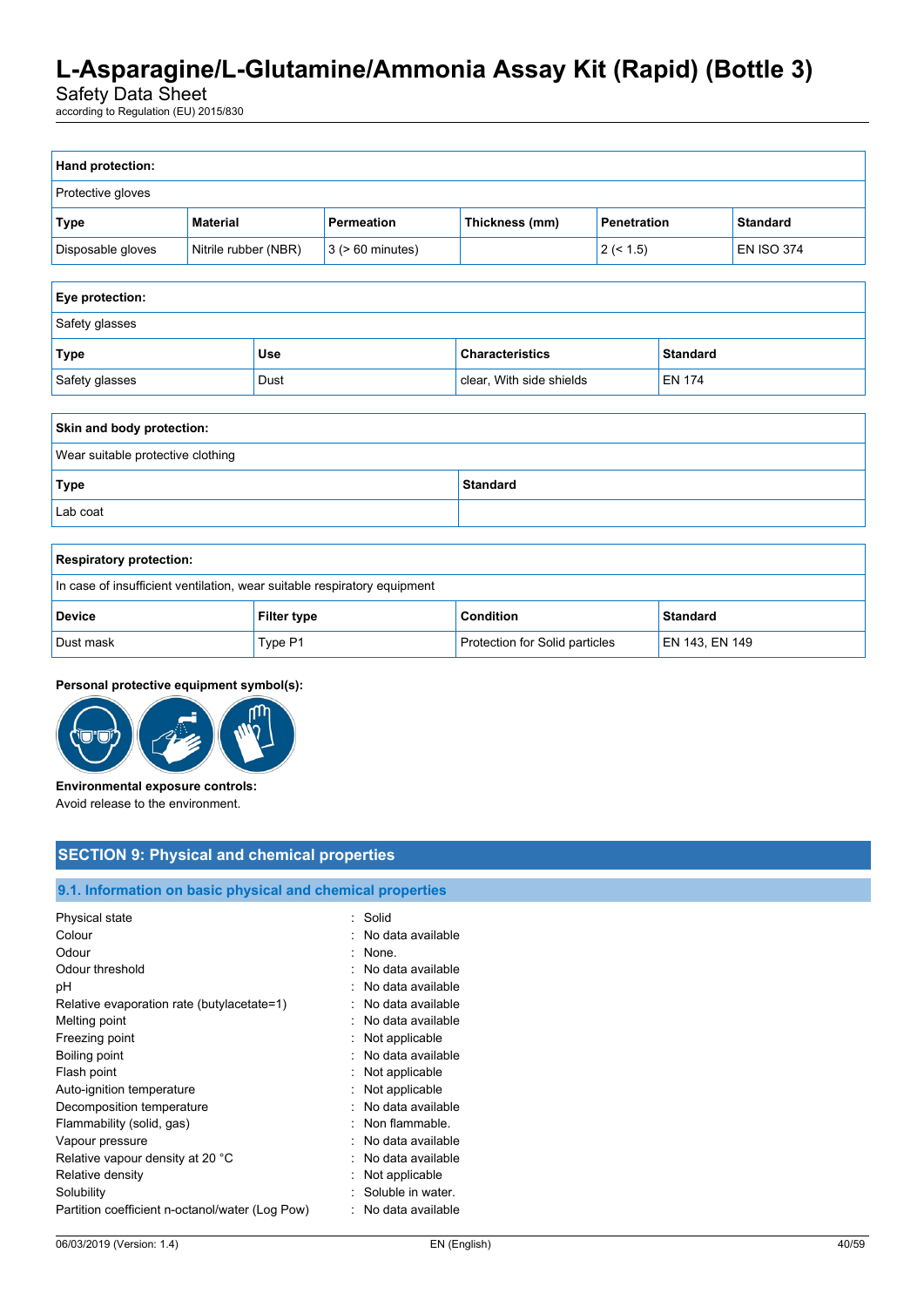Safety Data Sheet

according to Regulation (EU) 2015/830

| Viscosity, kinematic    | : No data available |
|-------------------------|---------------------|
| Viscosity, dynamic      | : No data available |
| Explosive properties    | : No data available |
| Oxidising properties    | : No data available |
| <b>Explosive limits</b> | : Not applicable    |
|                         |                     |

#### **9.2. Other information**

No additional information available

### **SECTION 10: Stability and reactivity**

#### **10.1. Reactivity**

The product is non-reactive under normal conditions of use, storage and transport.

**10.2. Chemical stability**

Stable under normal conditions.

**10.3. Possibility of hazardous reactions**

Contact with acids liberates very toxic gas.

**10.4. Conditions to avoid**

None under recommended storage and handling conditions (see section 7).

**10.5. Incompatible materials**

Acids.

**10.6. Hazardous decomposition products**

Under normal conditions of storage and use, hazardous decomposition products should not be produced.

| <b>SECTION 11: Toxicological information</b>                                                                                                                |                                                                                        |  |
|-------------------------------------------------------------------------------------------------------------------------------------------------------------|----------------------------------------------------------------------------------------|--|
| 11.1. Information on toxicological effects                                                                                                                  |                                                                                        |  |
| Acute toxicity (oral)<br>٠<br>Acute toxicity (dermal)<br>Acute toxicity (inhalation)<br>٠                                                                   | Harmful if swallowed.<br>Not classified<br>Not classified                              |  |
| L-Asparagine/L-Glutamine/Ammonia Assay Kit (Rapid) (Bottle 3)                                                                                               |                                                                                        |  |
| ATE CLP (oral)                                                                                                                                              | 527.204 mg/kg bodyweight                                                               |  |
| Skin corrosion/irritation<br>÷<br>Serious eye damage/irritation<br>٠<br>Respiratory or skin sensitisation<br>Germ cell mutagenicity<br>Carcinogenicity<br>٠ | Not classified<br>Not classified<br>Not classified<br>Not classified<br>Not classified |  |
| Reproductive toxicity<br>٠                                                                                                                                  | Not classified                                                                         |  |
| STOT-single exposure                                                                                                                                        | Not classified                                                                         |  |

STOT-repeated exposure in the state of the STOT-repeated exposure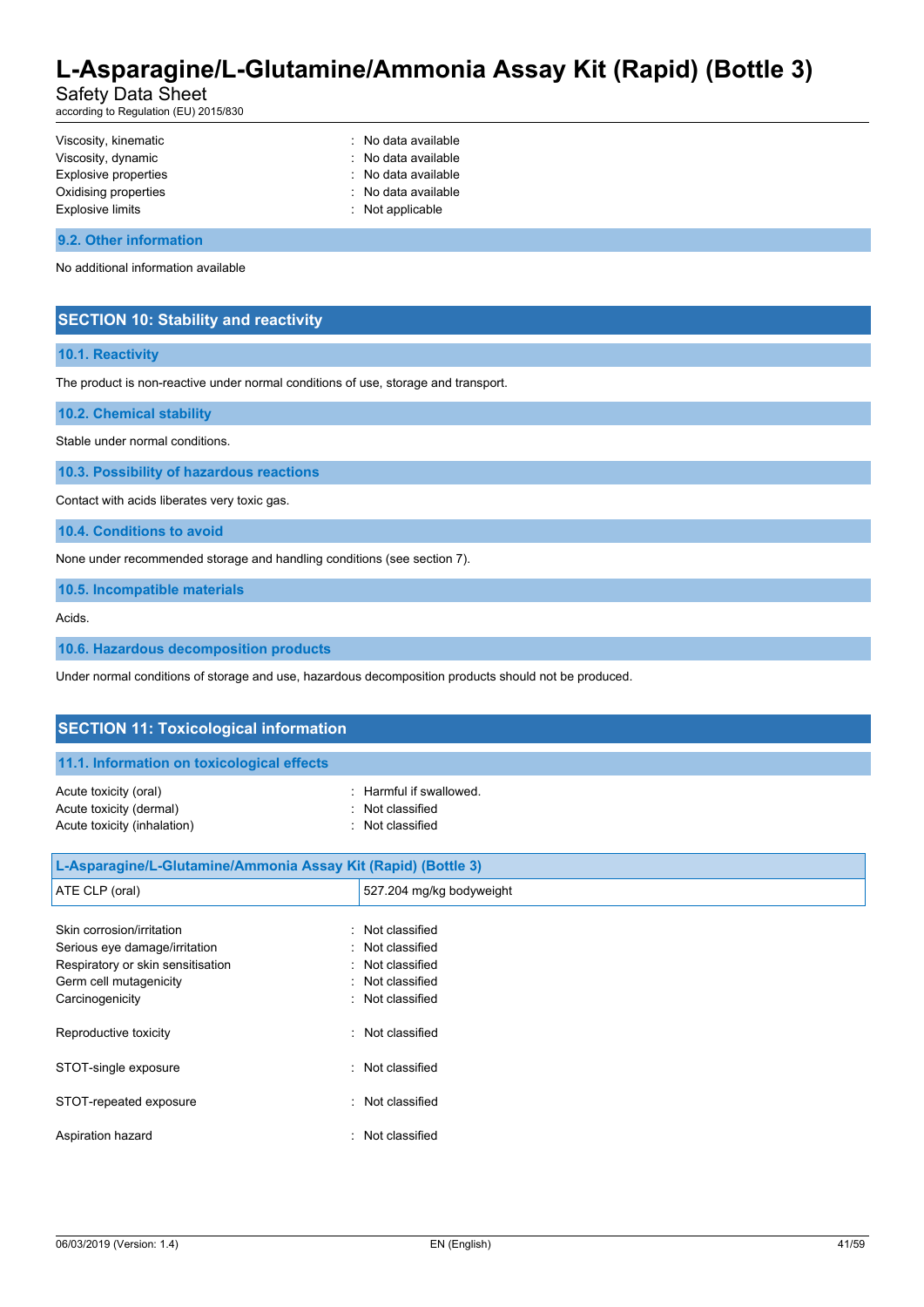Safety Data Sheet

according to Regulation (EU) 2015/830

| <b>SECTION 12: Ecological information</b>                                                                                                                                                                                                                                                         |
|---------------------------------------------------------------------------------------------------------------------------------------------------------------------------------------------------------------------------------------------------------------------------------------------------|
| 12.1. Toxicity                                                                                                                                                                                                                                                                                    |
| Harmful to aquatic life with long lasting effects. Harmful to aquatic life.<br>Ecology - general<br>÷<br>Not classified<br>Hazardous to the aquatic environment, short-term<br>(acute)<br>Hazardous to the aquatic environment, long-term<br>: Harmful to aquatic life with long lasting effects. |
| (chronic)                                                                                                                                                                                                                                                                                         |
| 12.2. Persistence and degradability                                                                                                                                                                                                                                                               |
| No additional information available                                                                                                                                                                                                                                                               |
| 12.3. Bioaccumulative potential                                                                                                                                                                                                                                                                   |
| No additional information available                                                                                                                                                                                                                                                               |
| 12.4. Mobility in soil                                                                                                                                                                                                                                                                            |
| No additional information available                                                                                                                                                                                                                                                               |
| 12.5. Results of PBT and vPvB assessment                                                                                                                                                                                                                                                          |
| No additional information available                                                                                                                                                                                                                                                               |
| 12.6. Other adverse effects                                                                                                                                                                                                                                                                       |
| No additional information available                                                                                                                                                                                                                                                               |

| <b>SECTION 13: Disposal considerations</b> |                                                                                             |
|--------------------------------------------|---------------------------------------------------------------------------------------------|
| 13.1. Waste treatment methods              |                                                                                             |
| Waste treatment methods                    | Dispose of contents/container in accordance with licensed collector's sorting instructions. |

# **SECTION 14: Transport information**

In accordance with ADR / RID / IMDG / IATA / ADN

| <b>ADR</b>                             | <b>IATA</b>    |  |  |
|----------------------------------------|----------------|--|--|
| 14.1. UN number                        |                |  |  |
| Not applicable                         | Not applicable |  |  |
| 14.2. UN proper shipping name          |                |  |  |
| Not applicable                         | Not applicable |  |  |
| 14.3. Transport hazard class(es)       |                |  |  |
| Not applicable                         | Not applicable |  |  |
| 14.4. Packing group                    |                |  |  |
| Not applicable                         | Not applicable |  |  |
| <b>14.5. Environmental hazards</b>     |                |  |  |
| Not applicable                         | Not applicable |  |  |
| No supplementary information available |                |  |  |

### **14.6. Special precautions for user**

**Overland transport** Not applicable **Air transport** Not applicable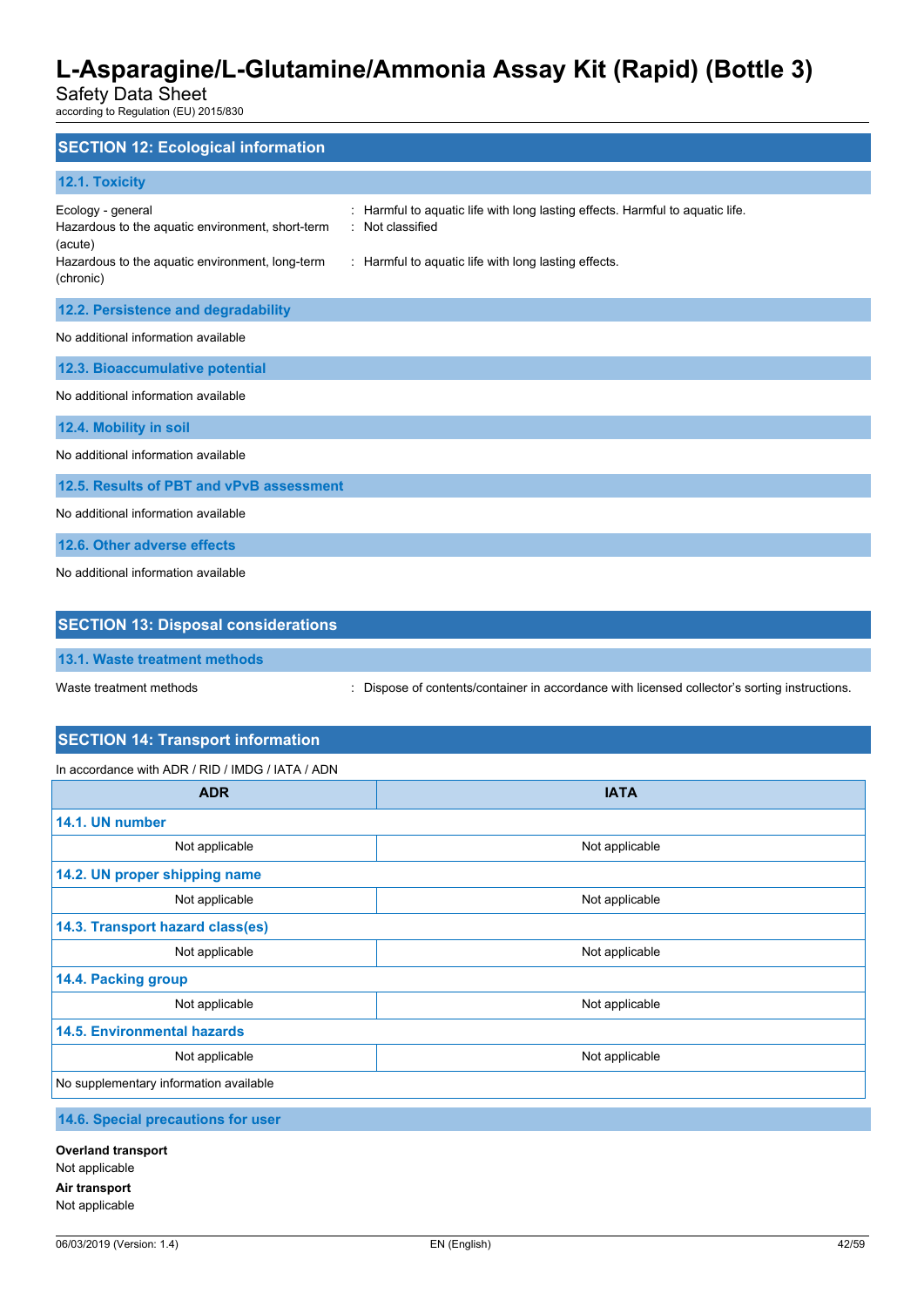Safety Data Sheet

according to Regulation (EU) 2015/830

#### **14.7. Transport in bulk according to Annex II of Marpol and the IBC Code**

#### Not applicable

### **SECTION 15: Regulatory information**

**15.1. Safety, health and environmental regulations/legislation specific for the substance or mixture**

#### **15.1.1. EU-Regulations**

Contains no REACH substances with Annex XVII restrictions

Contains no substance on the REACH candidate list

Contains no REACH Annex XIV substances

Contains no substance subject to Regulation (EU) No 649/2012 of the European Parliament and of the Council of 4 July 2012 concerning the export and import of hazardous chemicals.

Contains no substance subject to Regulation (EU) No 2019/1021 of the European Parliament and of the Council of 20 June 2019 on persistent organic pollutants

#### **15.1.2. National regulations**

No additional information available

**15.2. Chemical safety assessment**

No chemical safety assessment has been carried out

### **SECTION 16: Other information**

| <b>Full text of H- and EUH-statements:</b> |                                                                   |  |
|--------------------------------------------|-------------------------------------------------------------------|--|
| Acute Tox. 2 (Oral)                        | Acute toxicity (oral), Category 2                                 |  |
| Acute Tox. 4 (Dermal)                      | Acute toxicity (dermal), Category 4                               |  |
| Acute Tox. 4 (Oral)                        | Acute toxicity (oral), Category 4                                 |  |
| Aquatic Acute 1                            | Hazardous to the aquatic environment - Acute Hazard, Category 1   |  |
| <b>Aquatic Chronic 1</b>                   | Hazardous to the aquatic environment — Chronic Hazard, Category 1 |  |
| H300                                       | Fatal if swallowed.                                               |  |
| H302                                       | Harmful if swallowed.                                             |  |
| H312                                       | Harmful in contact with skin.                                     |  |
| H400                                       | Very toxic to aquatic life.                                       |  |
| H410                                       | Very toxic to aquatic life with long lasting effects.             |  |
| H412                                       | Harmful to aquatic life with long lasting effects.                |  |
| <b>EUH032</b>                              | Contact with acids liberates very toxic gas.                      |  |

SDS EU (REACH Annex II)

This information is based on our current knowledge and is intended to describe the product for the purposes of health, safety and environmental requirements only. It should not therefore be construed as guaranteeing any specific property of the product.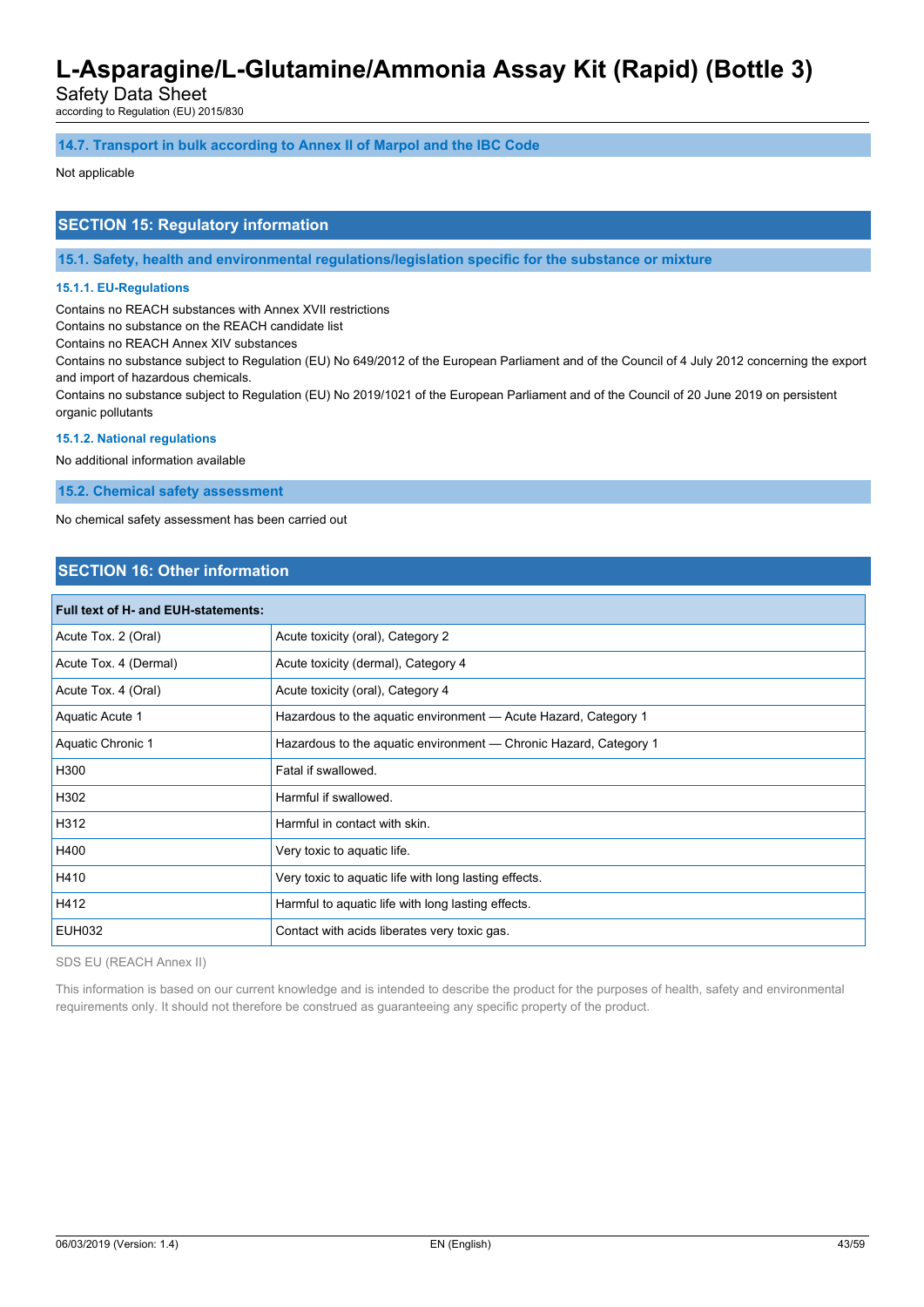

Safety Data Sheet

according to Regulation (EU) 2015/830 Issue date: 05/06/2013 Revision date: 23/11/2017 Supersedes version of: 03/03/2017 Version: 1.3

# **SECTION 1: Identification of the substance/mixture and of the company/undertaking 1.1. Product identifier** Product form : Mixture Product name : L-Asparagine/L-Glutamine/Ammonia Assay Kit (Rapid) (Bottle 2) Product code : K-ASNAM (Bottle 2) Type of product in the set of the Mixture in the Mixture in the Mixture in the Mixture in the Mixture in the Mixture Product group **Example 20** and 20 and 20 and 20 and 20 and 20 and 20 and 20 and 20 and 20 and 20 and 20 and 20 and 20 and 20 and 20 and 20 and 20 and 20 and 20 and 20 and 20 and 20 and 20 and 20 and 20 and 20 and 20 and 20 **1.2. Relevant identified uses of the substance or mixture and uses advised against 1.2.1. Relevant identified uses** Industrial/Professional use spec : For professional use only Use of the substance/mixture in the substance in the set of the substance/mixture in the set of the substance of the substance in the set of the set of the substance in the set of the set of the set of the set of the set o

**1.2.2. Uses advised against**

No additional information available

**1.3. Details of the supplier of the safety data sheet**

#### **Manufacturer**

Megazyme Bray Business Park A98 YV29 Bray - Ireland T +353 12861220 - F +353 12861264 [cs@megazyme.com](mailto:cs@megazyme.com) - <www.megazyme.com>

#### **1.4. Emergency telephone number**

Emergency number **Emergency** number : +353 12861220 [9 am to 5 pm GMT - Monday to Friday]

### **SECTION 2: Hazards identification**

#### **2.1. Classification of the substance or mixture**

#### **Classification according to Regulation (EC) No. 1272/2008 [CLP]**

| Skin corrosion/irritation, Category 2         | H315             |
|-----------------------------------------------|------------------|
| Serious eye damage/eye irritation, Category 2 | H <sub>319</sub> |
| Reproductive toxicity, Category 1B            | H360             |
| Full text of H statements : see section 16    |                  |

#### **Adverse physicochemical, human health and environmental effects**

May damage fertility or the unborn child. Causes skin irritation. Causes serious eye irritation.

#### **2.2. Label elements**

|  | Labelling according to Regulation (EC) No. 1272/2008 [CLP] |  |  |  |  |
|--|------------------------------------------------------------|--|--|--|--|
|--|------------------------------------------------------------|--|--|--|--|

Hazard pictograms (CLP) :





| Danger |
|--------|
|        |

- 
- Hazard statements (CLP) : H315 Causes skin irritation.
	- H319 Causes serious eye irritation.

H360 - May damage fertility or the unborn child.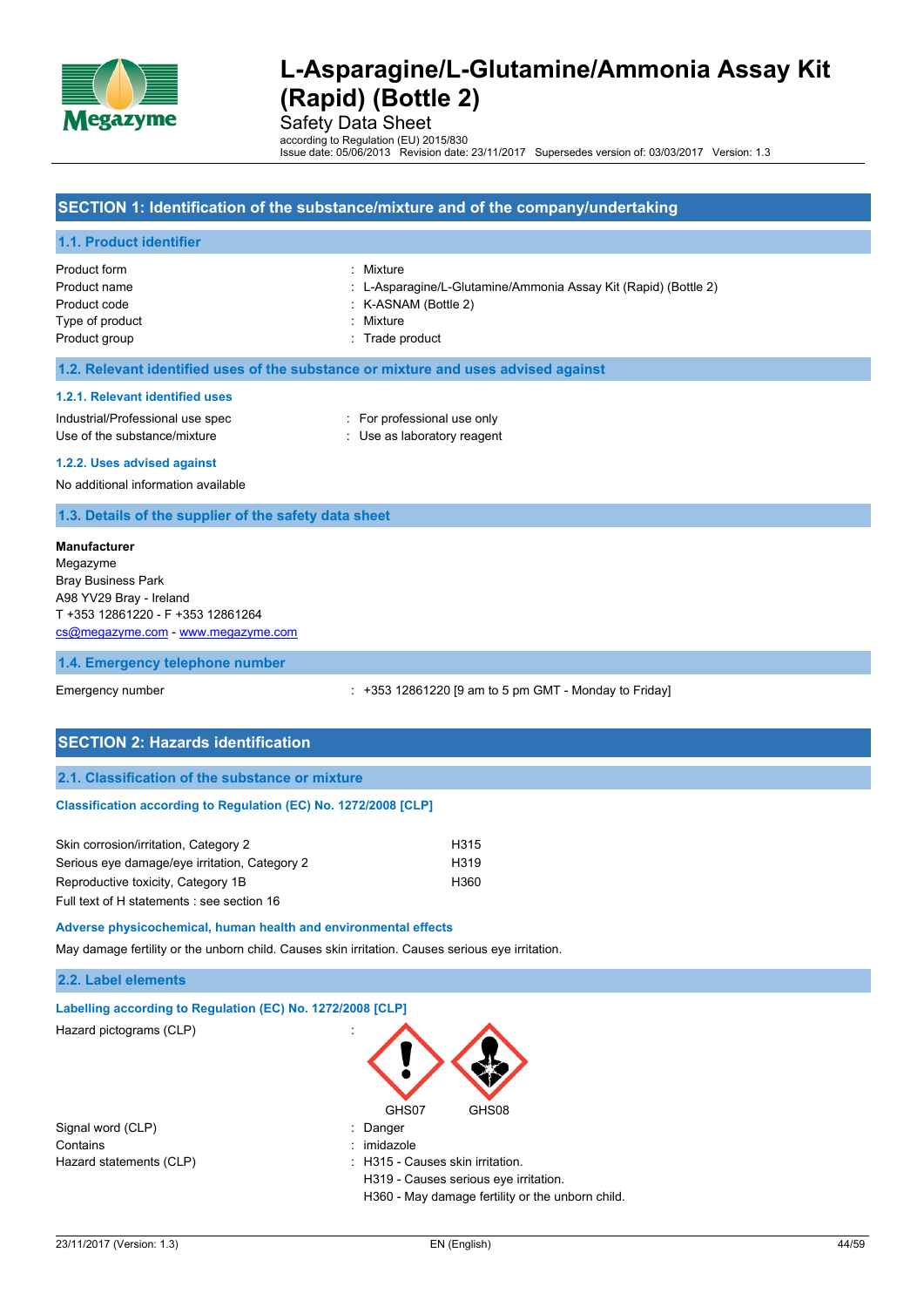### Safety Data Sheet

according to Regulation (EU) 2015/830

| Precautionary statements (CLP)<br><b>EUH-statements</b><br>Labelling according to: exemption for packages of a capacity of 125ml or less | : P201 - Obtain special instructions before use.<br>P202 - Do not handle until all safety precautions have been read and understood.<br>P264 - Wash hands thoroughly after handling.<br>P280 - Wear protective gloves/protective clothing/eye protection/face protection.<br>P302+P352 - IF ON SKIN: Wash with plenty of water.<br>P305+P351+P338 - IF IN EYES: Rinse cautiously with water for several minutes. Remove<br>contact lenses, if present and easy to do. Continue rinsing.<br>: EUH032 - Contact with acids liberates very toxic gas. |
|------------------------------------------------------------------------------------------------------------------------------------------|----------------------------------------------------------------------------------------------------------------------------------------------------------------------------------------------------------------------------------------------------------------------------------------------------------------------------------------------------------------------------------------------------------------------------------------------------------------------------------------------------------------------------------------------------|
| Hazard pictograms (CLP)                                                                                                                  | GHS07<br>GHS08                                                                                                                                                                                                                                                                                                                                                                                                                                                                                                                                     |
| Signal word (CLP)                                                                                                                        | : Danger                                                                                                                                                                                                                                                                                                                                                                                                                                                                                                                                           |
| Hazardous ingredients                                                                                                                    | : imidazole                                                                                                                                                                                                                                                                                                                                                                                                                                                                                                                                        |
| Hazard statements (CLP)                                                                                                                  | : H360 - May damage fertility or the unborn child.                                                                                                                                                                                                                                                                                                                                                                                                                                                                                                 |
| Precautionary statements (CLP)                                                                                                           | : P201 - Obtain special instructions before use.<br>P202 - Do not handle until all safety precautions have been read and understood.<br>P280 - Wear protective gloves/protective clothing/eye protection/face protection/hearing<br>protection.                                                                                                                                                                                                                                                                                                    |
| <b>EUH-statements</b>                                                                                                                    | : EUH032 - Contact with acids liberates very toxic gas.                                                                                                                                                                                                                                                                                                                                                                                                                                                                                            |
| 2.3. Other hazards                                                                                                                       |                                                                                                                                                                                                                                                                                                                                                                                                                                                                                                                                                    |

No additional information available

# **SECTION 3: Composition/information on ingredients**

### **3.1. Substances**

#### Not applicable

### **3.2. Mixtures**

| <b>Name</b>                                                                    | <b>Product identifier</b>                                                 | $\frac{9}{6}$ | <b>Classification according to</b><br><b>Regulation (EC) No.</b><br>1272/2008 [CLP] |
|--------------------------------------------------------------------------------|---------------------------------------------------------------------------|---------------|-------------------------------------------------------------------------------------|
| Triethanolamine<br>substance with national workplace exposure limit(s)<br>(IE) | (CAS-No.) 102-71-6<br>(EC-No.) 203-049-8<br>(REACH-no) 01-2119486482-31   | $5 - 10$      | Not classified                                                                      |
| imidazole                                                                      | (CAS-No.) 288-32-4<br>(EC-No.) 206-019-2<br>(EC Index-No.) 613-319-00-0   | $1 - 5$       | Acute Tox. 4 (Oral), H302<br>Skin Corr. 1C, H314<br>Repr. 1B, H360D                 |
| sodium azide<br>substance with a Community workplace exposure limit            | (CAS-No.) 26628-22-8<br>(EC-No.) 247-852-1<br>(EC Index-No.) 011-004-00-7 | < 0.1         | Acute Tox. 2 (Oral), H300<br>Aguatic Acute 1, H400<br>Aquatic Chronic 1, H410       |

Full text of H-statements: see section 16

### **SECTION 4: First aid measures**

| 4.1. Description of first aid measures |                                                                                                                                                                                                                                                                 |
|----------------------------------------|-----------------------------------------------------------------------------------------------------------------------------------------------------------------------------------------------------------------------------------------------------------------|
| First-aid measures general             | Never give anything by mouth to an unconscious person. IF exposed or concerned: Get<br>medical advice/attention.                                                                                                                                                |
| First-aid measures after inhalation    | Remove person to fresh air and keep comfortable for breathing. Allow affected person to<br>breathe fresh air. Allow the victim to rest. Remove person to fresh air and keep comfortable<br>for breathing. Immediately call a POISON CENTRE or doctor/physician. |
| First-aid measures after skin contact  | Immediately call a POISON CENTRE or doctor/physician. Wash skin with plenty of water.<br>Take off contaminated clothing. If skin irritation occurs: Get medical advice/attention.                                                                               |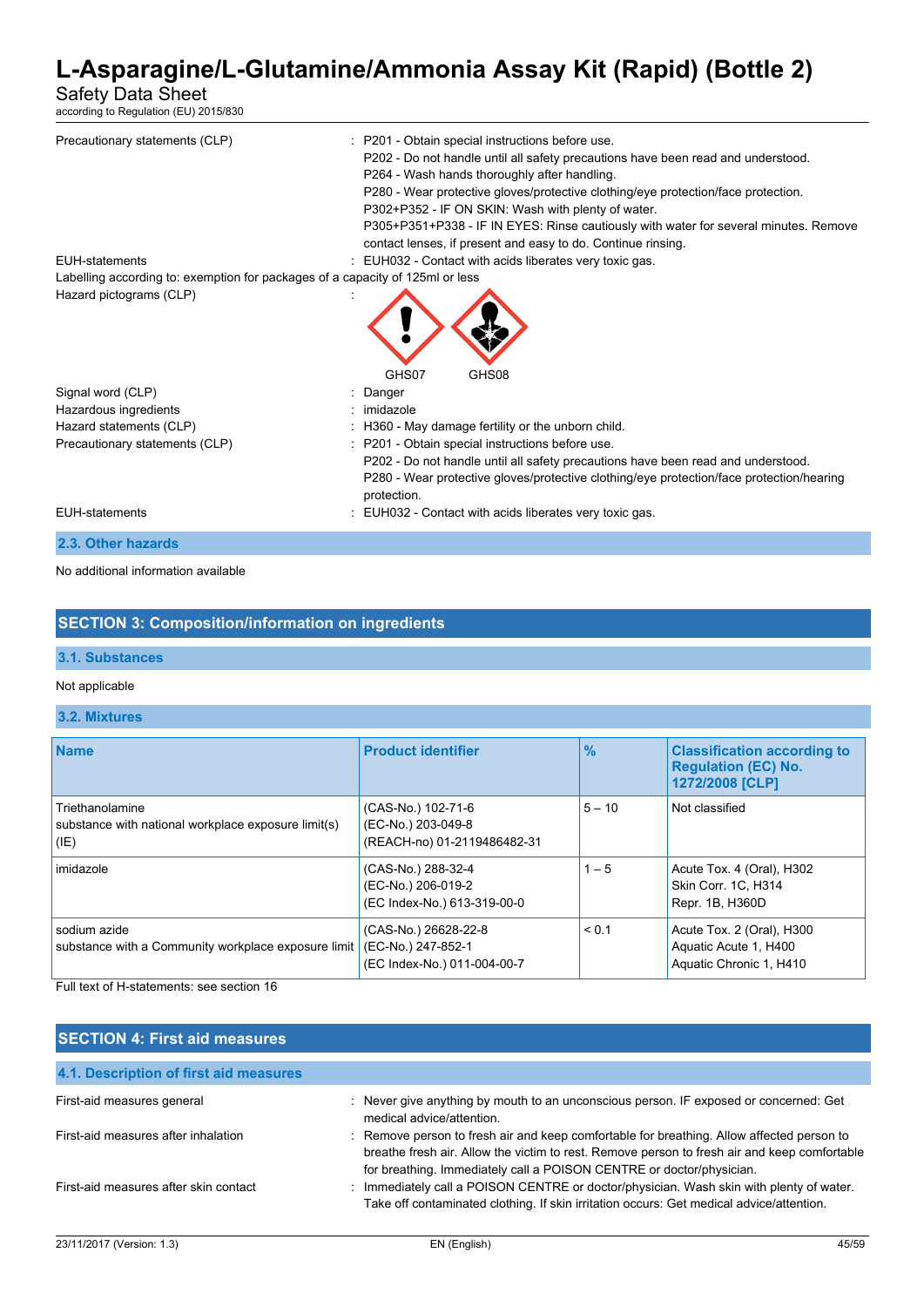Safety Data Sheet

according to Regulation (EU) 2015/830

| First-aid measures after eye contact<br>First-aid measures after ingestion | Immediately call a POISON CENTRE or doctor/physician. Rinse cautiously with water for<br>several minutes. Remove contact lenses, if present and easy to do. Continue rinsing. If eye<br>irritation persists: Get medical advice/attention.<br>: Do NOT induce vomiting. Immediately call a POISON CENTRE or doctor/physician. Call a<br>poison center or a doctor if you feel unwell. |
|----------------------------------------------------------------------------|---------------------------------------------------------------------------------------------------------------------------------------------------------------------------------------------------------------------------------------------------------------------------------------------------------------------------------------------------------------------------------------|
| 4.2. Most important symptoms and effects, both acute and delayed           |                                                                                                                                                                                                                                                                                                                                                                                       |
| Symptoms/effects                                                           | : Causes severe skin burns and eye damage. Suspected of damaging fertility. May damage<br>the unborn child.                                                                                                                                                                                                                                                                           |
| Symptoms/effects after skin contact<br>Symptoms/effects after eye contact  | Irritation.<br>$\therefore$ Eve irritation.                                                                                                                                                                                                                                                                                                                                           |

**4.3. Indication of any immediate medical attention and special treatment needed**

Treat symptomatically.

| <b>SECTION 5: Firefighting measures</b>                                        |                                                                                                                                                                                                                                              |  |  |  |
|--------------------------------------------------------------------------------|----------------------------------------------------------------------------------------------------------------------------------------------------------------------------------------------------------------------------------------------|--|--|--|
| 5.1. Extinguishing media                                                       |                                                                                                                                                                                                                                              |  |  |  |
| Suitable extinguishing media<br>Unsuitable extinguishing media                 | : Sand. Water spray. Dry powder. Foam. Carbon dioxide.<br>: Do not use a heavy water stream.                                                                                                                                                 |  |  |  |
| 5.2. Special hazards arising from the substance or mixture                     |                                                                                                                                                                                                                                              |  |  |  |
| Reactivity in case of fire<br>Hazardous decomposition products in case of fire | : Thermal decomposition generates : Corrosive vapours.<br>: Toxic fumes may be released.                                                                                                                                                     |  |  |  |
| 5.3. Advice for firefighters                                                   |                                                                                                                                                                                                                                              |  |  |  |
| Firefighting instructions                                                      | : Use water spray or fog for cooling exposed containers. Exercise caution when fighting any<br>chemical fire. Avoid fire-fighting water entering the environment.                                                                            |  |  |  |
| Protection during firefighting                                                 | : Do not enter fire area without proper protective equipment, including respiratory protection.<br>Do not attempt to take action without suitable protective equipment. Self-contained<br>breathing apparatus. Complete protective clothing. |  |  |  |

| <b>SECTION 6: Accidental release measures</b>                            |                                                                                                                                                                                                              |  |  |
|--------------------------------------------------------------------------|--------------------------------------------------------------------------------------------------------------------------------------------------------------------------------------------------------------|--|--|
| 6.1. Personal precautions, protective equipment and emergency procedures |                                                                                                                                                                                                              |  |  |
| 6.1.1. For non-emergency personnel                                       |                                                                                                                                                                                                              |  |  |
| <b>Emergency procedures</b>                                              | : Evacuate unnecessary personnel. Only qualified personnel equipped with suitable<br>protective equipment may intervene.                                                                                     |  |  |
| 6.1.2. For emergency responders                                          |                                                                                                                                                                                                              |  |  |
| Protective equipment                                                     | : Do not attempt to take action without suitable protective equipment. Equip cleanup crew<br>with proper protection. For further information refer to section 8: "Exposure<br>controls/personal protection". |  |  |
| Emergency procedures                                                     | Ventilate area.                                                                                                                                                                                              |  |  |

#### **6.2. Environmental precautions**

Avoid release to the environment. Prevent entry to sewers and public waters. Notify authorities if liquid enters sewers or public waters. Notify authorities if product enters sewers or public waters.

| 6.3. Methods and material for containment and cleaning up |                                                                                                                                                                                                                                                                  |  |  |
|-----------------------------------------------------------|------------------------------------------------------------------------------------------------------------------------------------------------------------------------------------------------------------------------------------------------------------------|--|--|
| Methods for cleaning up                                   | : Take up liquid spill into absorbent material. Soak up spills with inert solids, such as clay or<br>diatomaceous earth as soon as possible. Collect spillage. Store away from other materials.<br>Notify authorities if product enters sewers or public waters. |  |  |
| Other information                                         | : Dispose of materials or solid residues at an authorized site.                                                                                                                                                                                                  |  |  |
| 6.4. Reference to other sections                          |                                                                                                                                                                                                                                                                  |  |  |

See Heading 8. Exposure controls and personal protection. For further information refer to section 13.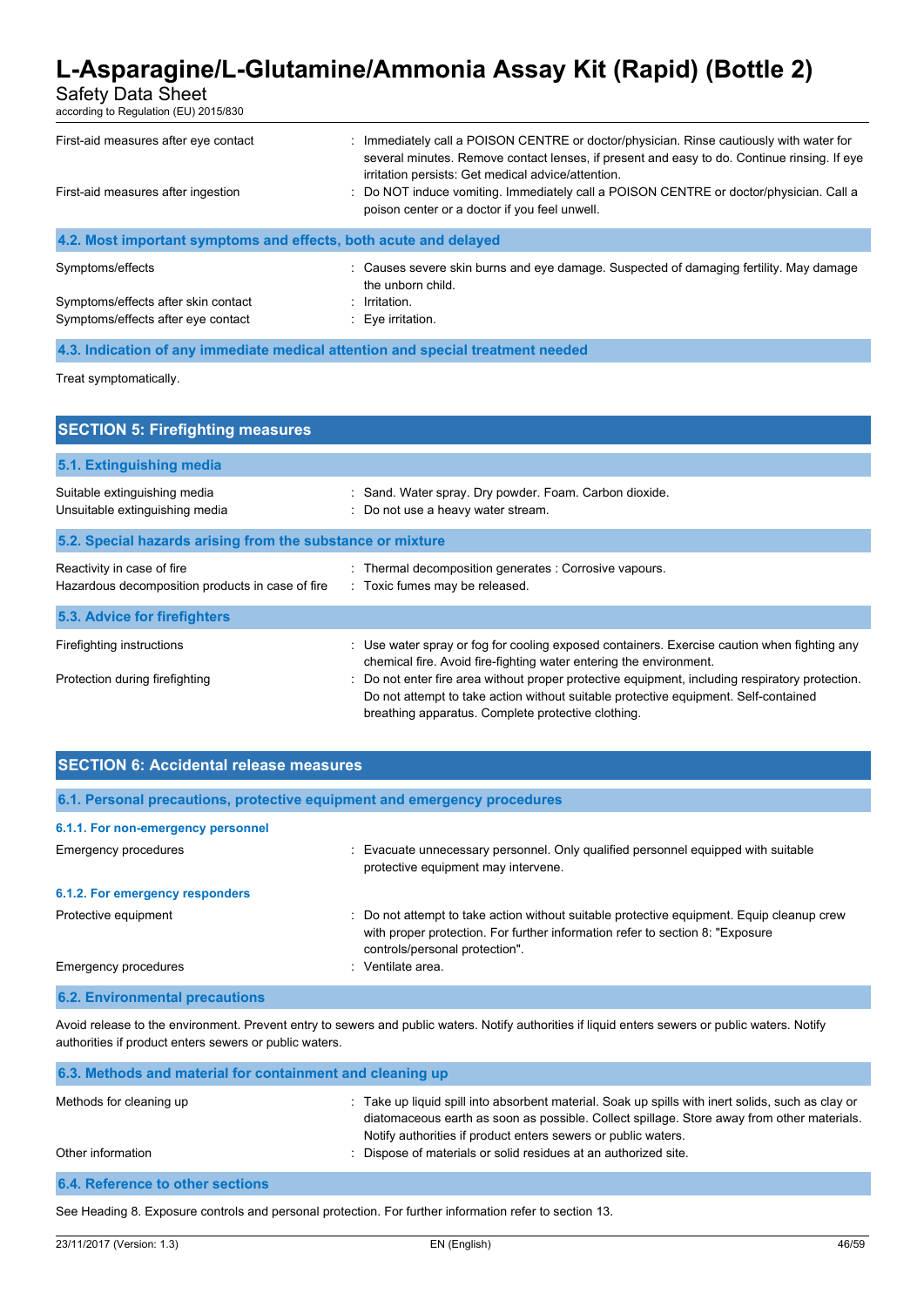Safety Data Sheet

according to Regulation (EU) 2015/830

| <b>SECTION 7: Handling and storage</b>                             |                                                                                                                                                                                                                                                                                                                                                                                                                                                                                                                                                                                                                                                                                                                                                                                                                                  |
|--------------------------------------------------------------------|----------------------------------------------------------------------------------------------------------------------------------------------------------------------------------------------------------------------------------------------------------------------------------------------------------------------------------------------------------------------------------------------------------------------------------------------------------------------------------------------------------------------------------------------------------------------------------------------------------------------------------------------------------------------------------------------------------------------------------------------------------------------------------------------------------------------------------|
| 7.1. Precautions for safe handling                                 |                                                                                                                                                                                                                                                                                                                                                                                                                                                                                                                                                                                                                                                                                                                                                                                                                                  |
| Precautions for safe handling<br>Hygiene measures                  | Ensure good ventilation of the work station. Wash hands and other exposed areas with mild<br>soap and water before eating, drinking or smoking and when leaving work. Provide good<br>ventilation in process area to prevent formation of vapour. Obtain special instructions before<br>use. Do not handle until all safety precautions have been read and understood. Wear<br>personal protective equipment. Avoid contact with skin and eyes.<br>: Wash Wash hands and other exposed areas with mild soap and water before eating,<br>drinking or smoking and when leaving work thoroughly after handling. Separate working<br>clothes from town clothes. Launder separately. Wash contaminated clothing before reuse.<br>Do not eat, drink or smoke when using this product. Always wash hands after handling the<br>product. |
| 7.2. Conditions for safe storage, including any incompatibilities  |                                                                                                                                                                                                                                                                                                                                                                                                                                                                                                                                                                                                                                                                                                                                                                                                                                  |
| Technical measures<br>Storage conditions<br>Incompatible materials | : Comply with applicable regulations.<br>: Keep only in the original container in a cool, well ventilated place away from : Direct<br>sunlight. Keep container closed when not in use. Store locked up. Store in a well-ventilated<br>place. Keep cool.<br>Sources of ignition. Direct sunlight.                                                                                                                                                                                                                                                                                                                                                                                                                                                                                                                                 |
| 7.3. Specific end use(s)                                           |                                                                                                                                                                                                                                                                                                                                                                                                                                                                                                                                                                                                                                                                                                                                                                                                                                  |

No additional information available

# **SECTION 8: Exposure controls/personal protection**

# **8.1. Control parameters Triethanolamine (102-71-6) Ireland - Occupational Exposure Limits** Local name Triethanolamine OEL (8 hours ref) (mg/m<sup>3</sup>)  $\Big| 5 \text{ mg/m}^3$

| sodium azide (26628-22-8)                               |                         |  |
|---------------------------------------------------------|-------------------------|--|
| <b>EU - Occupational Exposure Limits</b>                |                         |  |
| Local name                                              | Sodium azide            |  |
| IOELV TWA (mg/m <sup>3</sup> )                          | $0.1$ mg/m <sup>3</sup> |  |
| IOELV STEL (mg/m <sup>3</sup> )                         | $0.3$ mg/m <sup>3</sup> |  |
| <b>Notes</b>                                            | <b>Skin</b>             |  |
| Regulatory reference<br>COMMISSION DIRECTIVE 2000/39/EC |                         |  |

### **8.2. Exposure controls**

**Appropriate engineering controls:**

Ensure good ventilation of the work station.

### **Personal protective equipment:**

Avoid all unnecessary exposure.

### **Materials for protective clothing:**

nitrile rubber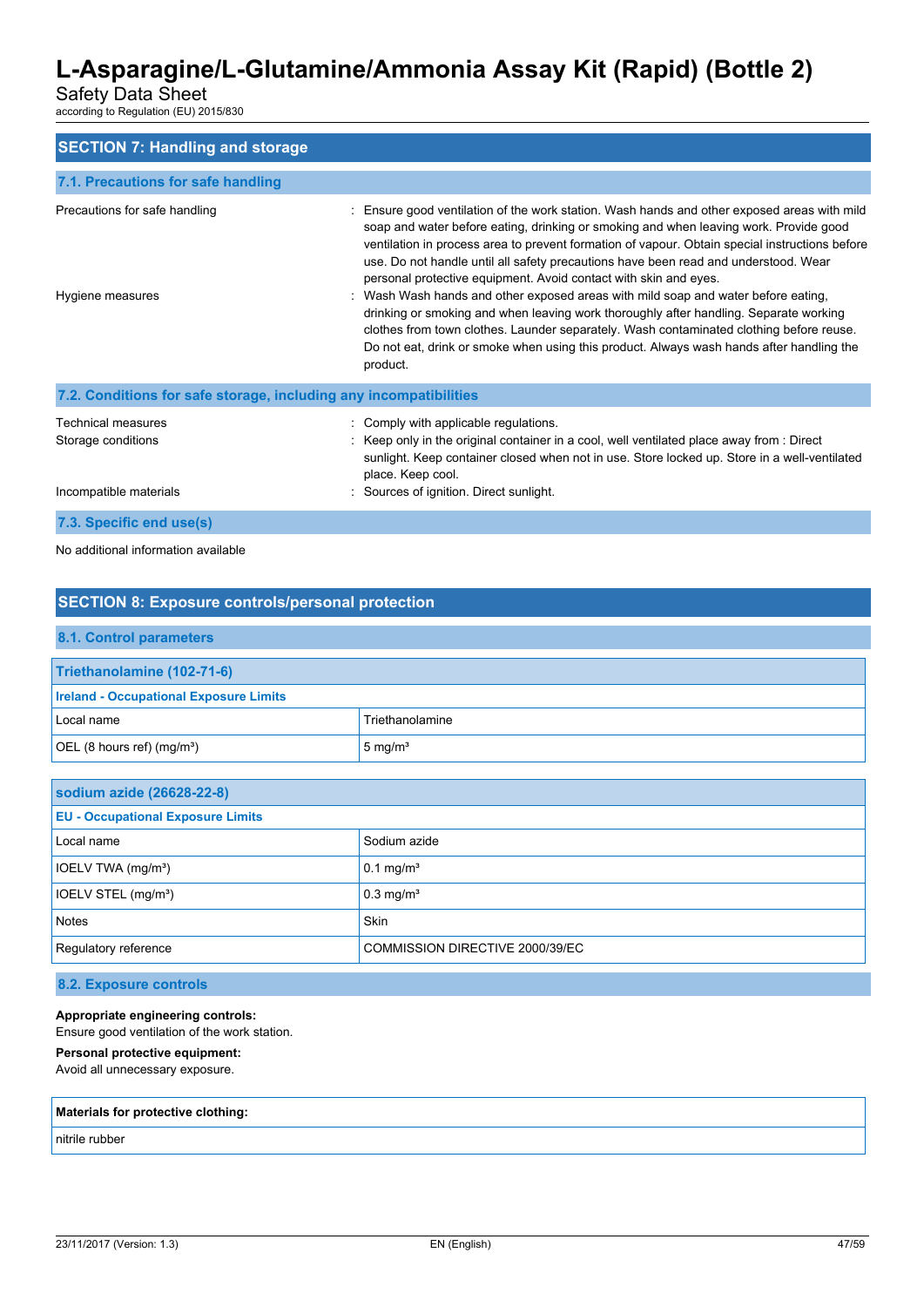Safety Data Sheet

according to Regulation (EU) 2015/830

| Hand protection:        |                      |                       |                |             |                   |
|-------------------------|----------------------|-----------------------|----------------|-------------|-------------------|
| Wear protective gloves. |                      |                       |                |             |                   |
| Type                    | <b>Material</b>      | Permeation            | Thickness (mm) | Penetration | <b>Standard</b>   |
| Disposable gloves       | Nitrile rubber (NBR) | $3$ ( $> 60$ minutes) |                | 2 (< 1.5)   | <b>EN ISO 374</b> |

#### **Eye protection:**

| Chemical goggles or face shield. Safety glasses |                |                        |          |
|-------------------------------------------------|----------------|------------------------|----------|
| Type                                            | Use            | <b>Characteristics</b> | Standard |
| Safety glasses                                  | <b>Droplet</b> | With side shields      | EN 166   |

| Skin and body protection:         |
|-----------------------------------|
| Wear suitable protective clothing |
|                                   |

| <b>Respiratory protection:</b>                                                                                                             |                    |                                 |                |  |
|--------------------------------------------------------------------------------------------------------------------------------------------|--------------------|---------------------------------|----------------|--|
| In case of insufficient ventilation, wear suitable respiratory equipment. [In case of inadequate ventilation] wear respiratory protection. |                    |                                 |                |  |
| <b>Device</b>                                                                                                                              | <b>Filter type</b> | <b>Condition</b>                | Standard       |  |
| Dust mask                                                                                                                                  | Type P1            | Protection for Liquid particles | EN 143. EN 149 |  |

#### **Personal protective equipment symbol(s):**



#### **Environmental exposure controls:**

Avoid release to the environment.

#### **Other information:**

Do not eat, drink or smoke during use.

# **SECTION 9: Physical and chemical properties**

### **9.1. Information on basic physical and chemical properties**

| Physical state                                  | Liquid                   |
|-------------------------------------------------|--------------------------|
| Appearance                                      | Clear, colorless liquid. |
| Colour                                          | Colourless.              |
| Odour                                           | characteristic.          |
| Odour threshold                                 | No data available        |
| рH                                              | No data available        |
| Relative evaporation rate (butylacetate=1)      | No data available        |
| Melting point                                   | Not applicable           |
| Freezing point                                  | No data available        |
| Boiling point                                   | No data available        |
| Flash point                                     | No data available        |
| Auto-ignition temperature                       | No data available        |
| Decomposition temperature                       | No data available        |
| Flammability (solid, gas)                       | Not applicable           |
| Vapour pressure                                 | No data available        |
| Relative vapour density at 20 °C                | No data available        |
| Relative density                                | No data available        |
| Solubility                                      | No data available        |
| Partition coefficient n-octanol/water (Log Pow) | No data available        |
| Viscosity, kinematic                            | No data available        |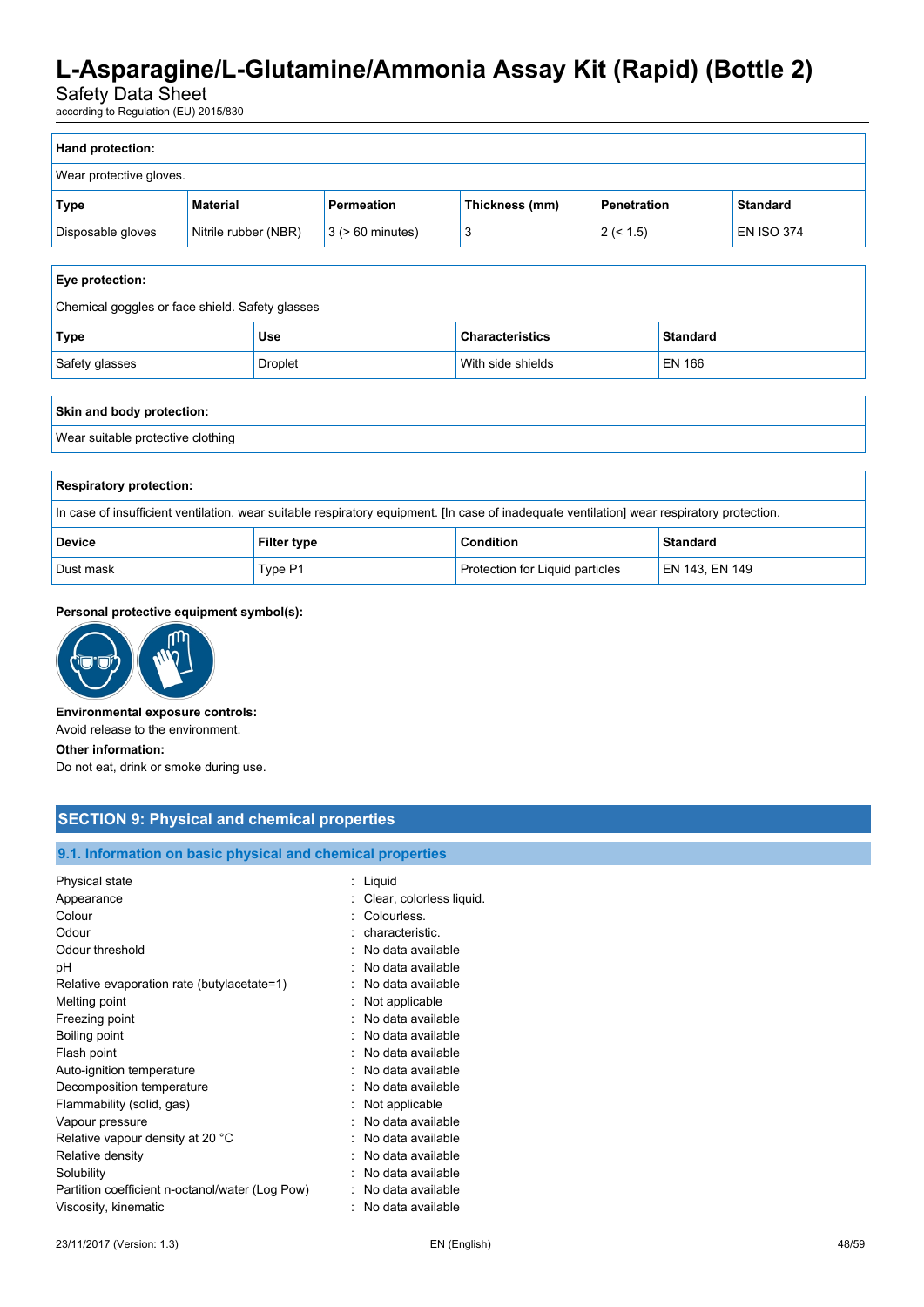Safety Data Sheet

according to Regulation (EU) 2015/830

| Viscosity, dynamic   | : No data available |
|----------------------|---------------------|
| Explosive properties | : No data available |
| Oxidising properties | : No data available |
| Explosive limits     | : No data available |

**9.2. Other information**

No additional information available

### **SECTION 10: Stability and reactivity**

#### **10.1. Reactivity**

Thermal decomposition generates : Corrosive vapours.

**10.2. Chemical stability**

Not established.

**10.3. Possibility of hazardous reactions**

Not established. Contact with acids liberates very toxic gas.

**10.4. Conditions to avoid**

Direct sunlight. Extremely high or low temperatures.

**10.5. Incompatible materials**

Strong bases. Acids.

**10.6. Hazardous decomposition products**

fume. Carbon monoxide. Carbon dioxide. Thermal decomposition generates : Corrosive vapours.

| <b>SECTION 11: Toxicological information</b>                                                                                                                                                                                      |                                                                                                                                                                                                                                                                                                                               |  |  |
|-----------------------------------------------------------------------------------------------------------------------------------------------------------------------------------------------------------------------------------|-------------------------------------------------------------------------------------------------------------------------------------------------------------------------------------------------------------------------------------------------------------------------------------------------------------------------------|--|--|
| 11.1. Information on toxicological effects                                                                                                                                                                                        |                                                                                                                                                                                                                                                                                                                               |  |  |
| Acute toxicity (oral)<br>Acute toxicity (dermal)<br>Acute toxicity (inhalation)                                                                                                                                                   | Not classified<br>Not classified<br>Not classified                                                                                                                                                                                                                                                                            |  |  |
| Triethanolamine (102-71-6)                                                                                                                                                                                                        |                                                                                                                                                                                                                                                                                                                               |  |  |
| LD50 oral rat                                                                                                                                                                                                                     | > 5000 mg/kg (Rat; Equivalent or similar to OECD 401; Experimental value; 6400 mg/kg<br>bodyweight; Rat)                                                                                                                                                                                                                      |  |  |
| LD50 oral                                                                                                                                                                                                                         | 8000 mg/kg bodyweight                                                                                                                                                                                                                                                                                                         |  |  |
| LD50 dermal rat                                                                                                                                                                                                                   | > 5000 mg/kg (Rat)                                                                                                                                                                                                                                                                                                            |  |  |
| LD50 dermal rabbit                                                                                                                                                                                                                | > 10000 mg/kg (Rabbit; Experimental value; Equivalent or similar to OECD 402; >2000<br>mg/kg bodyweight; Rabbit)                                                                                                                                                                                                              |  |  |
| LD50 dermal                                                                                                                                                                                                                       | > 10000 mg/kg bodyweight                                                                                                                                                                                                                                                                                                      |  |  |
| LC50 inhalation rat (Dust/Mist - mg/l/4h)                                                                                                                                                                                         | $> 1.8$ mg/l                                                                                                                                                                                                                                                                                                                  |  |  |
| Skin corrosion/irritation<br>Additional information<br>Serious eye damage/irritation<br>Additional information<br>Respiratory or skin sensitisation<br>Additional information<br>Germ cell mutagenicity<br>Additional information | Causes skin irritation.<br>Causes severe skin burns and eye damage.<br>Causes serious eye irritation.<br>Causes severe skin burns and eye damage.<br>Not classified<br>Based on available data, the classification criteria are not met<br>Not classified<br>Based on available data, the classification criteria are not met |  |  |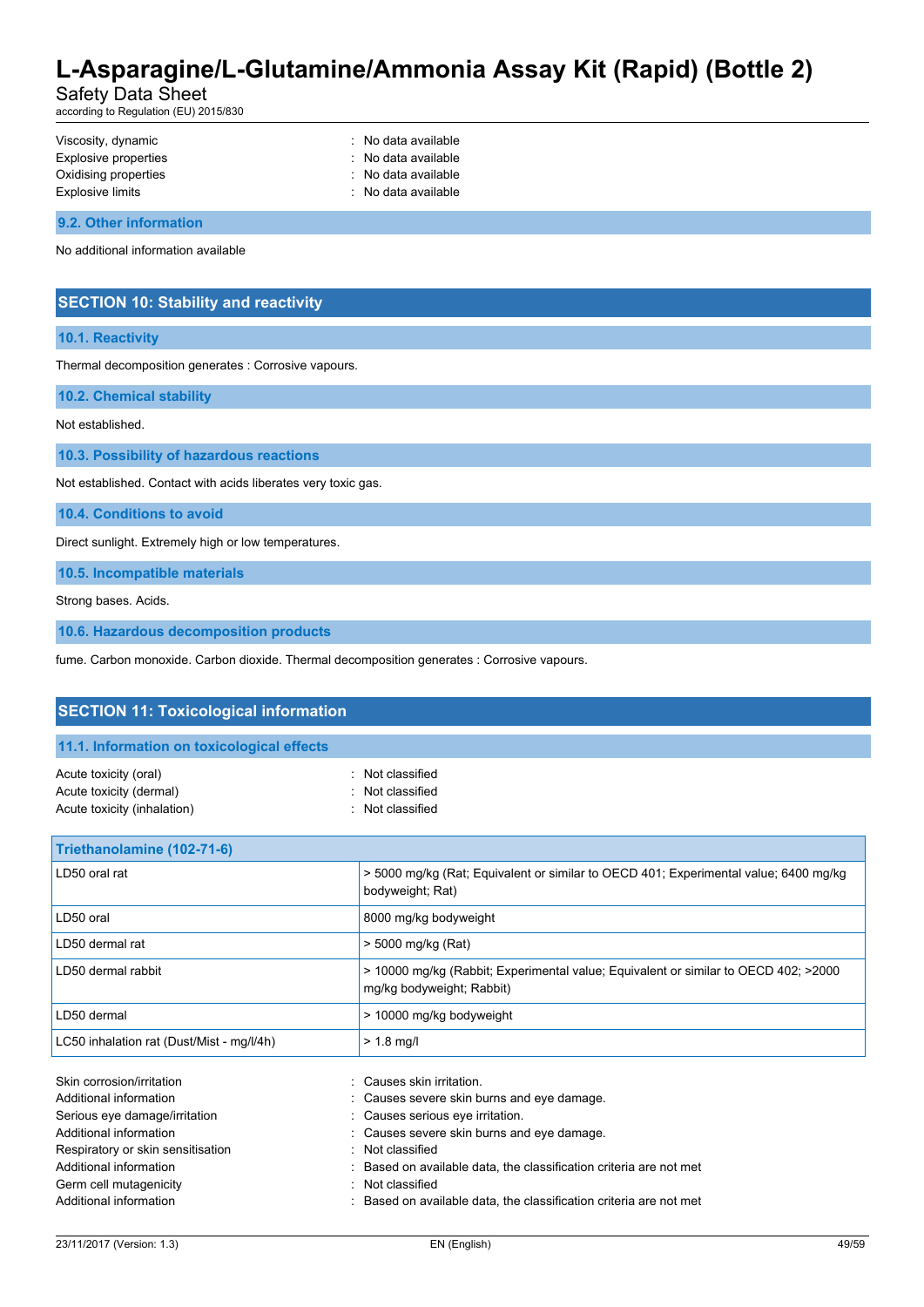Safety Data Sheet

according to Regulation (EU) 2015/830

| Carcinogenicity                                        | : Not classified                                                    |
|--------------------------------------------------------|---------------------------------------------------------------------|
| Additional information                                 | Based on available data, the classification criteria are not met    |
| Triethanolamine (102-71-6)                             |                                                                     |
| IARC group                                             | 3 - Not classifiable                                                |
| Reproductive toxicity                                  | : May damage fertility or the unborn child.                         |
| Additional information                                 | Suspected of damaging fertility or the unborn child.                |
| STOT-single exposure                                   | : Not classified                                                    |
| Additional information                                 | : Based on available data, the classification criteria are not met  |
| STOT-repeated exposure                                 | : Not classified                                                    |
| Additional information                                 | Based on available data, the classification criteria are not met    |
| Aspiration hazard                                      | : Not classified                                                    |
| Additional information                                 | : Based on available data, the classification criteria are not met  |
| Potential adverse human health effects and<br>symptoms | : Based on available data, the classification criteria are not met. |

### **SECTION 12: Ecological information**

# **12.1. Toxicity**

| Ecology - general                                | : The product is not considered harmful to aguatic organisms nor to cause long-term adverse<br>effects in the environment. |
|--------------------------------------------------|----------------------------------------------------------------------------------------------------------------------------|
| Hazardous to the aquatic environment, short-term | Not classified                                                                                                             |
| (acute)                                          |                                                                                                                            |
| Hazardous to the aquatic environment, long-term  | Not classified                                                                                                             |
| (chronic)                                        |                                                                                                                            |

| Triethanolamine (102-71-6)     |                                                   |  |
|--------------------------------|---------------------------------------------------|--|
| LC50 fish 1                    | 11800 mg/l                                        |  |
| LC50 fish 2                    | 450 - 1000 mg/l (LC50; 96 h; Lepomis macrochirus) |  |
| EC50 other aquatic organisms 1 | 2038 mg/l waterflea                               |  |
| EC50 other aquatic organisms 2 | 216 mg/l                                          |  |

### **12.2. Persistence and degradability**

| L-Asparagine/L-Glutamine/Ammonia Assay Kit (Rapid) (Bottle 2) |                  |  |
|---------------------------------------------------------------|------------------|--|
| Persistence and degradability                                 | Not established. |  |

| Triethanolamine (102-71-6)      |                                                        |  |
|---------------------------------|--------------------------------------------------------|--|
| Persistence and degradability   | Photolysis in the air. Readily biodegradable in water. |  |
| Biochemical oxygen demand (BOD) | 0.02 g $O2/g$ substance                                |  |
| Chemical oxygen demand (COD)    | 1.5 g $O_2$ /g substance                               |  |
| <b>ThOD</b>                     | 2.04 g $O_2$ /g substance                              |  |
| BOD (% of ThOD)                 | 0.02 % ThOD                                            |  |

### **12.3. Bioaccumulative potential**

| L-Asparagine/L-Glutamine/Ammonia Assay Kit (Rapid) (Bottle 2) |                  |  |
|---------------------------------------------------------------|------------------|--|
| Bioaccumulative potential                                     | Not established. |  |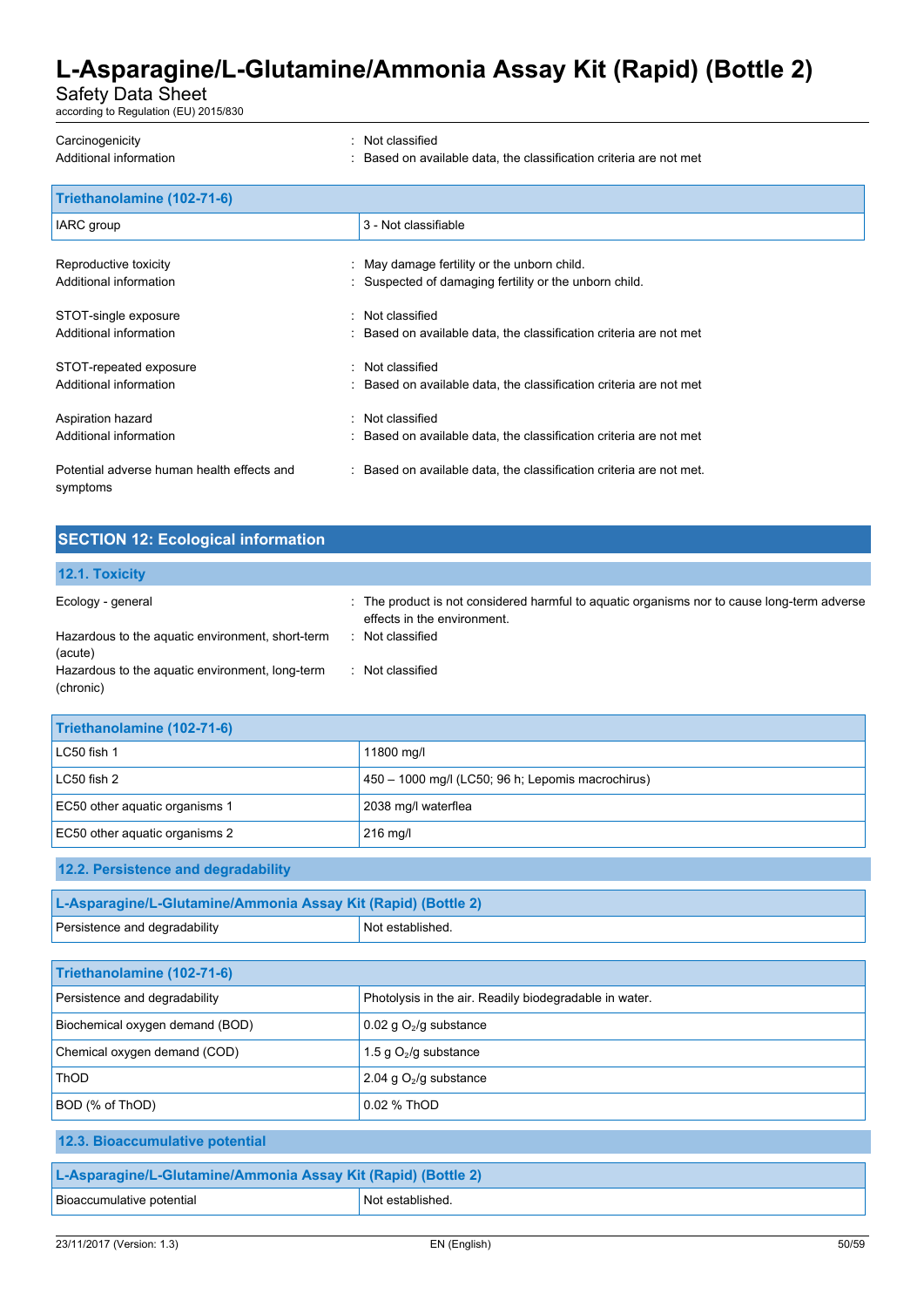Safety Data Sheet

according to Regulation (EU) 2015/830

| Triethanolamine (102-71-6)                      |                                                 |  |
|-------------------------------------------------|-------------------------------------------------|--|
| BCF fish 1                                      | < 3.9 (Cyprinus carpio; TEST DURATION: 6 WEEKS) |  |
| Partition coefficient n-octanol/water (Log Pow) | $-2.53 - -1.32$                                 |  |
| Bioaccumulative potential                       | Bioaccumulation unlikely.                       |  |
| 12.4. Mobility in soil                          |                                                 |  |
| No additional information available             |                                                 |  |
| 12.5. Results of PBT and vPvB assessment        |                                                 |  |
| No additional information available             |                                                 |  |
| 12.6. Other adverse effects                     |                                                 |  |
| Additional information                          | : Avoid release to the environment.             |  |
|                                                 |                                                 |  |
| <b>SECTION 13: Disposal considerations</b>      |                                                 |  |

| <b>TV.I. MOJIV HVAHIIVIII IIIVIIIVAJ</b>                              |                                                                                                                                                                                                                                                                                                                                              |
|-----------------------------------------------------------------------|----------------------------------------------------------------------------------------------------------------------------------------------------------------------------------------------------------------------------------------------------------------------------------------------------------------------------------------------|
| Waste treatment methods<br>Product/Packaging disposal recommendations | : Dispose of contents/container in accordance with licensed collector's sorting instructions.<br>: Dispose in a safe manner in accordance with local/national regulations. Dispose of<br>contents/container to hazardous or special waste collection point, in accordance with local,<br>regional, national and/or international regulation. |
| Ecology - waste materials                                             | : Avoid release to the environment.                                                                                                                                                                                                                                                                                                          |

### **SECTION 14: Transport information**

**13.1. Waste treatment methods**

#### In accordance with ADR / RID / IMDG / IATA / ADN

| <b>ADR</b>                             | <b>IATA</b>   |  |
|----------------------------------------|---------------|--|
| 14.1. UN number                        |               |  |
| Not regulated                          | Not regulated |  |
| 14.2. UN proper shipping name          |               |  |
| Not regulated                          | Not regulated |  |
| 14.3. Transport hazard class(es)       |               |  |
| Not regulated                          | Not regulated |  |
| 14.4. Packing group                    |               |  |
| Not regulated                          | Not regulated |  |
| <b>14.5. Environmental hazards</b>     |               |  |
| Not regulated                          | Not regulated |  |
| No supplementary information available |               |  |

**14.6. Special precautions for user**

**Overland transport** Not regulated **Air transport** Not regulated

**14.7. Transport in bulk according to Annex II of Marpol and the IBC Code**

Not applicable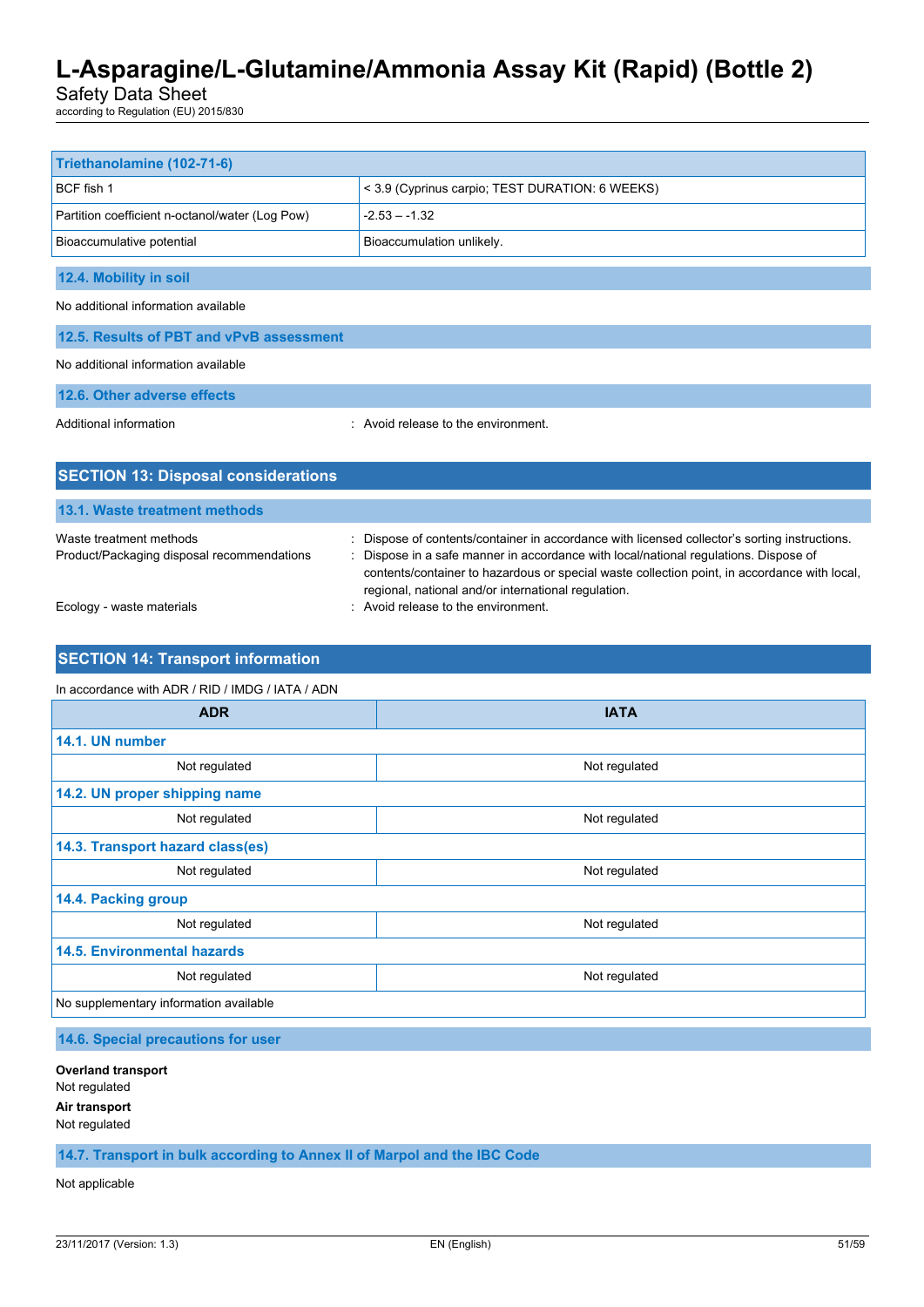Safety Data Sheet

according to Regulation (EU) 2015/830

### **SECTION 15: Regulatory information**

#### **15.1. Safety, health and environmental regulations/legislation specific for the substance or mixture**

#### **15.1.1. EU-Regulations**

| The following restrictions are applicable according to Annex XVII of the REACH Regulation (EC) No 1907/2006: |                                                               |  |
|--------------------------------------------------------------------------------------------------------------|---------------------------------------------------------------|--|
| Reference code   Applicable on                                                                               |                                                               |  |
|                                                                                                              | Triethanolamine                                               |  |
| 3(b)                                                                                                         | L-Asparagine/L-Glutamine/Ammonia Assay Kit (Rapid) (Bottle 2) |  |

Contains no substance on the REACH candidate list

Contains no REACH Annex XIV substances

Contains no substance subject to Regulation (EU) No 649/2012 of the European Parliament and of the Council of 4 July 2012 concerning the export and import of hazardous chemicals.

Contains no substance subject to Regulation (EU) No 2019/1021 of the European Parliament and of the Council of 20 June 2019 on persistent organic pollutants

#### **15.1.2. National regulations**

No additional information available

**15.2. Chemical safety assessment**

No chemical safety assessment has been carried out

### **SECTION 16: Other information**

| Indication of changes: |  |
|------------------------|--|
| Revision - See: *.     |  |

: REGULATION (EC) No 1272/2008 OF THE EUROPEAN PARLIAMENT AND OF THE COUNCIL of 16 December 2008 on classification, labelling and packaging of substances and mixtures, amending and repealing Directives 67/548/EEC and 1999/45/EC, and amending Regulation (EC) No 1907/2006.

Other information : None.

| <b>Full text of H- and EUH-statements:</b> |                                                                   |
|--------------------------------------------|-------------------------------------------------------------------|
| Acute Tox. 2 (Oral)                        | Acute toxicity (oral), Category 2                                 |
| Acute Tox. 4 (Oral)                        | Acute toxicity (oral), Category 4                                 |
| Aquatic Acute 1                            | Hazardous to the aquatic environment - Acute Hazard, Category 1   |
| Aquatic Chronic 1                          | Hazardous to the aquatic environment - Chronic Hazard, Category 1 |
| Repr. 1B                                   | Reproductive toxicity, Category 1B                                |
| Skin Corr. 1C                              | Skin corrosion/irritation, Category 1, Sub-Category 1C            |
| H300                                       | Fatal if swallowed.                                               |
| H302                                       | Harmful if swallowed.                                             |
| H314                                       | Causes severe skin burns and eye damage.                          |
| H315                                       | Causes skin irritation.                                           |
| H319                                       | Causes serious eye irritation                                     |
| H360                                       | May damage fertility or the unborn child.                         |
| H360D                                      | May damage the unborn child.                                      |
| H400                                       | Very toxic to aquatic life.                                       |
| H410                                       | Very toxic to aquatic life with long lasting effects.             |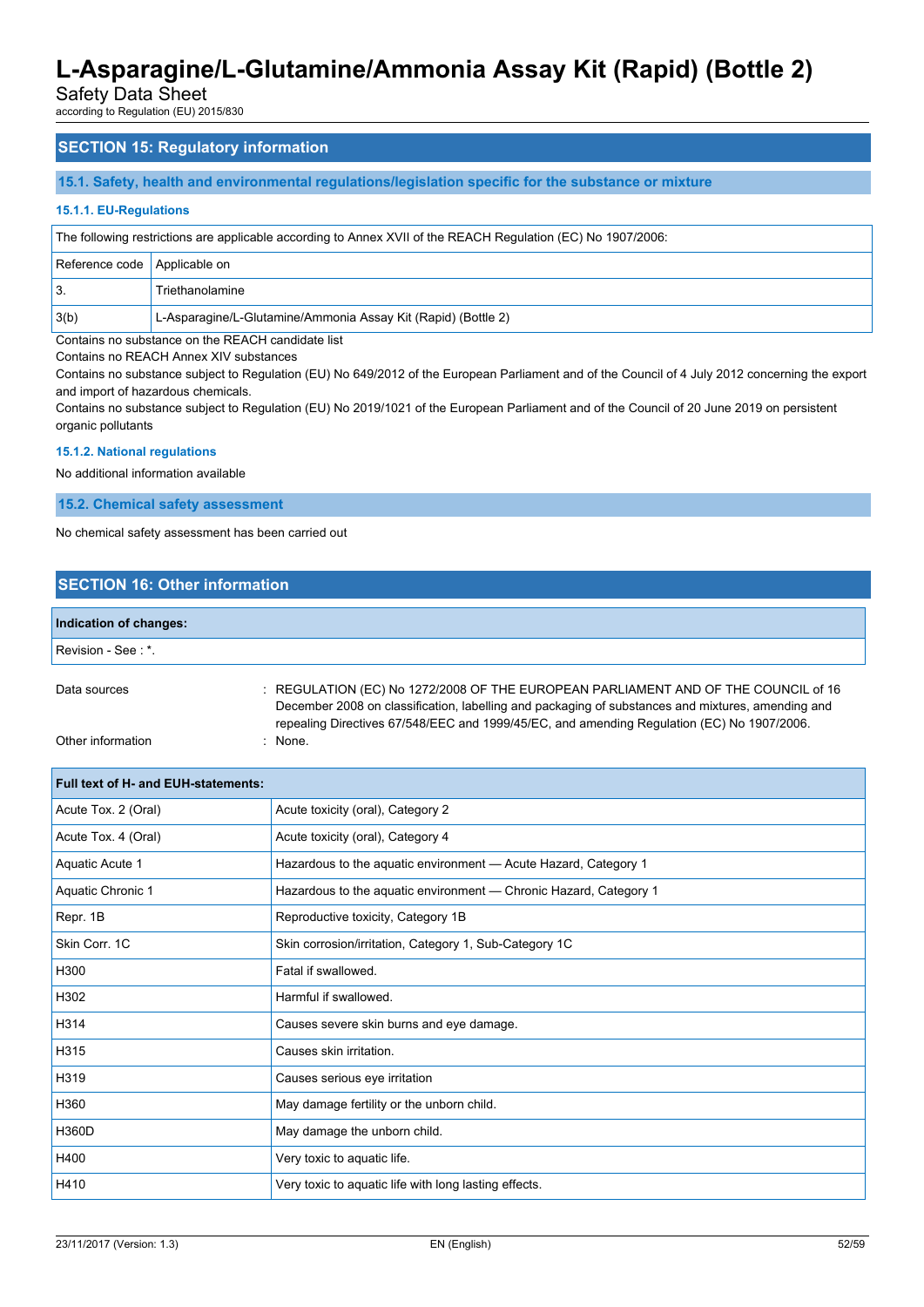Safety Data Sheet

according to Regulation (EU) 2015/830

EUH032 Contact with acids liberates very toxic gas.

SDS EU (REACH Annex II)

This information is based on our current knowledge and is intended to describe the product for the purposes of health, safety and environmental requirements only. It should not therefore be construed as guaranteeing any specific property of the product.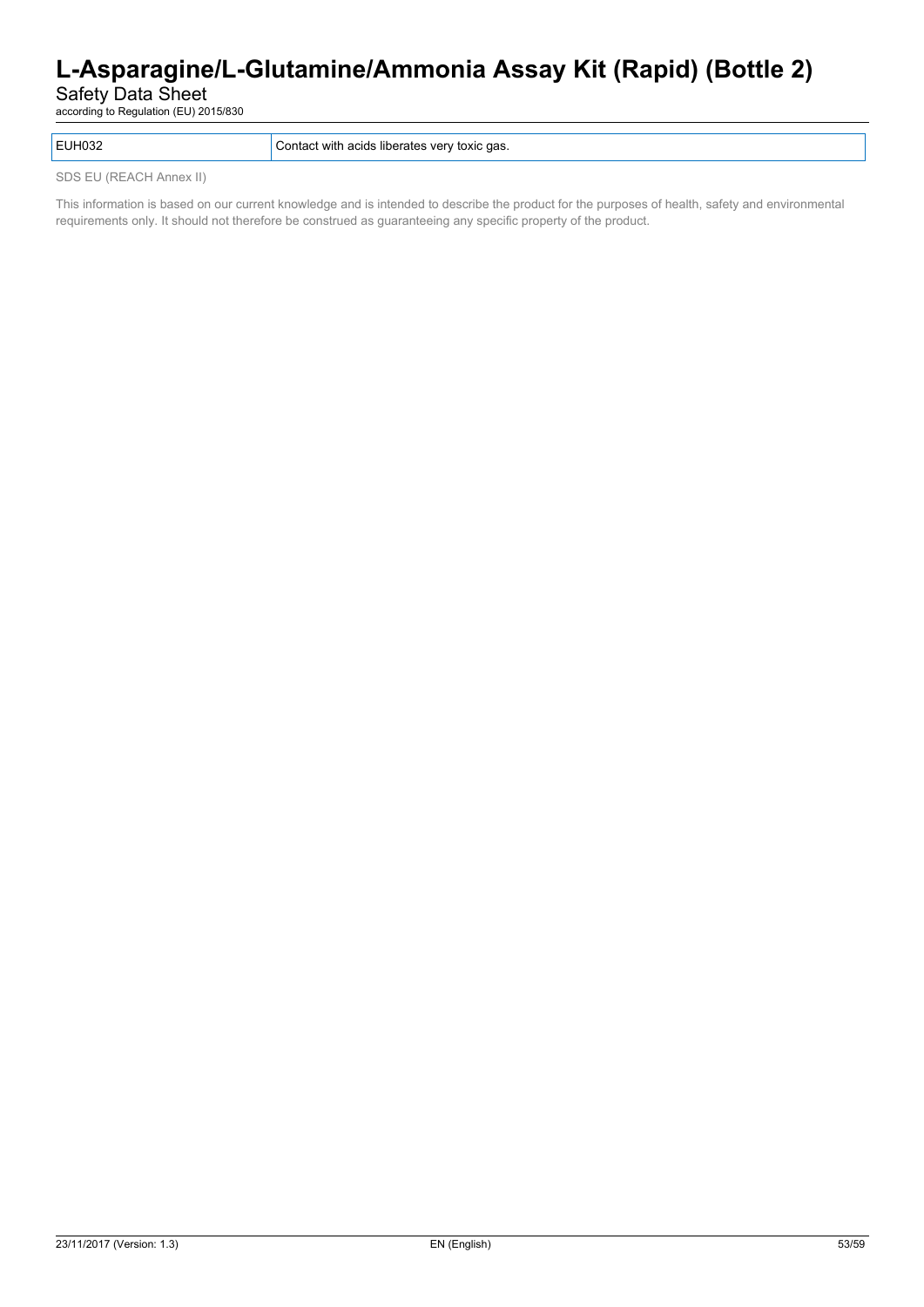

Safety Data Sheet

according to Regulation (EU) 2015/830 Issue date: 05/06/2013 Revision date: 19/01/2018 Supersedes version of: 03/03/2017 Version: 1.3

#### **SECTION 1: Identification of the substance/mixture and of the company/undertaking**

#### **1.1. Product identifier**

Product form : Mixture

Product name : L-Asparagine/L-Glutamine/Ammonia Assay Kit (Rapid) (Bottle 1)

Product code : K-ASNAM (Bottle 1)

**1.2. Relevant identified uses of the substance or mixture and uses advised against**

#### **1.2.1. Relevant identified uses**

Industrial/Professional use spec : For professional use only Use of the substance/mixture in the substance/mixture in the substance of the substance in the substance of the substance of the substance of the substance of the substance of the substance of the substance of the substanc

**1.2.2. Uses advised against**

No additional information available

#### **1.3. Details of the supplier of the safety data sheet**

Megazyme Bray Business Park A98 YV29 Bray - Ireland T +353 12861220 - F +353 12861264 [cs@megazyme.com](mailto:cs@megazyme.com) - <www.megazyme.com>

#### **1.4. Emergency telephone number**

Emergency number : +353 12861220 [9 am to 5 pm GMT - Monday to Friday]

#### **SECTION 2: Hazards identification**

**2.1. Classification of the substance or mixture**

**Classification according to Regulation (EC) No. 1272/2008 [CLP]**

Not classified

#### **Adverse physicochemical, human health and environmental effects**

To our knowledge, this product does not present any particular risk, provided it is handled in accordance with good occupational hygiene and safety practice.

**2.2. Label elements**

**Labelling according to Regulation (EC) No. 1272/2008 [CLP]**

No labelling applicable

**2.3. Other hazards**

No additional information available

### **SECTION 3: Composition/information on ingredients**

#### **3.1. Substances**

Not applicable

#### **3.2. Mixtures**

This mixture does not contain any substances to be mentioned according to the criteria of section 3.2 of REACH Annex II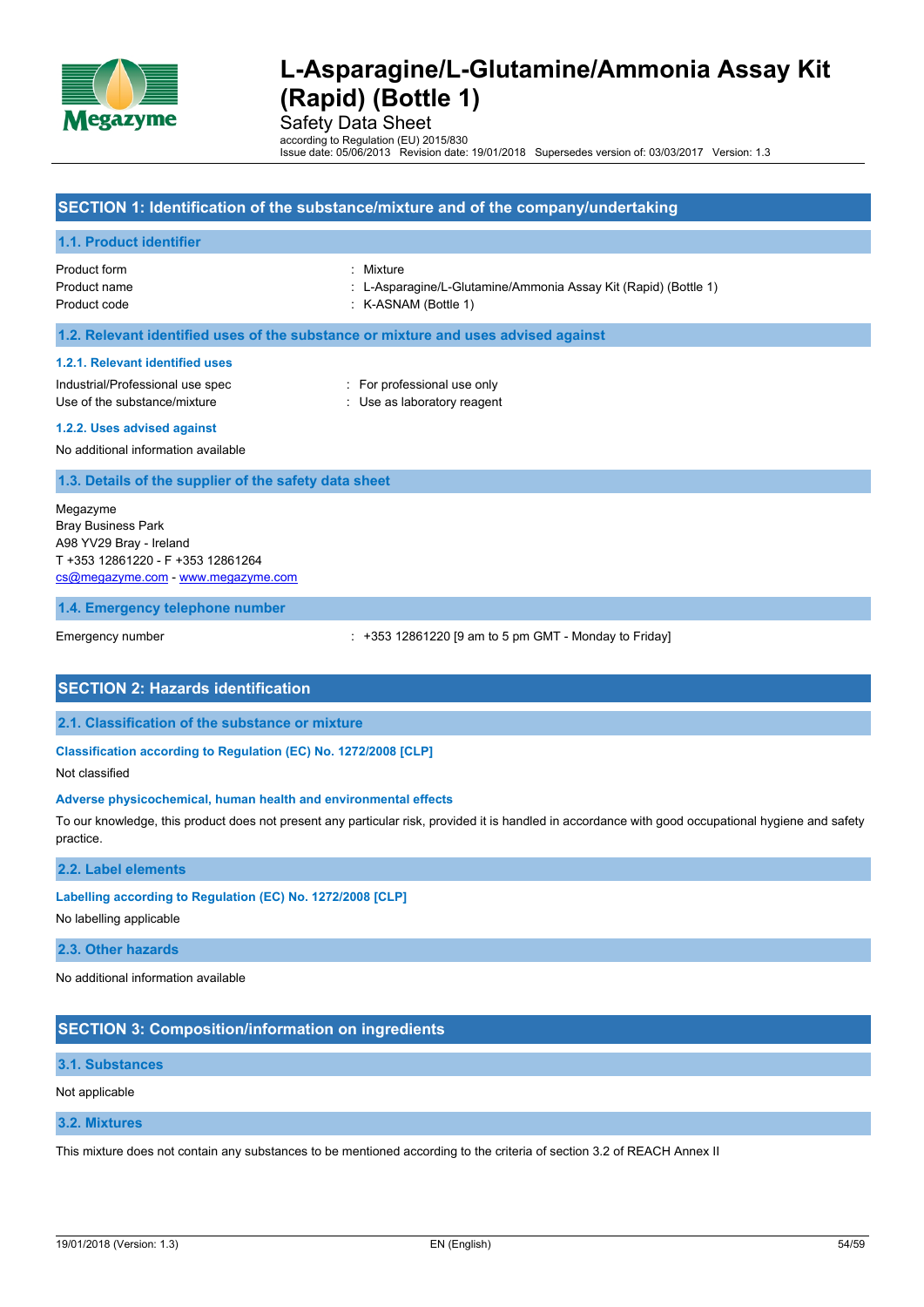# Safety Data Sheet

according to Regulation (EU) 2015/830

| <b>SECTION 4: First aid measures</b>                                                                                                                       |                                                                                                                                                                                                             |  |
|------------------------------------------------------------------------------------------------------------------------------------------------------------|-------------------------------------------------------------------------------------------------------------------------------------------------------------------------------------------------------------|--|
| 4.1. Description of first aid measures                                                                                                                     |                                                                                                                                                                                                             |  |
| First-aid measures after inhalation<br>First-aid measures after skin contact<br>First-aid measures after eye contact<br>First-aid measures after ingestion | : Remove person to fresh air and keep comfortable for breathing.<br>: Wash skin with plenty of water.<br>: Rinse eyes with water as a precaution.<br>: Call a poison center or a doctor if you feel unwell. |  |
| 4.2. Most important symptoms and effects, both acute and delayed                                                                                           |                                                                                                                                                                                                             |  |
| No additional information available                                                                                                                        |                                                                                                                                                                                                             |  |
|                                                                                                                                                            | 4.3. Indication of any immediate medical attention and special treatment needed                                                                                                                             |  |
| Treat symptomatically.                                                                                                                                     |                                                                                                                                                                                                             |  |
|                                                                                                                                                            |                                                                                                                                                                                                             |  |
| <b>SECTION 5: Firefighting measures</b>                                                                                                                    |                                                                                                                                                                                                             |  |

| 5.1. Extinguishing media                                   |                                                                                                                                             |
|------------------------------------------------------------|---------------------------------------------------------------------------------------------------------------------------------------------|
| Suitable extinguishing media                               | Water spray. Dry powder. Foam. Carbon dioxide.                                                                                              |
| 5.2. Special hazards arising from the substance or mixture |                                                                                                                                             |
| Hazardous decomposition products in case of fire           | : Toxic fumes may be released.                                                                                                              |
| 5.3. Advice for firefighters                               |                                                                                                                                             |
| Protection during firefighting                             | : Do not attempt to take action without suitable protective equipment. Self-contained<br>breathing apparatus. Complete protective clothing. |

| <b>SECTION 6: Accidental release measures</b>                            |                                                                                                                                                                |
|--------------------------------------------------------------------------|----------------------------------------------------------------------------------------------------------------------------------------------------------------|
| 6.1. Personal precautions, protective equipment and emergency procedures |                                                                                                                                                                |
| 6.1.1. For non-emergency personnel                                       |                                                                                                                                                                |
| Emergency procedures                                                     | Ventilate spillage area.                                                                                                                                       |
| 6.1.2. For emergency responders                                          |                                                                                                                                                                |
| Protective equipment                                                     | : Do not attempt to take action without suitable protective equipment. For further information<br>refer to section 8: "Exposure controls/personal protection". |
| <b>6.2. Environmental precautions</b>                                    |                                                                                                                                                                |
| Avoid release to the environment.                                        |                                                                                                                                                                |
| 6.3. Methods and material for containment and cleaning up                |                                                                                                                                                                |
| Methods for cleaning up<br>Other information                             | Take up liquid spill into absorbent material.<br>Dispose of materials or solid residues at an authorized site.                                                 |

**6.4. Reference to other sections**

For further information refer to section 13.

| <b>SECTION 7: Handling and storage</b>            |                                                                                                                                                                                              |
|---------------------------------------------------|----------------------------------------------------------------------------------------------------------------------------------------------------------------------------------------------|
| 7.1. Precautions for safe handling                |                                                                                                                                                                                              |
| Precautions for safe handling<br>Hygiene measures | : Ensure good ventilation of the work station. Wear personal protective equipment.<br>: Do not eat, drink or smoke when using this product. Always wash hands after handling the<br>product. |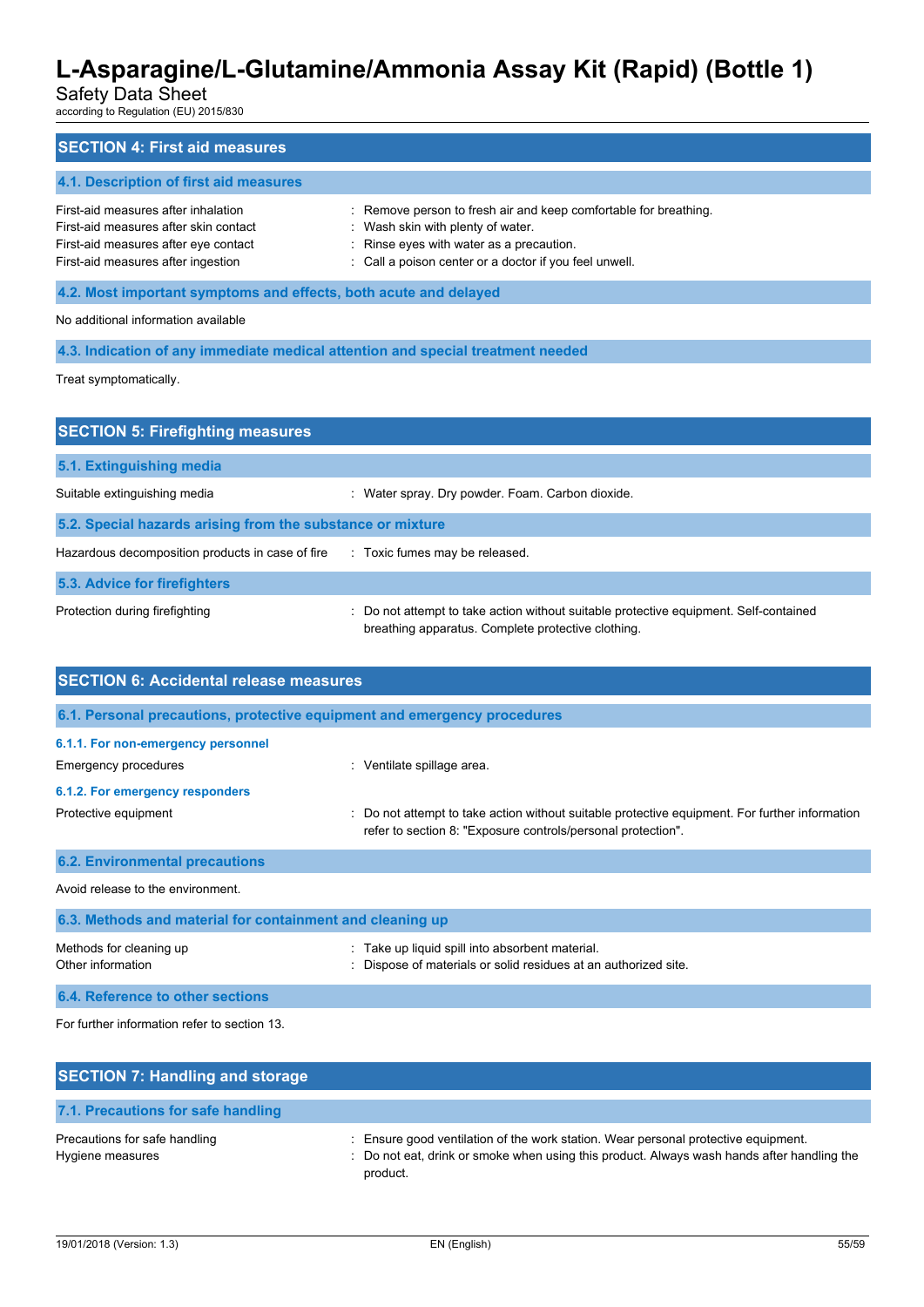Safety Data Sheet

according to Regulation (EU) 2015/830

|  |  |  |  |  | 7.2. Conditions for safe storage, including any incompatibilities |
|--|--|--|--|--|-------------------------------------------------------------------|
|--|--|--|--|--|-------------------------------------------------------------------|

Storage conditions **Storage conditions** : Store in a well-ventilated place. Keep cool.

**7.3. Specific end use(s)**

No additional information available

### **SECTION 8: Exposure controls/personal protection**

**8.1. Control parameters**

No additional information available

**8.2. Exposure controls**

#### **Appropriate engineering controls:**

Ensure good ventilation of the work station.

| <b>Hand protection:</b>  |                      |                       |                |                    |                 |
|--------------------------|----------------------|-----------------------|----------------|--------------------|-----------------|
| <b>Protective gloves</b> |                      |                       |                |                    |                 |
| Type                     | Material             | Permeation            | Thickness (mm) | <b>Penetration</b> | <b>Standard</b> |
| Disposable gloves        | Nitrile rubber (NBR) | $3$ ( $> 60$ minutes) |                | 2 (< 1.5)          | <b>EN 374-2</b> |

| <b>Eye protection:</b> |                |                          |                 |
|------------------------|----------------|--------------------------|-----------------|
| Safety glasses         |                |                          |                 |
| Type                   | Use            | <b>Characteristics</b>   | <b>Standard</b> |
| Safety glasses         | <b>Droplet</b> | With side shields, clear | EN 166          |

| Skin and body protection:         |                 |
|-----------------------------------|-----------------|
| Wear suitable protective clothing |                 |
| Type                              | <b>Standard</b> |
| Lab coat                          |                 |

| <b>Respiratory protection:</b>                                           |                    |                                 |                |
|--------------------------------------------------------------------------|--------------------|---------------------------------|----------------|
| In case of insufficient ventilation, wear suitable respiratory equipment |                    |                                 |                |
| <b>Device</b>                                                            | <b>Filter type</b> | <b>Condition</b>                | Standard       |
| Dust mask                                                                | Type P1            | Protection for Liquid particles | EN 143, EN 149 |

**Personal protective equipment symbol(s):**



**Environmental exposure controls:** Avoid release to the environment.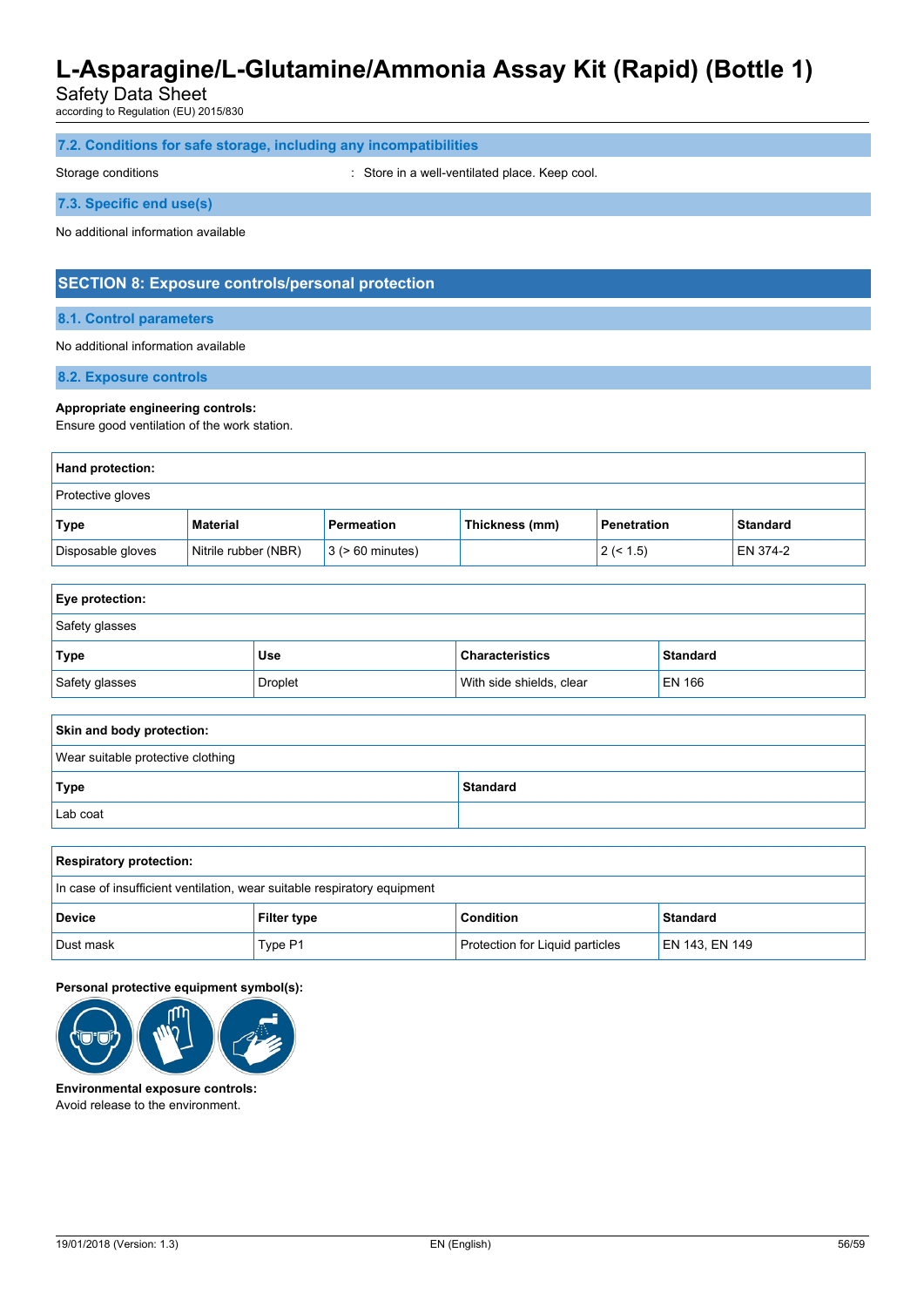Safety Data Sheet according to Regulation (EU) 2015/830

# **SECTION 9: Physical and chemical properties**

### **9.1. Information on basic physical and chemical properties**

| Physical state                                  | Liguid                       |
|-------------------------------------------------|------------------------------|
| Colour                                          | No data available on colour. |
| Odour                                           | <b>None</b>                  |
| Odour threshold                                 | No data available            |
| рH                                              | No data available            |
| Relative evaporation rate (butylacetate=1)      | No data available            |
| Melting point                                   | Not applicable               |
| Freezing point                                  | No data available            |
| Boiling point                                   | No data available            |
| Flash point                                     | No data available            |
| Auto-ignition temperature                       | No data available            |
| Decomposition temperature                       | No data available            |
| Flammability (solid, gas)                       | Not applicable               |
| Vapour pressure                                 | No data available            |
| Relative vapour density at 20 °C                | No data available            |
| Relative density                                | No data available            |
| Solubility                                      | Soluble in water.            |
| Partition coefficient n-octanol/water (Log Pow) | No data available            |
| Viscosity, kinematic                            | No data available            |
| Viscosity, dynamic                              | No data available            |
| <b>Explosive properties</b>                     | No data available            |
| Oxidising properties                            | No data available            |
| <b>Explosive limits</b>                         |                              |
|                                                 |                              |

#### **9.2. Other information**

No additional information available

### **SECTION 10: Stability and reactivity**

**10.1. Reactivity**

The product is non-reactive under normal conditions of use, storage and transport.

| 10.2. Chemical stability |
|--------------------------|
|--------------------------|

Stable under normal conditions.

**10.3. Possibility of hazardous reactions**

No dangerous reactions known under normal conditions of use.

**10.4. Conditions to avoid**

None under recommended storage and handling conditions (see section 7).

**10.5. Incompatible materials**

No additional information available

**10.6. Hazardous decomposition products**

Under normal conditions of storage and use, hazardous decomposition products should not be produced.

| <b>SECTION 11: Toxicological information</b>                                    |                                                          |  |  |
|---------------------------------------------------------------------------------|----------------------------------------------------------|--|--|
| 11.1. Information on toxicological effects                                      |                                                          |  |  |
| Acute toxicity (oral)<br>Acute toxicity (dermal)<br>Acute toxicity (inhalation) | : Not classified<br>: Not classified<br>: Not classified |  |  |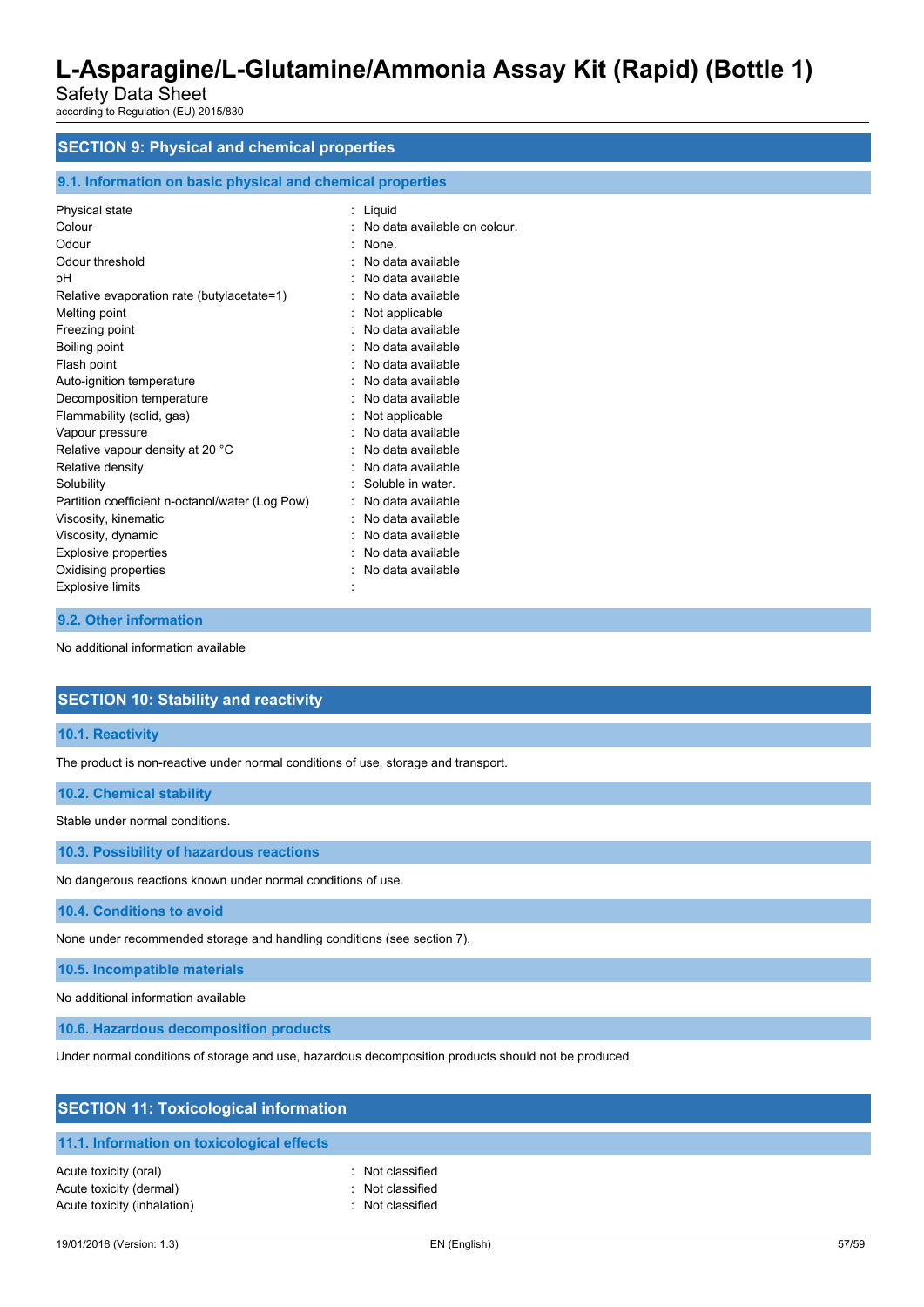Safety Data Sheet

according to Regulation (EU) 2015/830

| Skin corrosion/irritation         | · Not classified |
|-----------------------------------|------------------|
| Serious eye damage/irritation     | Not classified   |
| Respiratory or skin sensitisation | Not classified   |
| Germ cell mutagenicity            | : Not classified |
| Carcinogenicity                   | Not classified   |
|                                   |                  |
| Reproductive toxicity             | Not classified   |
|                                   |                  |
| STOT-single exposure              | : Not classified |
|                                   |                  |
| STOT-repeated exposure            | Not classified   |
|                                   |                  |
| Aspiration hazard                 | Not classified   |
|                                   |                  |

| <b>SECTION 12: Ecological information</b>                                                                                                        |                                                                                                                                                                  |
|--------------------------------------------------------------------------------------------------------------------------------------------------|------------------------------------------------------------------------------------------------------------------------------------------------------------------|
| 12.1. Toxicity                                                                                                                                   |                                                                                                                                                                  |
| Ecology - general<br>Hazardous to the aquatic environment, short-term<br>(acute)<br>Hazardous to the aquatic environment, long-term<br>(chronic) | The product is not considered harmful to aquatic organisms nor to cause long-term adverse<br>effects in the environment.<br>: Not classified<br>: Not classified |
| 12.2. Persistence and degradability                                                                                                              |                                                                                                                                                                  |
| No additional information available                                                                                                              |                                                                                                                                                                  |
| 12.3. Bioaccumulative potential                                                                                                                  |                                                                                                                                                                  |
| No additional information available                                                                                                              |                                                                                                                                                                  |
| 12.4. Mobility in soil                                                                                                                           |                                                                                                                                                                  |
| No additional information available                                                                                                              |                                                                                                                                                                  |
| 12.5. Results of PBT and vPvB assessment                                                                                                         |                                                                                                                                                                  |
| No additional information available                                                                                                              |                                                                                                                                                                  |
| 12.6. Other adverse effects                                                                                                                      |                                                                                                                                                                  |
| No additional information available                                                                                                              |                                                                                                                                                                  |
| <b>SECTION 13: Disposal considerations</b>                                                                                                       |                                                                                                                                                                  |
| 13.1. Waste treatment methods                                                                                                                    |                                                                                                                                                                  |

Waste treatment methods : Dispose of contents/container in accordance with licensed collector's sorting instructions.

| <b>SECTION 14: Transport information</b> |  |  |  |  |
|------------------------------------------|--|--|--|--|
|                                          |  |  |  |  |
| <b>IATA</b>                              |  |  |  |  |
|                                          |  |  |  |  |
| Not applicable                           |  |  |  |  |
| 14.2. UN proper shipping name            |  |  |  |  |
| Not applicable                           |  |  |  |  |
|                                          |  |  |  |  |